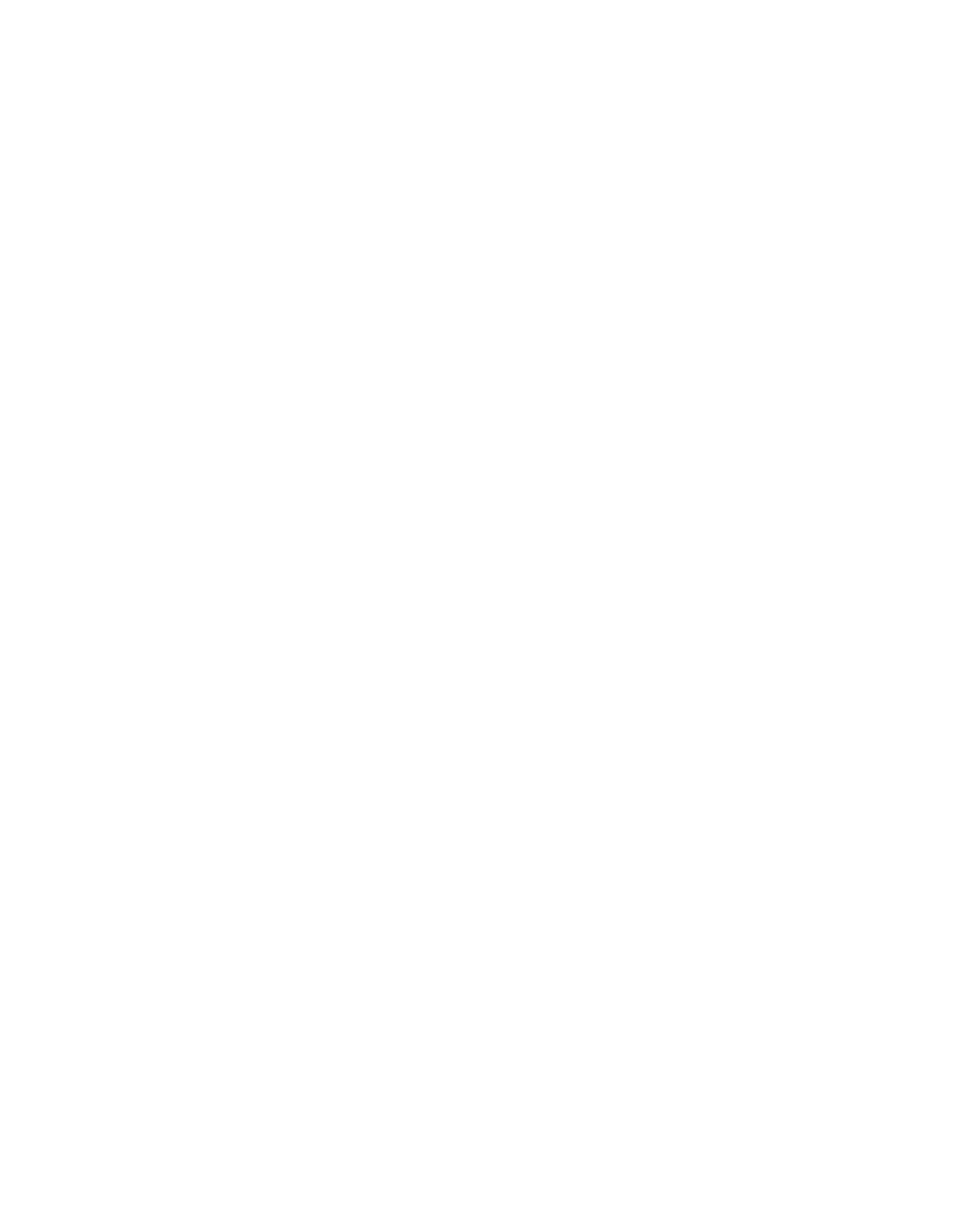#### THE COMMONWEALTH *of* LEARNING

The Commonwealth of Learning is an international organisation established by Commonwealth governments in September 1988, following the Heads of Government Meeting held in Vancouver in 1987. It is headquartered in Vancouver and is the only Commonwealth intergovernmental organisation located outside of Britain.

The purpose of The Commonwealth of Learning, as reflected in the Memorandum of Understanding, is to create and widen access to education and to improve its quality, utilising distance education techniques and associated communications technologies to meet the particular requirements of member countries. The agency's programmes and activities aim to strengthen member countries' capacities to develop the human resources required for their economic and social advancement and are carried out in collaboration with governments, relevant agencies, universities, colleges and other educational and training establishments among whom it also seeks to promote co-operative endeavours.

The Chairman of the Board of Governors is Dr. H. Ian Macdonald and COL's President and Chief Executive Officer is Dr. G. Dhanarajan.

#### © THE COMMONWEALTH *of* LEARNING, Fourth Edition, 1995

ISBN: 1-895369-49-5

Published by:

THE COMMONWEALTH *of* LEARNING #1700-777 Dunsmuir Street P.O. Box 10428, Pacific Centre Vancouver, British Columbia CANADA V7Y 1K4

| Telephone: | 604 775 8200             |
|------------|--------------------------|
| Facsimile: | 604 775 8210             |
| Email:     | info@col.org             |
|            | Telex: 04507508 COMLEARN |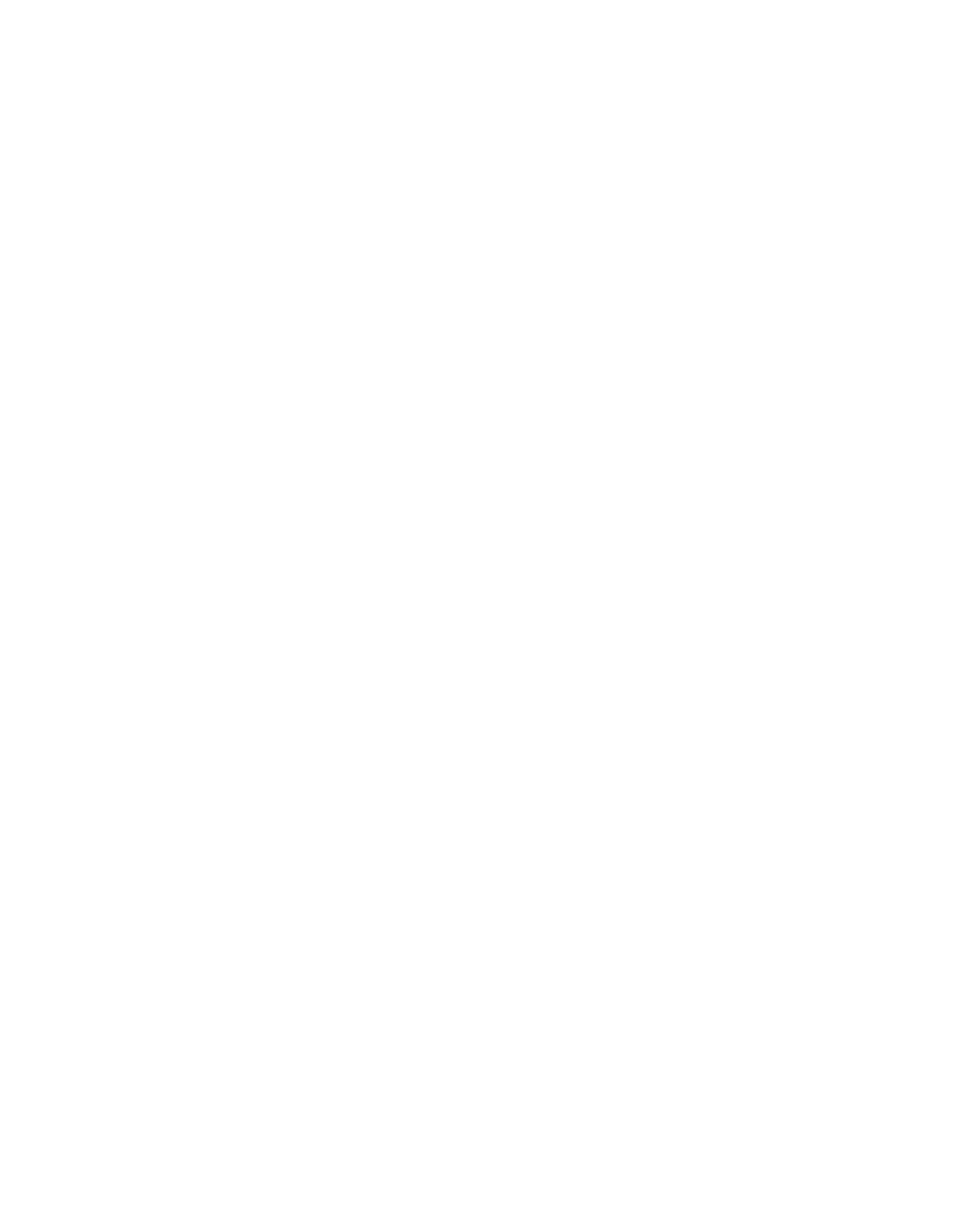#### **PREFACE**

The fourth edition of this directory has been compiled from information supplied by institutions actively engaged in distance education, representing, collectively, many years of experience. The organisations and authors have reflected and incorporated much of their own practical experience in distance education in the materials listed here. Information was requested about training opportunities and materials in six categories: *Introduction to Distance Education; Management and Administration; Instructional Design*; *Technology in Distance Education; Student Support and Tutor Training*, *Research and Evaluation, and Full Programmes of Study*. The directory is organised under these headings.

It is expected that the directory will be revised and updated periodically, and you are invited to submit information on courses and materials designed for training those involved in distance education programmes. Supplementary information, comments and suggestions about the format and presentation of the directory are also welcome, and should be directed to:

| The Training Division        |            |                    |
|------------------------------|------------|--------------------|
| The Commonwealth of Learning | Telephone: | $(604)$ 775-8200   |
| #1700, 777 Dunsmuir Street   | Fax:       | $(604)$ 775-8210   |
| Vancouver, BC                | Email:     | info@col.org       |
| CANADA V7Y 1K4               | Internet:  | http://www.col.org |
|                              |            |                    |

November, 1995 Vancouver, Canada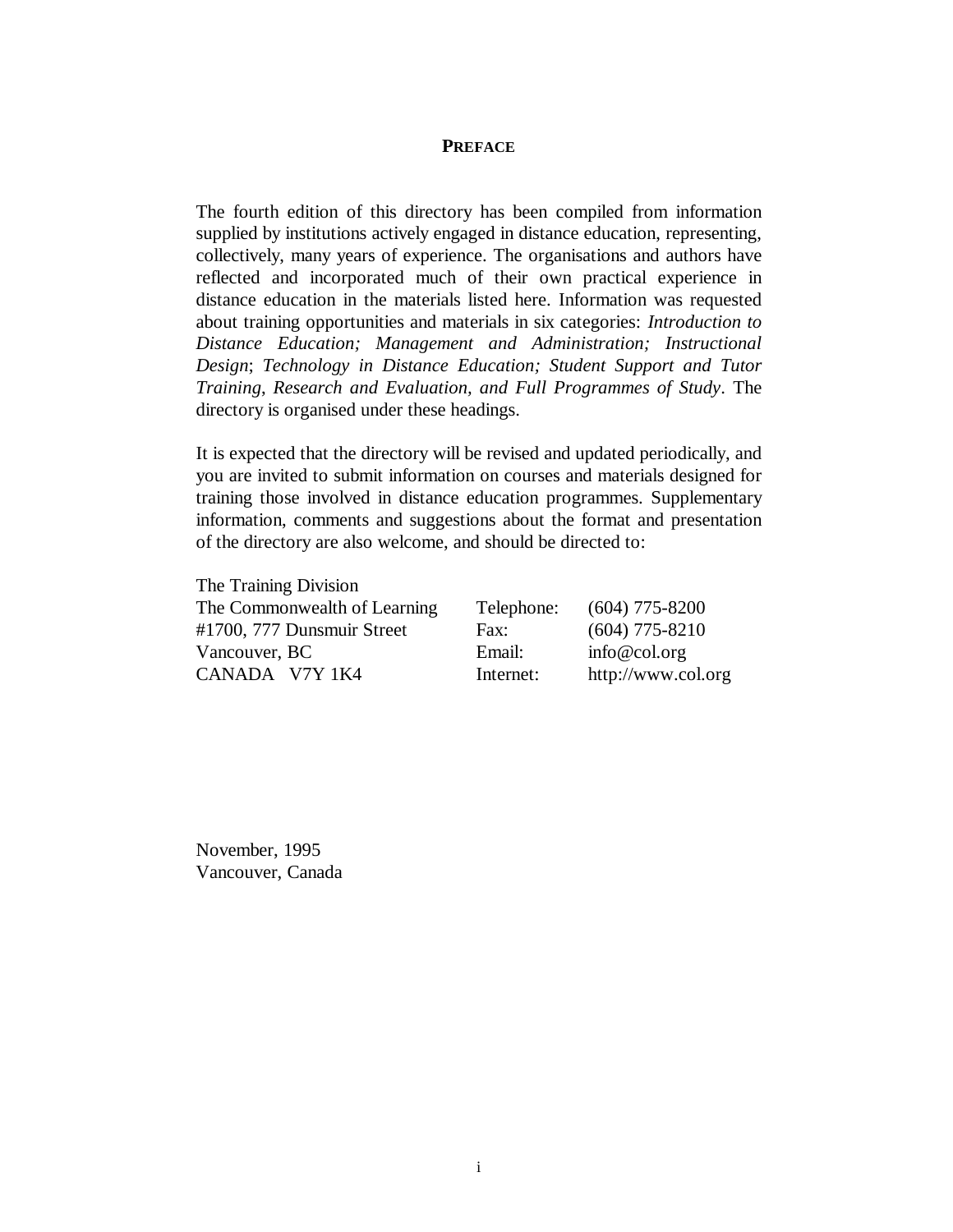#### **HOW TO USE THIS DIRECTORY**

The materials and programmes listed in this directory have been developed by distance education practitioners working at all levels and sectors of public educational systems in the Commonwealth. In many cases, they were developed initially to meet the needs of staff in their own distance education systems, reflecting the actual experience and practical learning needs of distance educators, and are designed to provide opportunities for skill development in the field. An objective of the directory is to support the sharing of resource materials and programmes among Commonwealth distance educators by providing information about currently available programmes for training.

Listings are organised under six categories: Introduction to Distance Education; Management and Administration; Instructional Design; Technology in Distance Education; Student Support and Tutor Training, Research and Evaluation, and Full Programmes of Study.

The listings are also presented under two major delivery categories: Selfinstructional Materials and Face-to-face Courses. Information about faceto-face training opportunities is intended to be sufficient to allow potential users to make a preliminary assessment, and to determine whether they wish to seek further information from particular institutions. While most of the material categorised as self-instructional learning material can stand alone, some institutions also offer optional tutorial services and accreditation on completion. Details about diplomas, certificates and degrees available on the completion of courses are provided in a separate section. Those interested in previewing materials or in obtaining more information about courses should contact sources directly.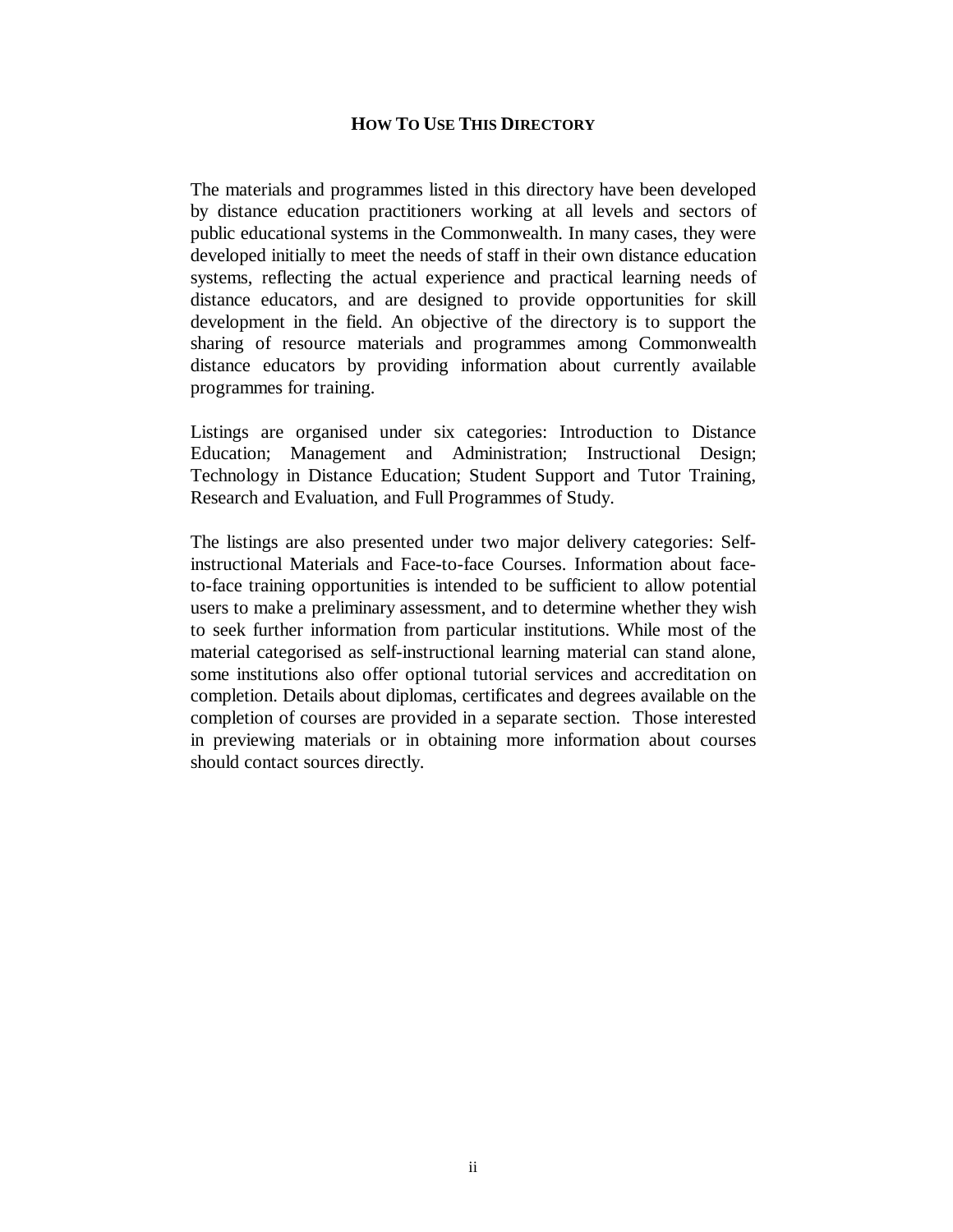### **NOTES**

**ACCREDITATION:** Specifics of accreditation, when applicable, are indicated in each listing.

**CONDITIONS FOR ACQUISITION** are indicated in each listing.

**CURRENCY:** Prices listed are in the domestic currency of the originating institution.

**FEES and PRICES** listed are as listed by suppliers, effective for 1995, and are subject to change. Some suppliers may charge additional fees for postage and handling.

#### **FORMAT OF ELECTRONIC MEDIA:**

Software: The format of computer software is provided in the listing. Video: Check that videocassettes are available in the format prevalent in your region: NTSC is used in North America, PAL is used in Great Britain and Europe, and is also most prevalent in Africa and Asia.

**INFORMATION** contained in this directory was obtained from materials provided by distance learning institutions as of September 1995, and every effort has been made to ensure its accuracy. However, The Commonwealth of Learning does not accept responsibility for any errors or omissions in this directory.

**LANGUAGE OF PRESENTATION:** Unless otherwise specified, materials and courses listed are in English.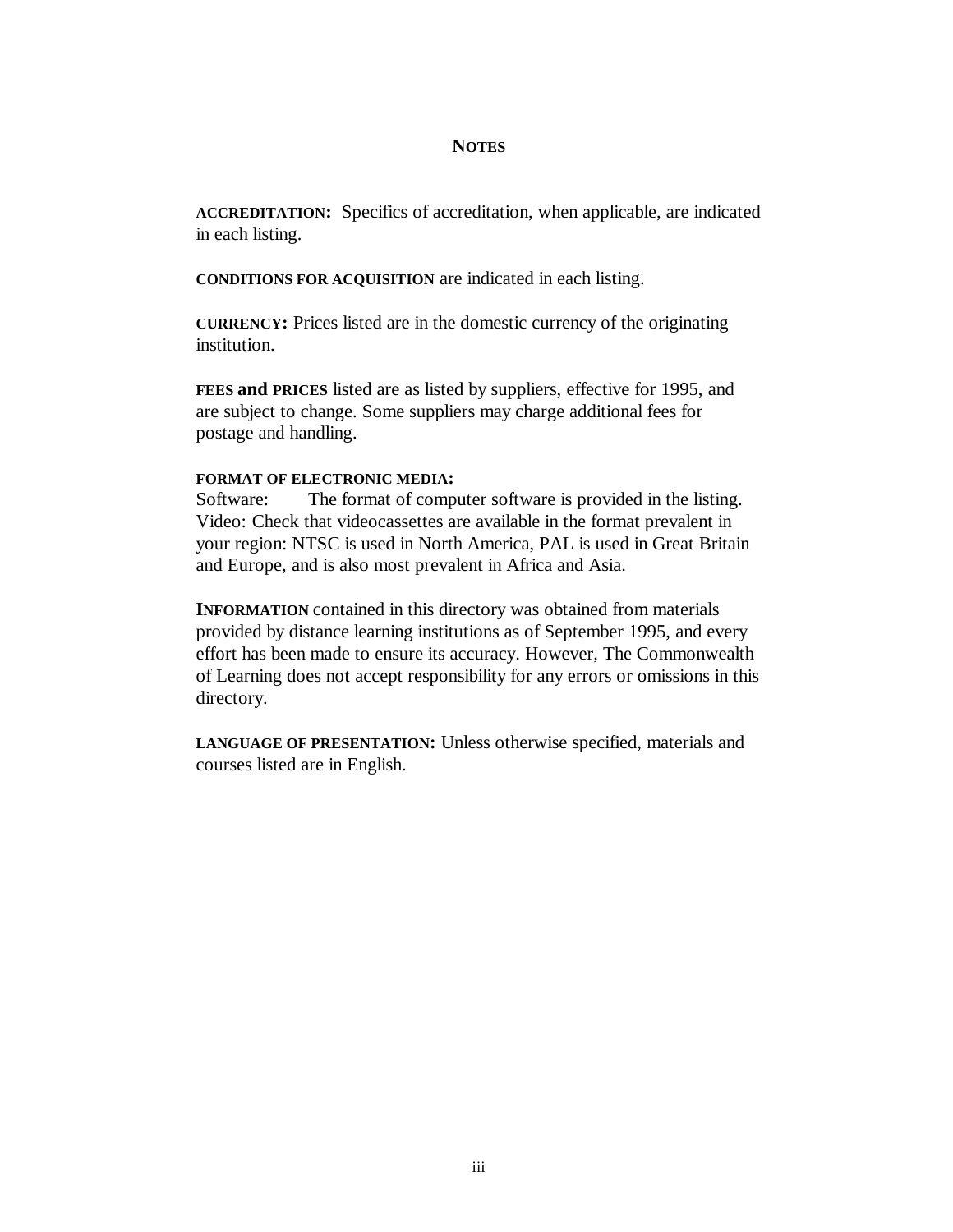# *TABLE OF CONTENTS*

| 1. INTRODUCTION TO DISTANCE EDUCATION |
|---------------------------------------|
| 2. MANAGEMENT AND ADMINISTRATION      |
| <b>3. INSTRUCTIONAL DESIGN</b>        |
| 4. TECHNOLOGY IN DISTANCE EDUCATION   |
| 5. STUDENT SUPPORT AND TUTOR TRAINING |
| <b>6. RESEARCH AND EVALUATION</b>     |
| 7. FULL PROGRAMMES OF STUDY           |
|                                       |
| Questionnaire for Users               |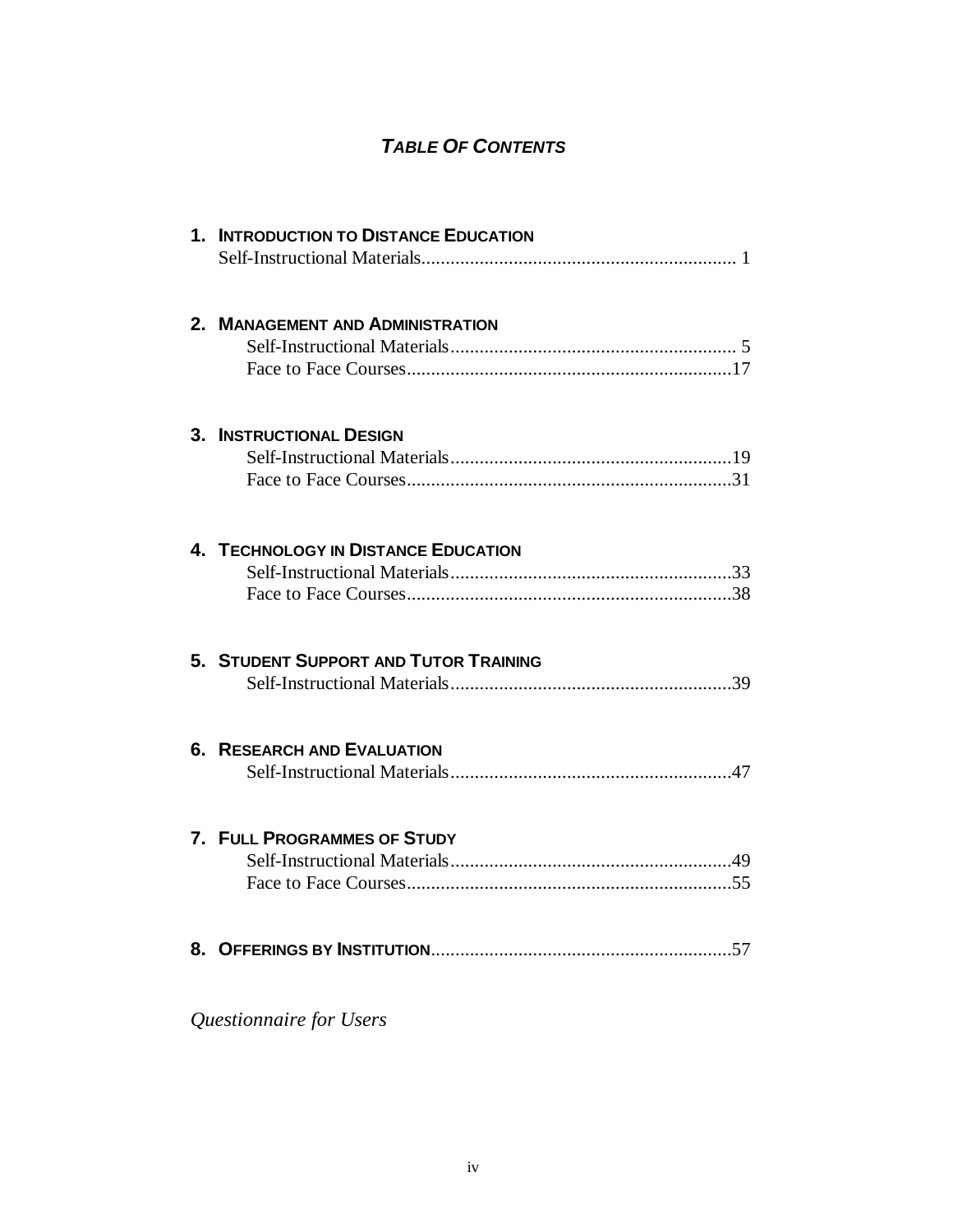### **1. INTRODUCTION TO DISTANCE EDUCATION**

### **Self-Instructional Materials**

### *1.1 The A-Z of Open Learning.* R. Lewis, C. Jeffries, J. Meed, R. Merritt

A guide to terms often used in open learning, and to the main approaches currently used in open learning. Covers key issues in the development of systems and materials.

Available from: National Extension College Year: 1990 18 Brooklands Avenue Price: £19.95 Cambridge CB2 2HN ISBN: 0-860828-24-7 United Kingdom tel: 44 1223 316644 fax: 44 1223 313586

#### *1.2 The Blueprint Series.*

Eight, self-contained modules each consisting of a workbook, an audiocassette and a mentor guide. A foundation course for anyone working in, or about to work in, open and distance learning. The materials contain structured self-development programmes including checklists, job aids, and projects which apply ideas and techniques to practical situations.

Available from: The Open College Year: 1991 781 Wilmslow Road Price: £225 *(complete set)* Didsbury, Manchester ISBN: n/a United Kingdom M2O 8RW tel: 44 161 434007 fax: 44 161 434 1061

#### *1.3 The Case for Open Learning.*

Audiotape and videotape. Provides an overview of the applicability of distance learning and an introduction to many issues discussed in greater depth in other packages in the nine part series; requires 15-20 hours of study time.

Available from: SCOTTSU International Ltd. Year: 1989 Gardyne Road Price: £70 Broughty Ferry, Dundee ISBN:  $n/a$ Scotland DD5 1NY tel: 44 1382 454438 fax: 44 1382 454921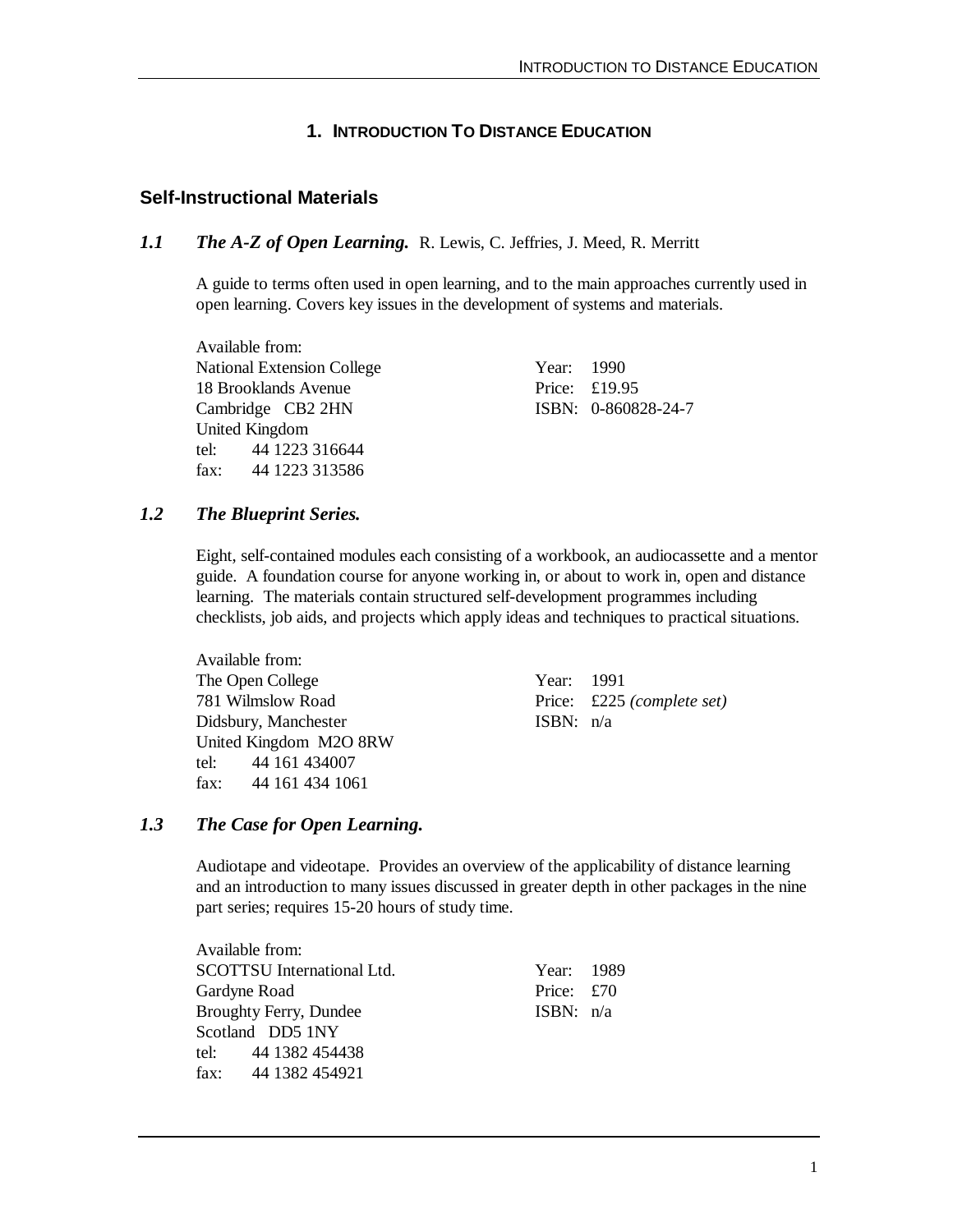#### *1.4 Exploring Open and Distance Learning.* Derek Rowntree.

An introduction to the field of open and distance learning for teachers, trainers and managers. Part of the *Open and Distance Learning Series.*

|            | Available from:      |  |                     |
|------------|----------------------|--|---------------------|
| Kogan Page |                      |  | Year: 1992          |
|            | 120 Pentonville Road |  | Price: $£18.95$     |
|            | London N1 9JN        |  | ISBN: 0-7494-0813-8 |
|            | United Kingdom       |  |                     |
|            | tel: 44 171 278 0433 |  |                     |
|            | fax: 44 171 837 6348 |  |                     |

### *1.5 Introduction to Distance Education.* J. Baath.

Basic traits of distance education, quality considerations, planning requirements, organisation and management. Requires approximately 30-35 hours of study time. Also offered as a distance course in the AECS *Diploma in Distance Education.*

Available from: Association of European Year: 1992 Correspondence Schools Price: £35 (*self-instructed*) Cranfield Road, North Crawley £65 (*tutored*) Newport Pagnell, Bucks. MK16 9HP ISBN: n/a United Kingdom tel: 44 1234 732300 fax: 44 1234 751369

### *1.6 Key Terms and Issues in Open and Distance Learning.* Barbara Hodgson.

A practical guide to open and distance learning using a glossary of important issues and commonly used terms which are described, defined or discussed as appropriate. Part of the *Open and Distance Learning Series.*

| Available from:      |            |                       |
|----------------------|------------|-----------------------|
| Kogan Page           | Year: 1993 |                       |
| 120 Pentonville Road |            | Price: $£12.95$       |
| London N1 9JN        |            | $ISBN: 0-7494-0710-7$ |
| United Kingdom       |            |                       |
| tel: 44 171 278 0433 |            |                       |
| fax: 44 171 837 6348 |            |                       |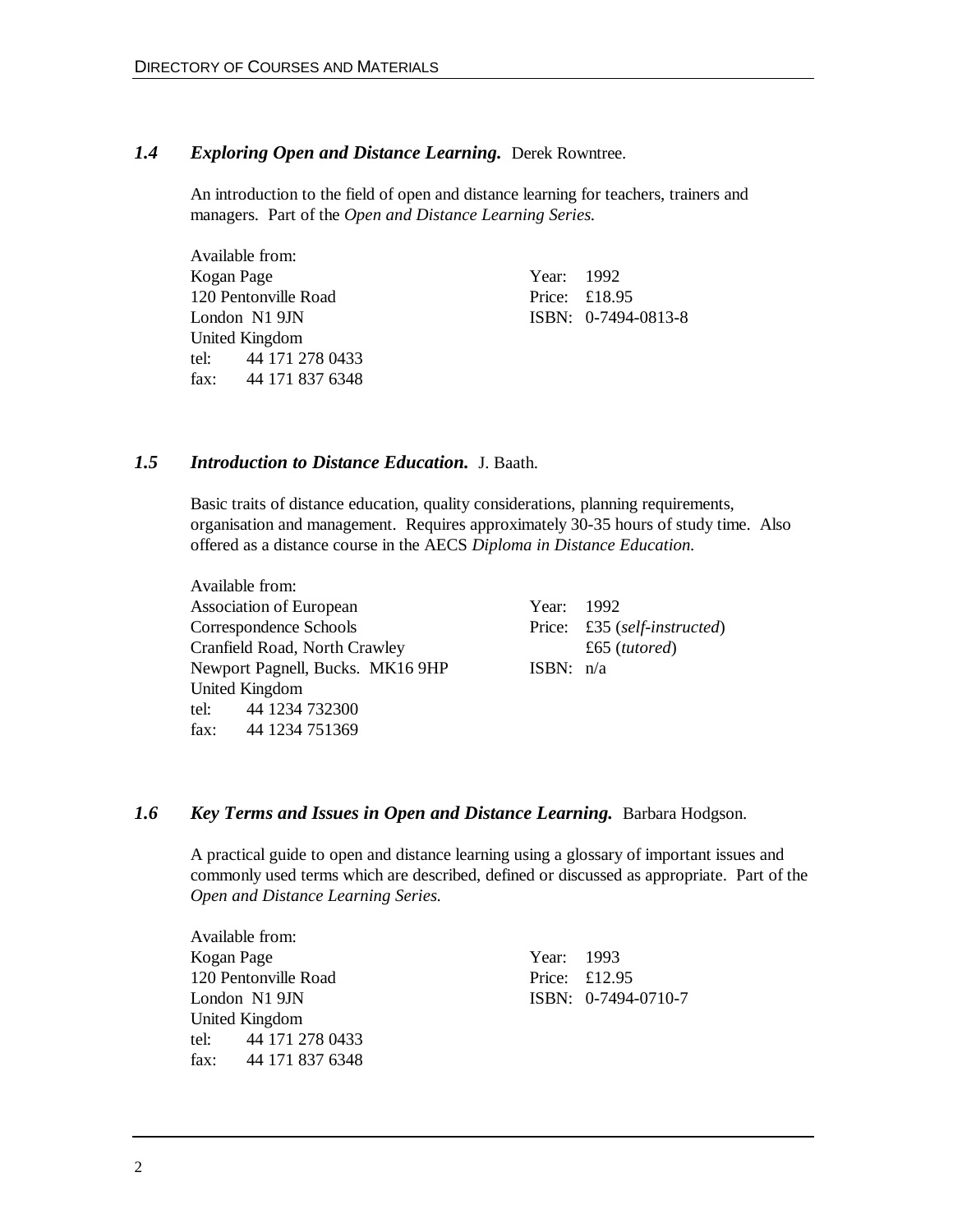### *1.7 Open Learning and Distance Education in Canada.*

An introduction to open and distance learning, including an overview of the development of distance education in Canada, glossary of terms and bibliography. Publication is in English and French.

Available from: Canadian Studies Programme Year: 1994 Department of Canadian Heritage Price: free Ottawa, Ontario ISBN: 0-662600-11-8 Canada K1A 0M5 tel: 819 994 1544 fax: 819 997 8777

### *1.8 Open Learning by Open Learning: An Introduction to Open Learning for Training Personnel.* J. Mooney

A general introduction to the concepts of open learning, using an open learning format. Requires two to four hours study time.

| Available from:                   |             |  |
|-----------------------------------|-------------|--|
| <b>SCOTTSU</b> International Ltd. | Year: 1993  |  |
| Gardyne Road                      | Price: £8   |  |
| <b>Broughty Ferry, Dundee</b>     | ISBN: $n/a$ |  |
| Scotland DD5 1NY                  |             |  |
| tel: 44 1382 454438               |             |  |
| fax: 44 1382 454921               |             |  |

### *1.9 A Short Guide to Distance Education.* W. Perry and G. Rumble.

An introductory guide to the principles and current practices in distance education, addressing both academic and administrative considerations.

Available from: International Extension College Year: 1992 Dale's Brewery, Gwydir Street Price: £3.50 Cambridge CB1 2LJ ISBN: 0-903632-40-3 United Kingdom tel: 44 1223 353321 fax: 44 1223 464734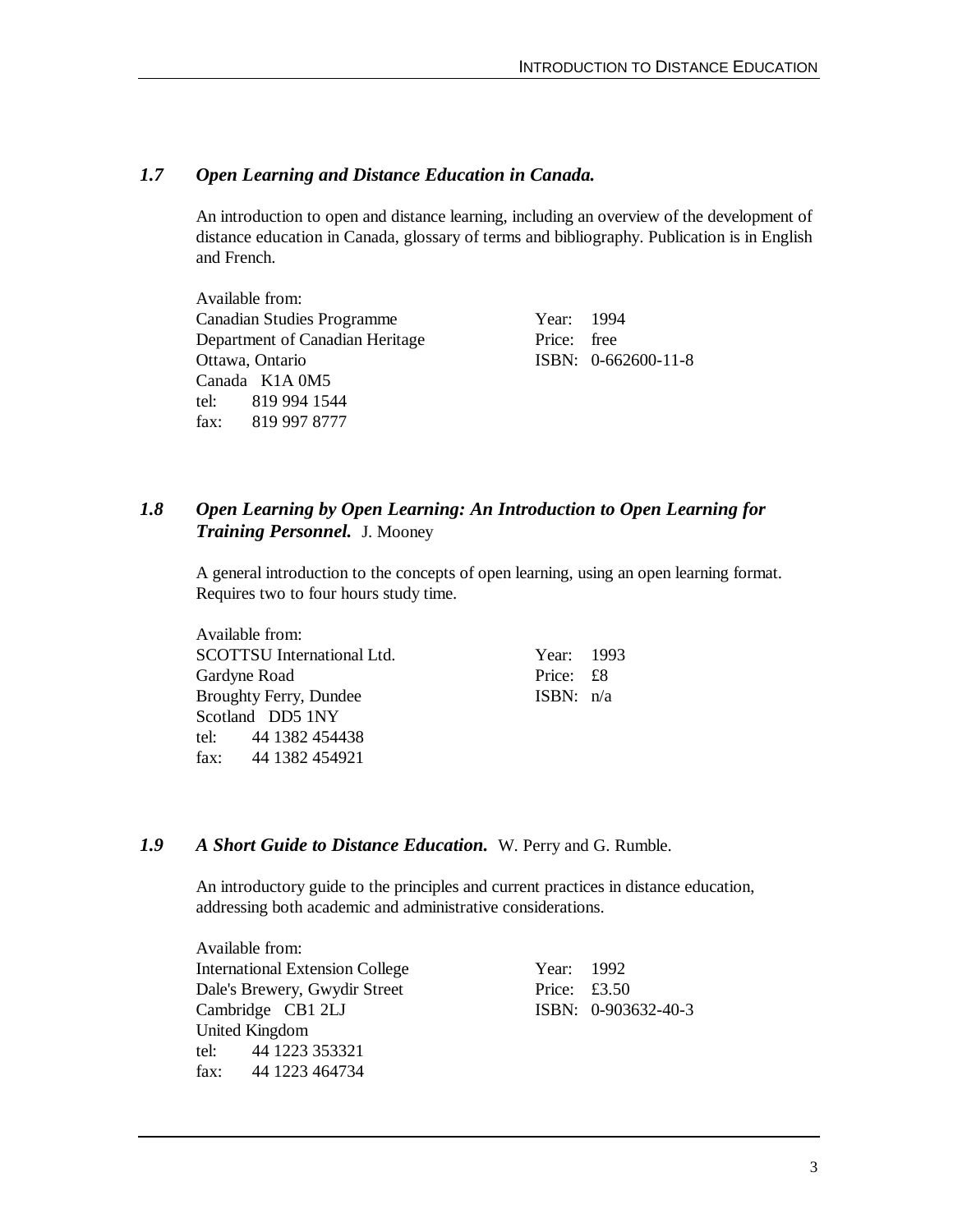### *1.10 A Taste of Open Learning.*

Audiotape and videotape. This introductory package in a nine part series is designed to provide an experience of open learning for newcomers to the concept of open learning; requires approximately 15-20 hours of study time.

| Available from:                   |             |  |
|-----------------------------------|-------------|--|
| <b>SCOTTSU</b> International Ltd. | Year: 1989  |  |
| Gardyne Road                      | Price: £30  |  |
| <b>Broughty Ferry, Dundee</b>     | ISBN: $n/a$ |  |
| Scotland DD5 1NY                  |             |  |
| tel: 44 1382 454438               |             |  |
| fax: 44 1382 454921               |             |  |

### *1.11 What is Open Learning?: An Introduction to the Series.* R. Lewis and D. Spencer.

Defines and illustrates the meaning of open learning and examines the issues for learners and course providers in schools, colleges and training centres; requires eight to 10 hours study time. Fourth in a series of *Open Learning Guides.*

Available from: National Council for Educational Year: 1986 Technology Price: £4.95 Milburn Hill Road ISBN: 0-861841-26-3 Science Park, Coventry CV4 7JJ United Kingdom tel: 44 1203 416994 fax: 44 1203 411418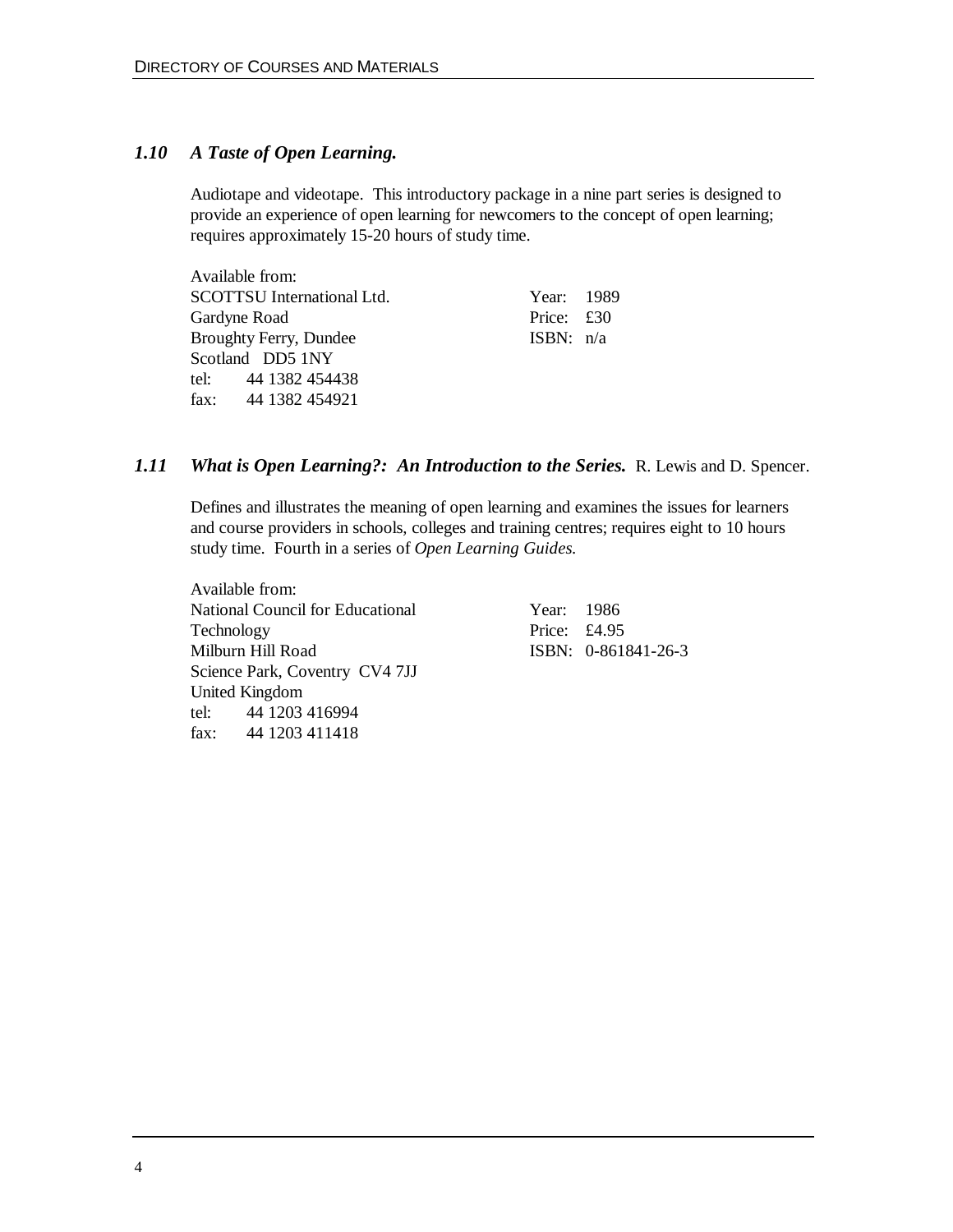### **2. MANAGEMENT AND ADMINISTRATION**

### **Self-Instructional Materials**

### *2.1 Activity Costing in Mixed-mode Institutions: A Report Based on a Study of Deakin University.* Greville Rumble.

Using Deakin University as a case study, describes alternative systems to analysing direct and indirect costs in distance education and provides models for estimating capital and operating costs.

Available from: Deakin University Year: 1986 Distance Education Unit Price:  $n/a$ Geelong ISBN: 0-730002-37-3 Victoria 3217 Australia tel: 61 52 271 437 fax: 61 52 272 177

#### *2.2 Administration and Management.*

Deals with administrative systems in distance education, organisation structure, planning, budgeting and costing, use of computers. Requires approximately 30-35 hours study time. Also offered as a distance course in the AECS *Diploma in Distance Education.*

| Available from:                |             |                              |
|--------------------------------|-------------|------------------------------|
| Association of European        | Year: 1990  |                              |
| Correspondence Schools         |             | Price: $\text{\pounds}35.00$ |
| Ringcroft Farm, Cranfield Road | ISBN: $n/a$ |                              |
| North Crawley, Newport Pagnell |             |                              |
| Buckinghamshire MK16 9HP       |             |                              |
| tel: 44 1234 732300            |             |                              |
| fax: $441234751369$            |             |                              |

### *2.3 The Administration of Distance Teaching Institutions: A Manual.* Tony Dodds.

Two volumes, text; manual, 156 pp; case studies, 109 pp, plus course production game kit. Topics include: an introduction to distance education; selection of media; managing development of print materials; managing radio and audio recording; organising student services; internal organisation; relations with other organisations; costs and budget. Can be used for individual or group study; includes practical exercises and case studies.

Available from: International Extension College Year: 1983 Dale's Brewery Price: £28 (*surface mail*) Gwydir Street **E36** (*airmail*) United Kingdom **ISBN:** 0-903632-25-X tel: 44 1223 353321 fax: 44 1223 464734

Cambridge CB1 2LJ (reduced for Third World buyers)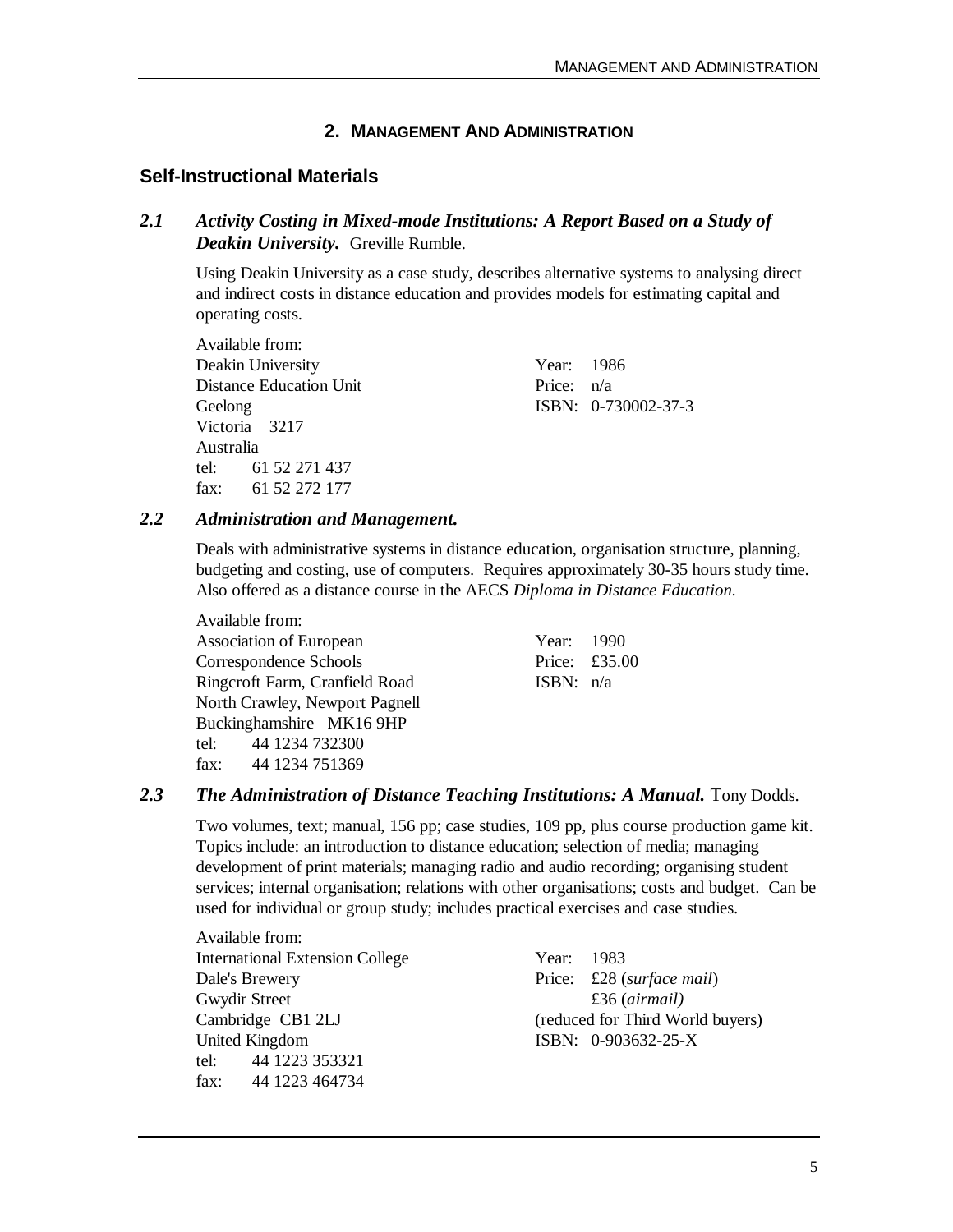### *2.4 Administrative Structures for Distance Education.* H.D. Perraton.

Examines options available for organising a distance education programme. Resources, working methods, organisational structures, costs and implementation are considered.

Available from: Commonwealth Secretariat Year: 1991 Information & Public Affairs Div. Price: £6.50 (*airmail*) Human Resource Development £5.00 (*surface mail*) Marlborough House, Pall Mall **ISBN: 0-850923-79-4** London, UK SW1 5HX tel: 44 171 839 3411 fax: 44 171 930 0827

### *2.5 Adult Learning and Communication in Distance Education.*

Two audiotapes. Designed as a theoretical and practical orientation to distance education principles and practice. Presents profiles of distance students and their perspective, using case studies, narratives and statistical data; reviews learning theories and implications for selection of media and assessment of technologies for distance learning; outlines the role of student support systems in distance education provision and describes the most commonly used approaches and media; explores curriculum planning and course design principles. Also offered as a tutored distance course in the *MA and Diploma in Distance Education for External Students* offered by University of London and The International Extension College.

Available from: International Extension College Year: 1992 Distance Education Price: £150 10 Woburn Square, 2nd Floor ISBN: 0-903632-45-4 Longon WC1H 0NS United Kingdom tel: 44 171 580 4372 fax: 44 171 323 0325

#### *2.6 Costing Distance Education.* Greville Rumble.

Provides models for estimating, identifying and analysing the cost of distance education development and delivery; identifies cost factors and gives examples of how to calculate them.

Available from: Commonwealth Secretariat Year: 1986 Information & Public Affairs Price: £7.50 Division, HR Development ISBN: 0-850922-93-3 Marlborough House, Pall Mall London, UK SW1 5HX tel: 44 171 839 3411 fax: 44 171 930 0827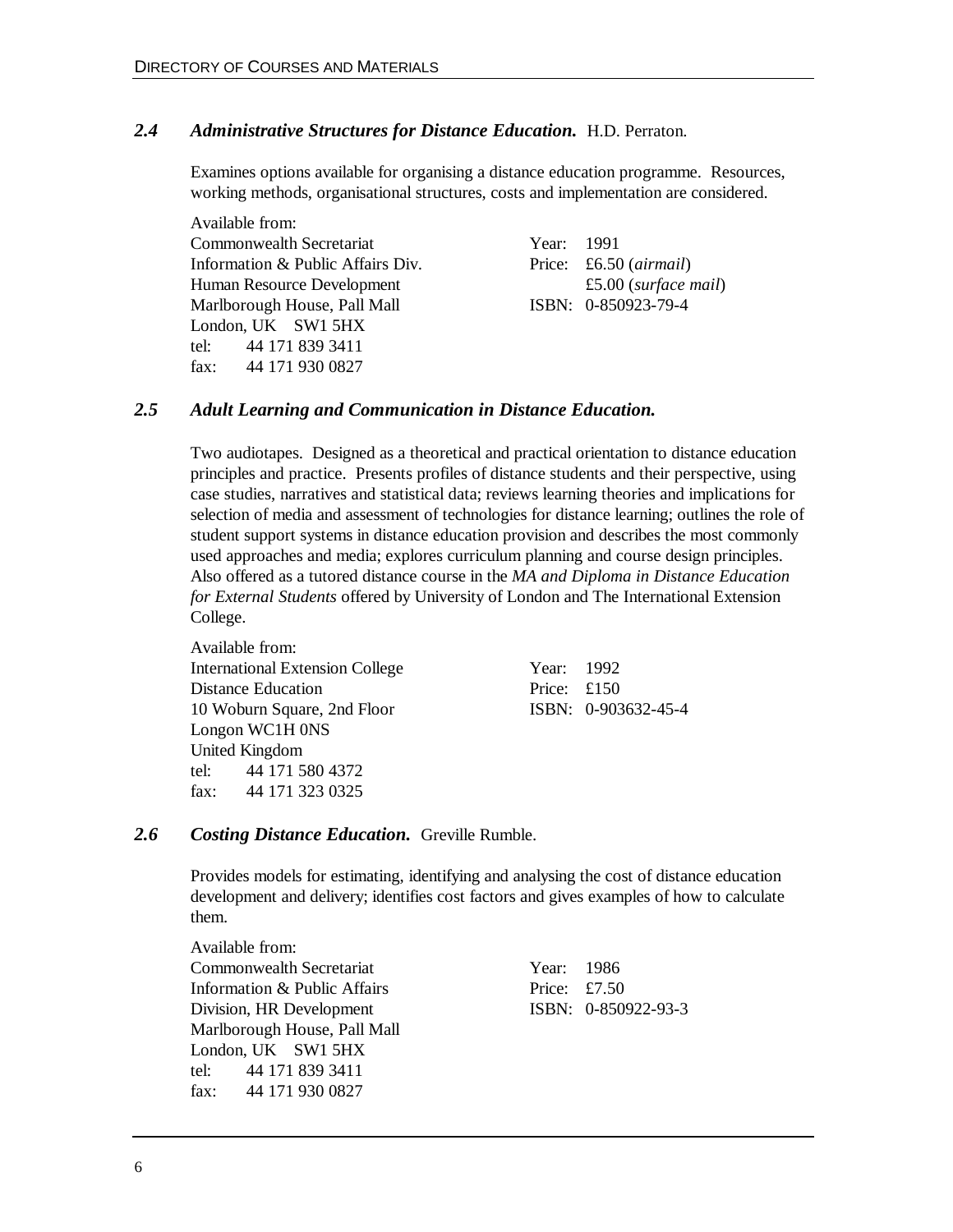#### *2.7 Course on Marketing.*

Explains how marketing principles apply in distance education; discusses research, organisation, statistics, and includes a case study. Requires approximately 30 hours of study time. Also offered as a distance course in the AECS *Diploma in Distance Education.*

| Available from:                |             |  |
|--------------------------------|-------------|--|
| <b>Association of European</b> | Year: 1989  |  |
| Correspondence Schools         | Price: £35  |  |
| Ringcroft Farm, Cranfield Road | ISBN: $n/a$ |  |
| North Crawley, Newport Pagnell |             |  |
| Buckinghamshire MK16 9HP       |             |  |
| tel: 44 1234 732300            |             |  |
| fax: 44 1234 751369            |             |  |

#### *2.8 Delivering Training: An Introduction to the Skills of the Trainer.*

Designed to develop the skills, knowledge and competence of trainers using open learning. The course covers: Introduction; The Role and Skills of a Trainer; Supporting Open Learners, The Trainer's Tool Kit; Planning and Running Training Sessions; Planning Your Development. Requires 30 hours of study. Manager's pack includes 6 workbooks, audio cassette, mentor guide, workshop session guide, manager guide, tutor guide and video.

> Year: 1991 Price: n/a ISBN:  $n/a$

| Available from:              |
|------------------------------|
| The Open College             |
| St. Paul's                   |
| 781 Wilmslow Road            |
| Didsbury, Manchester M2O 8RW |
| United Kingdom               |
| tel: 44 161 434 007          |
| fax: $441614341061$          |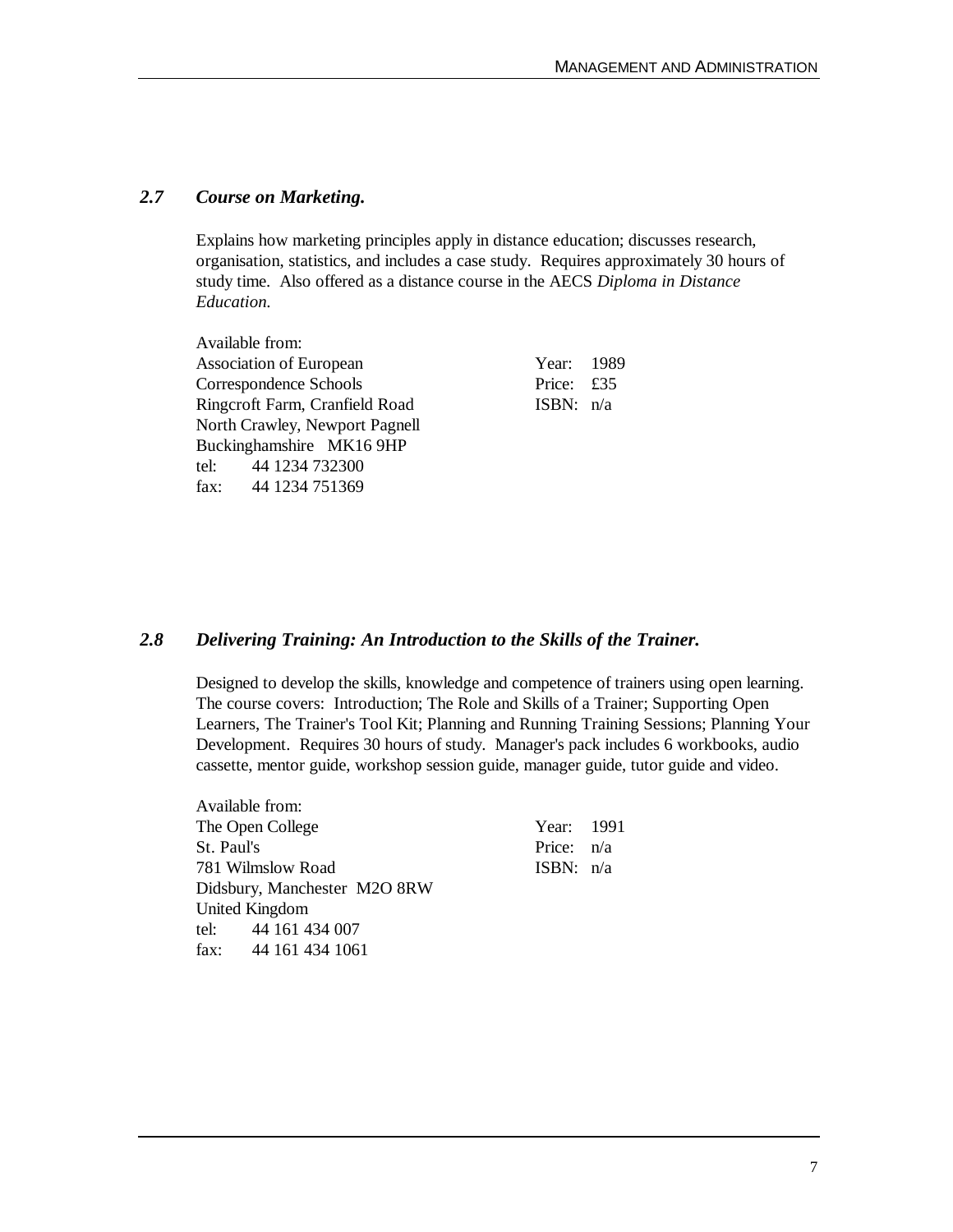### *2.9 The Development of Distance Education.*

Designed for educators interested in an in-depth exploration of the role and history of distance education and its place in development. Explores the origins and development of distance education, its essential characteristics and its relationship with other components of the educational system. Examines the specific contributions distance education can make to meeting educational needs, especially in a context of development; presents its range of applications, an assessment of its potential to provide increased access to learning, and comparative costing in relation to conventional education. Provides case studies and short examples of applications of distance education to demonstrate the relationship between theory and practice. Requires approximately 200 hours of study time. Also offered as a tutored distance course in the *MA and Diploma Distance Education for External Students* offered by University of London and The International Extension College.

Available from: International Extension College Year: 1991 Distance Education Price: £150 10 Woburn Square, 2nd Floor ISBN: 0-903632-43-8 Longon WC1H 0NS United Kingdom tel: 44 171 580 4372 fax: 44 171 323 0325

#### *2.10 Distance Education: Economic Perspective.* Prof. B.N. Koul (chief editor).

Designed for new distance education administrators and experienced distance education instructors, course authors, instructional designers, tutors and study centre co-ordinators. Topics covered include: basic economic principles; economics of education; economics of distance education; analysis of the general economy; and cost structures and cost analysis principles and practices for face to face and distance higher education in India. Requires approximately 180 hours of study time. Also offered as part of the *Masters in Distance Education Programme.*

Available from: Indira Gandhi National Open Year: 1996 University (STRIDE) Price: INR 200 Maidan Garhi **ISBN:** n/a New Delhi 110068 India tel: 91 11 686 5923 fax: 91 11 686 2312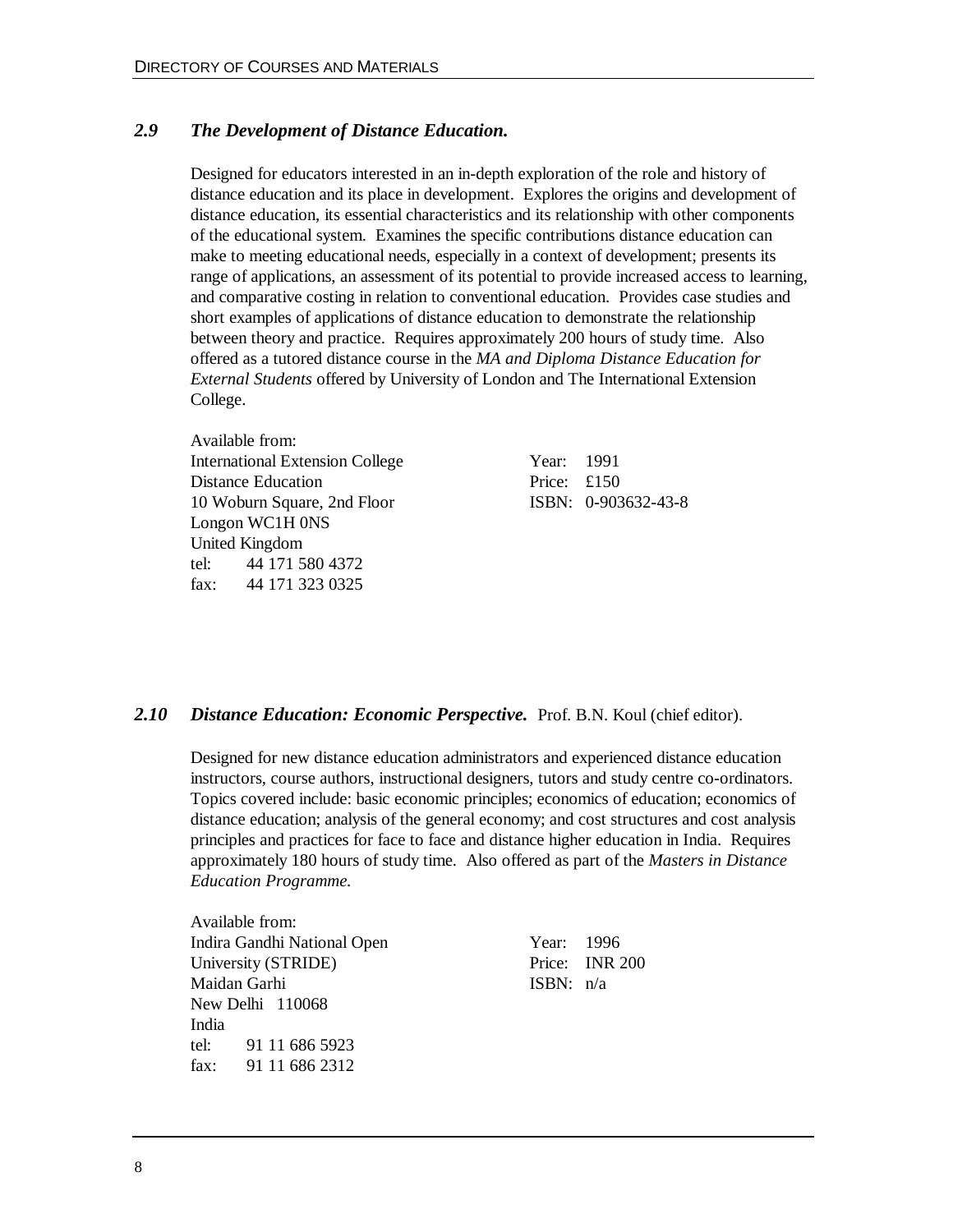### *2.11 Distance Teaching in the Village: A case study of basic functional education for rural development, Allama Iqbal Open University, Pakistan.* David Warr.

A case study of basic functional education for rural development in Pakistan using distance education techniques, describing methods used and experience gained from the project, and provides a source of ideas for similar tasks.

Available from: National Extension College Year: 1992 Cambridge CB2 2HN £11.50 (*airmail*) United Kingdom ISBN: n/a tel: 44 1223 316644 fax: 44 1223 313586

18 Brooklands Avenue Price: £8.80 (*surface mail*)

#### *2.12 Education and Development.*

Text and binder, approximately 500 pp, three audiotapes. Designed for educators who wish to obtain a comprehensive understanding of the relationship between education and development and the role of distance education in this context. Explores the interaction of theory and practice of education in the recent history of development; addresses policy issues such as equality, relevance, quality and efficiency; presents philosophical concepts about learning processes and their impact on implementation; and reviews the dynamics of introducing and evaluating innovation and sustaining reforms. Requires approximately 200 hours of study time. Also offered as a tutored distance course in the *MA and Diploma in Distance Education for External Students* offered by University of London and The International Extension College.

Available from: International Extension College Distance Education Price: **Equality** Price: **Equality** Price: **Equality** Price: **Price:** *Equality Price: 2015* 10 Woburn Square, 2nd Floor I Longon WC1H 0NS United Kingdom tel: 44 171 580 4372 fax: 44 171 323 0325

| Year: 1991  |                     |
|-------------|---------------------|
| Price: £150 |                     |
|             | ISBN: 0-903632-41-1 |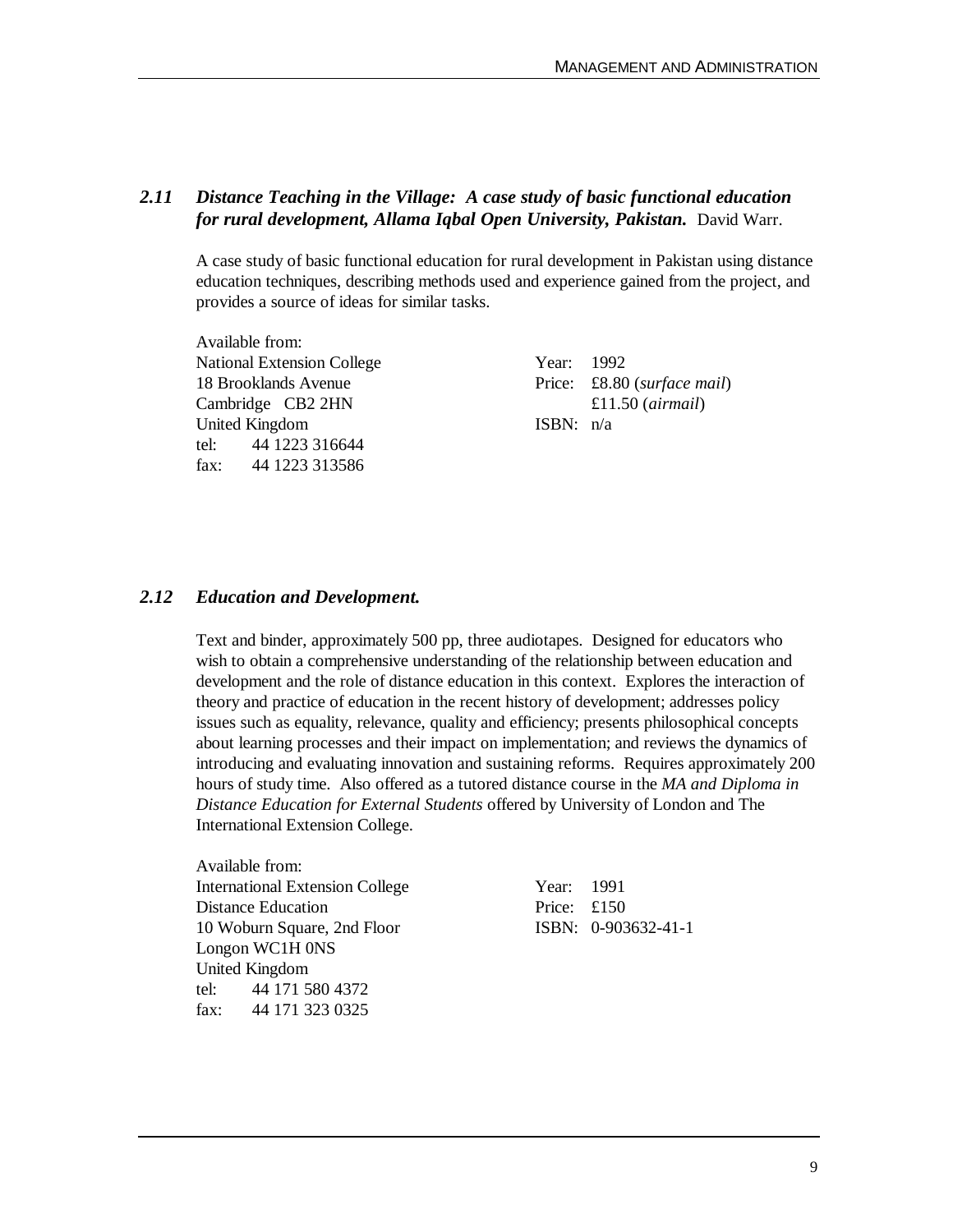### *2.13 Electronic Media in Distance Education.* Lesley Duncan.

Study guide (three parts), two audiocassettes, videocassette, reader, three texts and course diary. Designed to explore the use of electronic media in distance education (audio, radio, video, television and computers, and combinations of these). Provides a review of international experience (including developing countries) and research in this field, and examines key issues. Focuses on learning through the media and aims to foster a reflective and critical approach. A half credit course and requires approximately 100 hours of study time. This is an optional advanced course in the *MA and Diploma in Distance Education for External Students* offered by the University of London and The International Extension College.

Available from: International Extension College Year: 1995 Distance Education Price: £100 (*for course*) 10 Woburn Square, 2nd Floor ISBN: 0-903632-50-0 Longon WC1H 0NS United Kingdom tel: 44 171 580 4372 fax: 44 171 323 0325

### *2.14 Essentials of Distance Education.*

Designed for those involved in the planning and administration of distance education; explains both the current practices and the validity of distance education, how it works, and its advantages and disadvantages. Also offered as a distance course in the AECS *Diploma in Distance Education.*

| Available from:                |             |  |
|--------------------------------|-------------|--|
| <b>Association of European</b> | Year: 1988  |  |
| Correspondence Schools         | Price: £55  |  |
| Ringcroft Farm, Cranfield Road | ISBN: $n/a$ |  |
| North Crawley, Newport Pagnell |             |  |
| Buckinghamshire MK16 9HP       |             |  |
| tel: 44 1234 732300            |             |  |
| fax: 44 1234 751369            |             |  |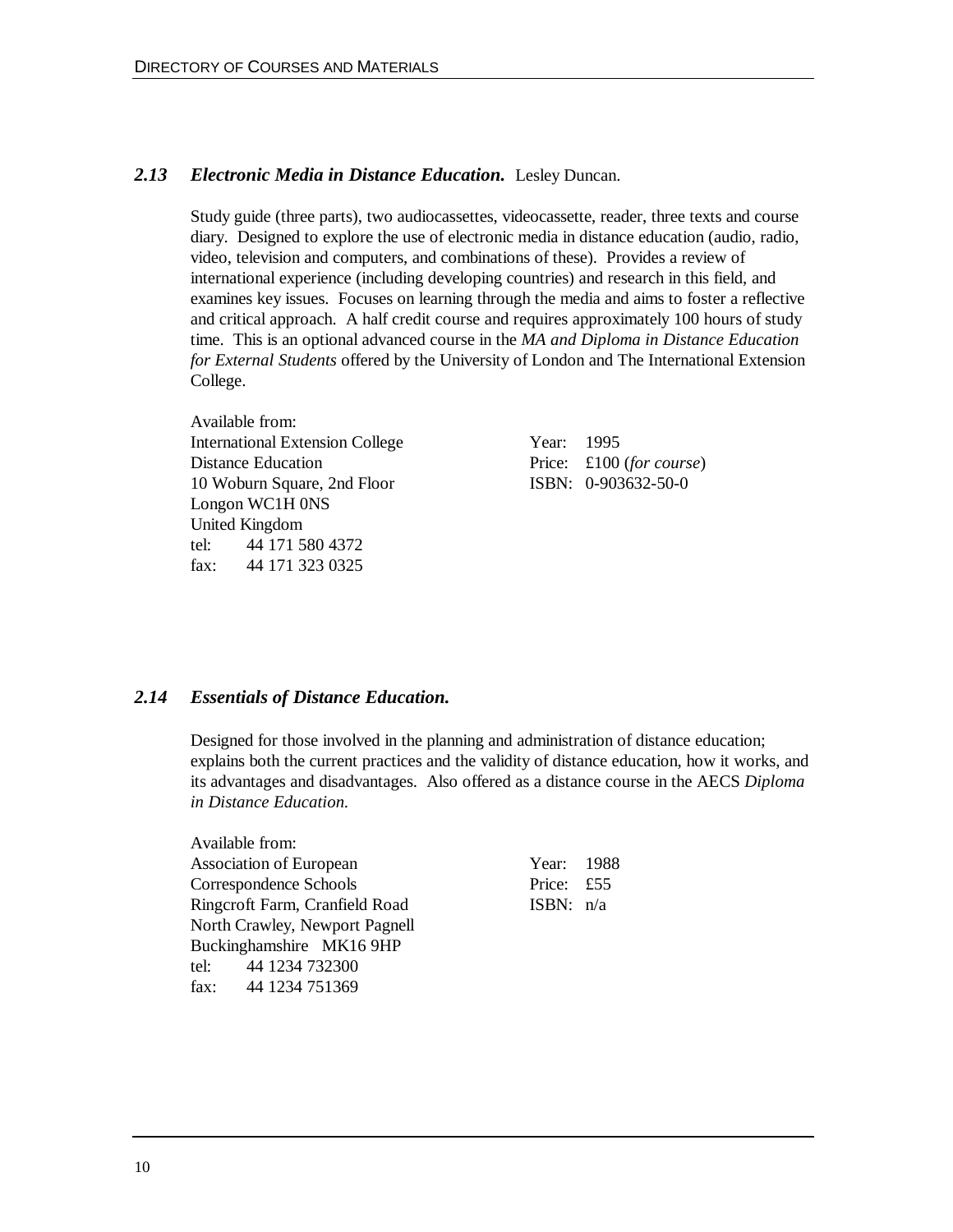### *2.15 Growth and Philosophy of Distance Education.* B.N. Koul, et al.

A distance course on the growth, present status and models of distance education, philosophical foundations and socio-academic issues. Intended mainly for pre-service prospective and in-service distance teachers, and also for all those interested in the basics of distance education. Requires 180 study hours. Also offered as part of the *Post-graduate Diploma in Distance Education.*

Available from: Indira Gandhi National Open Year: 1988 University (IGNOU) Price: INR 200  $STRIDE$  ISBN:  $n/a$ Maidan Garhi, New Delhi INDIA 110068 tel: 91 11 686 5923 fax: 91 11 685 7073

#### *2.16 How to Manage the Production Process.* Roger Lewis and John Meed.

Designed for those involved in producing open learning materials; examines the practical stages of material production for print and other media. Seventh in a series of *Open Learning Guides.*

Available from: National Council for Educational Vear: 1986 Technology Price: £4.95 Milburn Hill Road **ISBN:** 0-861841-53-0 Science Park, Coventry CV4 7JJ United Kingdom tel: 44 1203 416994 fax: 44 1203 411418

### *2.17 Implementing Flexible Learning: A Resource Pack for Trainers, Managers and Tutors.* John Meed and Philip Waterhouse.

Resource pack includes five texts: Organiser's Guide (60 pp), Activities (40 pp), Case Studies (72 pp), Resources Guide (24 pp), OHP Masters (6 pp). Designed for group use in face-to-face workshops, as staff training resource materials for curriculum managers, trainers, managers and tutors involved in open learning; includes practical workshop activities. Can be photocopied.

Available from: National Extension College Year: 1989 18 Brooklands Avenue Price: £39.95 Cambridge CB2 2HN ISBN: 0-860828-85-9 United Kingdom tel: 44 1223 316644 fax: 44 1223 313586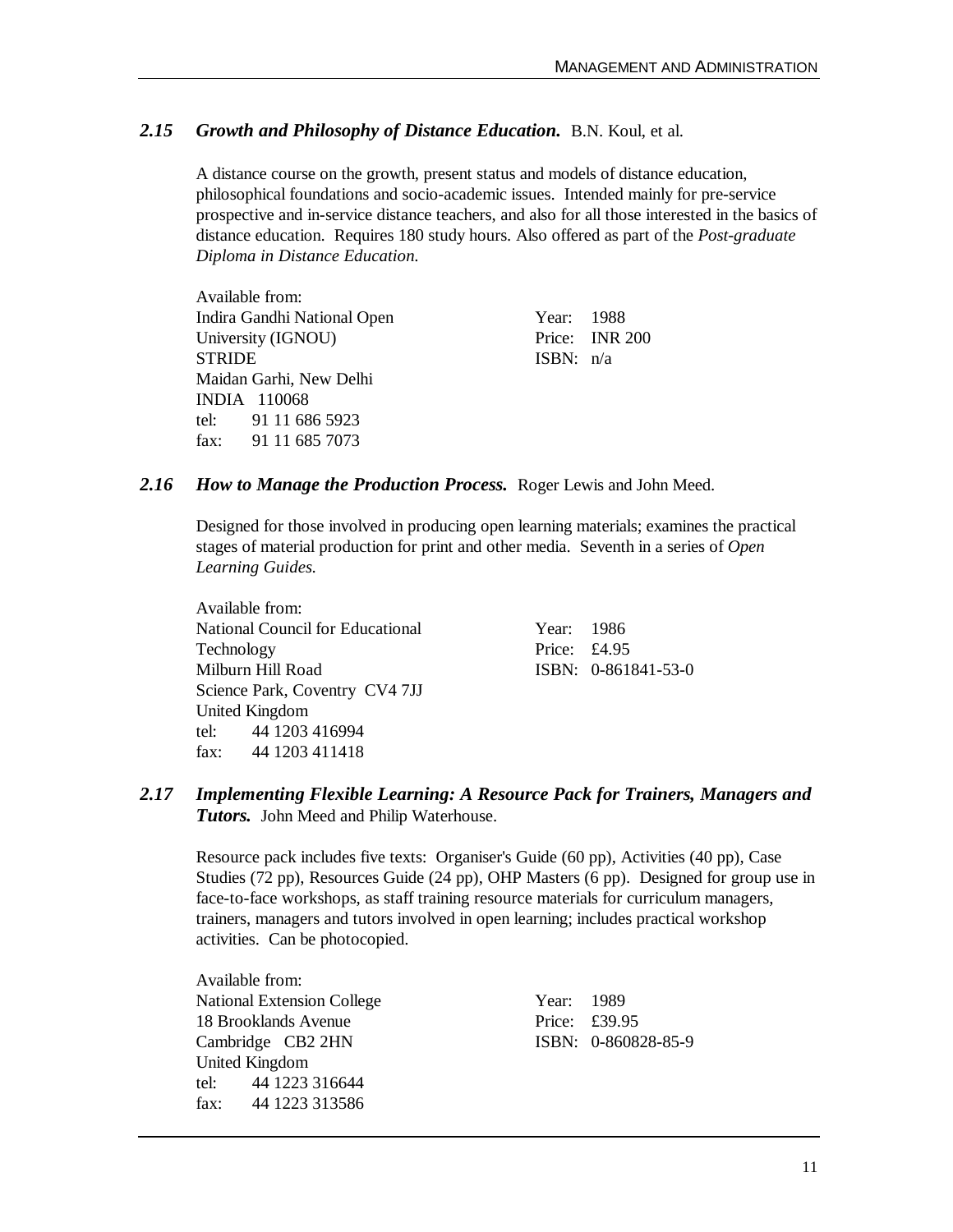#### *2.18 Implementing Open Learning in Organisations.* OPTIS.

Provides senior managers with a practical, competency based approach to decision making in planning and developing an open learning system in a private or public sector organisation. Requires approximately 30 hours study time.

Available from: SCOTTSU International Ltd. Year: 1989 Gardyne Road Price: £75 Broughty Ferry, Dundee ISBN:  $n/a$ Scotland DD5 1NY tel: 44 1382 454438 fax: 44 1382 454921

### *2.19 Join Us In a Participatory Approach to Training Learning & Production.* A. Frings, et al.

A workshop approach on how to develop materials. The handbook presents a training model that combines training with action and learning with production. It builds upon the knowledge and learning needs of participants and involves them in the process of active learning needs of participants and involves them in the process of active learning and cooperative development of a product. It has proved its usefulness in situations where learning materials were needed but no trained writers were available. The book aims to be a practical guide, as it gives concrete advice on how to run the various stages of the model.

Available from: German Foundation for International Year: 1993 Development Price:  $n/a$ Education, Science and ISBN: 3-924441-63-4 Documentation Centre Hans-Böckler-Str. 5 D-53225 Bonn Germany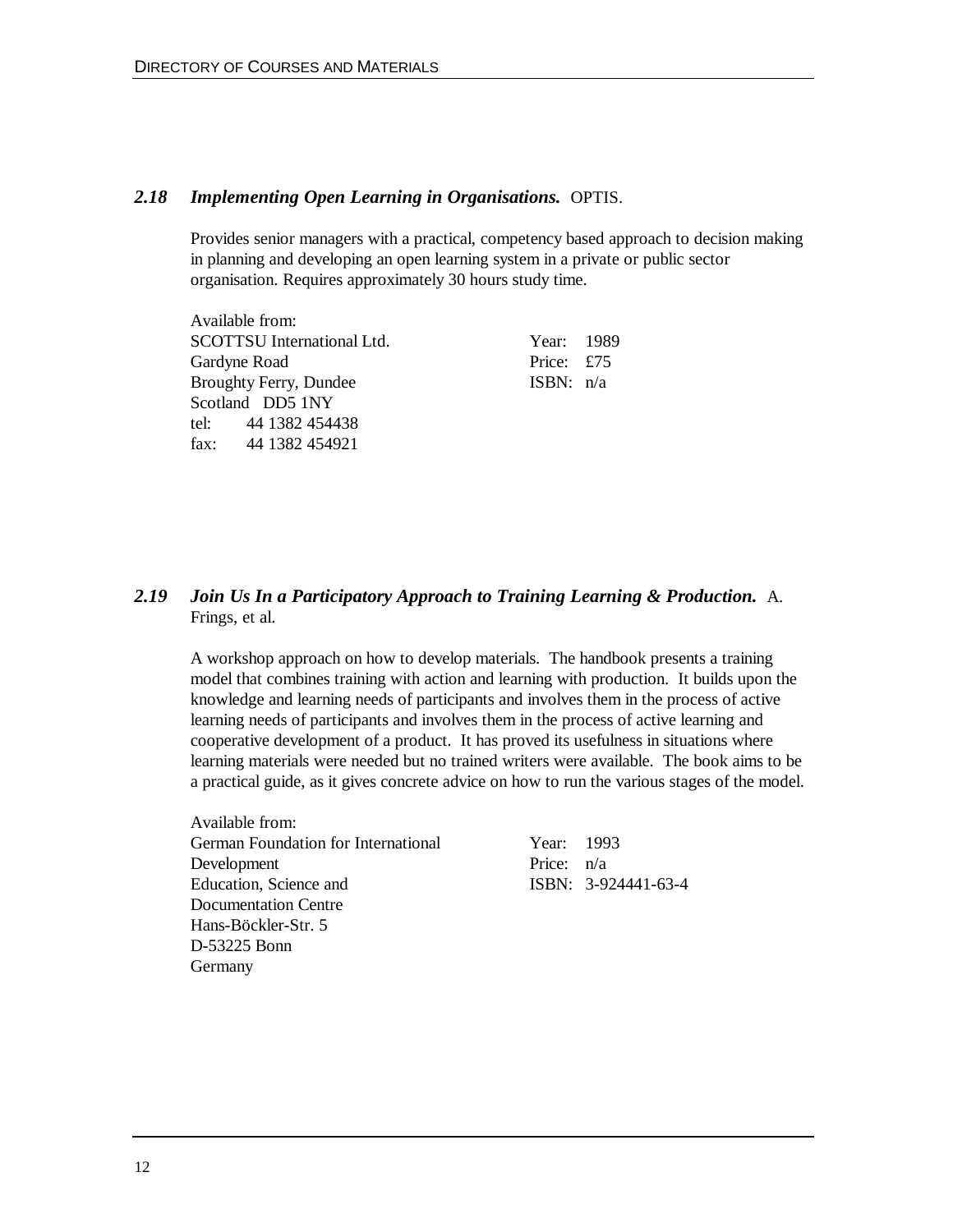### *2.20 Management of Distance Education.* B.N. Koul, et al.

Designed for new distance education administrators and experienced distance education instructors, course authors, instructional designers, tutors and study centre co-ordinators. Topics covered include an overview of basic principles of management in general and as applicable to higher education and distance education, current management practice in distance education in various countries, organisational structures and administrative issues, and a detailed study of the history, governance and management of distance learning institutions in India, particularly IGNOU. Requires 180 study hours. Also offered as part of a *Post-graduate Diploma in Distance Education.*

Available from: Indira Gandhi National Open Year: 1995 University (IGNOU) Price: INR 200 STRIDE ISBN: n/a Maidan Garhi, New Delhi INDIA 110068 tel: 91 11 686 5923 fax: 91 11 685 7073

### *2.21 Management of Quality.*

Text, four books plus a user guide cover the following aspects of improving standards in flexible training systems: A Systematic Approach; Skills and Techniques; Meeting the Needs of Learners and The Open College Case Study. Designed as a resource for managers in both public and private sector training organisations.

| Available from:              |             |  |
|------------------------------|-------------|--|
| The Open College             | Year: 1990  |  |
| St. Paul's                   | Price: £70  |  |
| 781 Wilmslow Road            | ISBN: $n/a$ |  |
| Didsbury, Manchester M2O 8RW |             |  |
| United Kingdom               |             |  |
| tel: 44 161 434 007          |             |  |
| fax: $441614341061$          |             |  |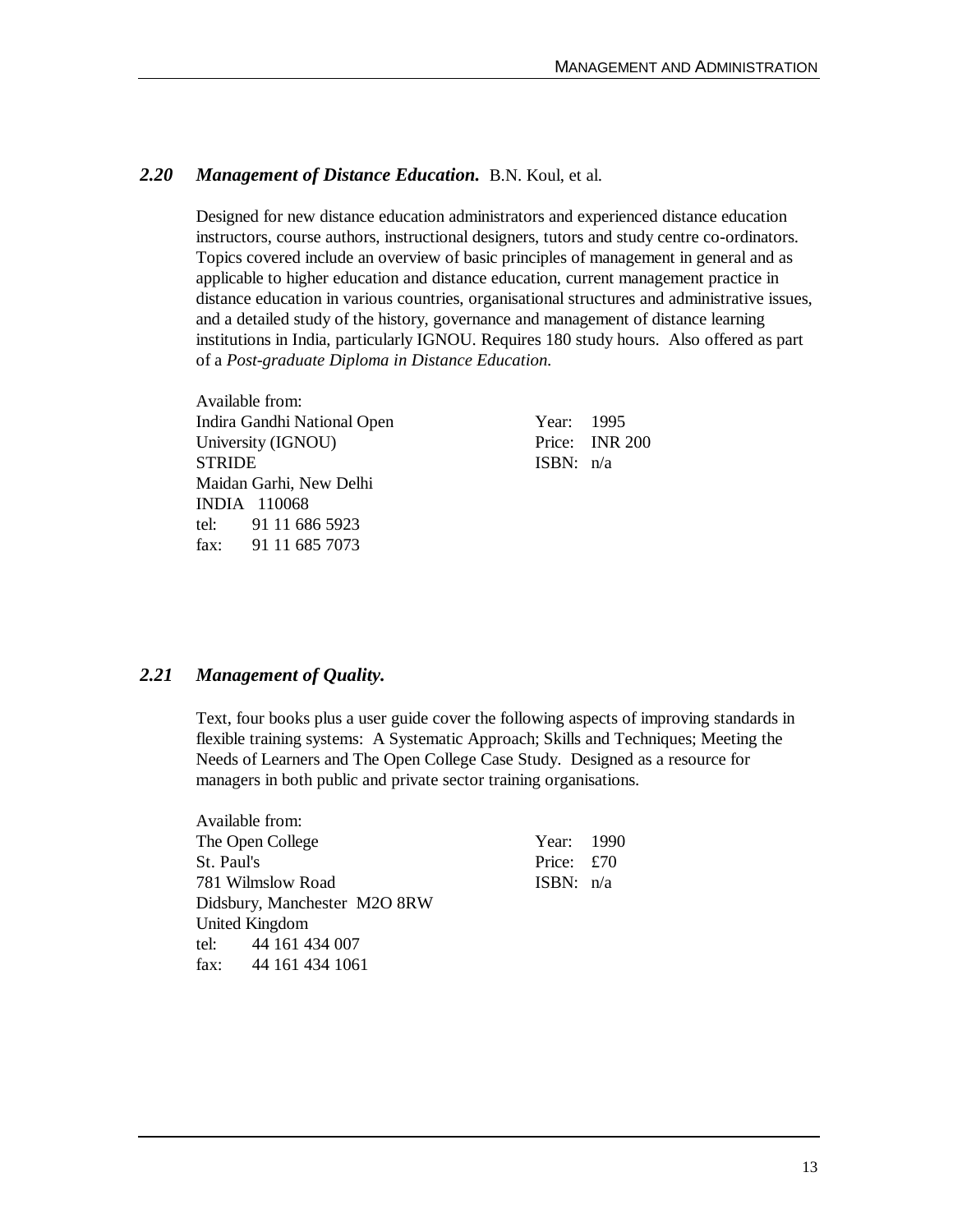### *2.22 Open Learning and Flexible Delivery: National Staff Development Program.*

Six modules, each requiring approximately 20 hours of study, and consisting of text, audio, video, and Optel Telewriter components. Modules are: an introduction to open learning; managing an educational programme; designing open learning materials; open learning course delivery; using audiographic teleconferencing with the Optel system; an open learning student support and an implementation guide.

|           | Available from:                  |              |  |
|-----------|----------------------------------|--------------|--|
|           | Adelaide Institute of Vocational | Year: 1992   |  |
| Education |                                  | Price: \$150 |  |
|           | 20 Light Square                  | ISBN: $n/a$  |  |
| Adelaide  |                                  |              |  |
| Australia |                                  |              |  |
|           | tel: 61 8 207 8215               |              |  |
|           | fax: 61 8 207 8442               |              |  |
|           |                                  |              |  |

#### *2.23 Open Learning in Action: Case Studies.* Roger Lewis.

Incorporates nineteen case studies of open learning in practice, and is meant to be used in conjunction with other Open Learning Guides prepared by NCET. First in a series of *Open Learning Guides.*

|            | Available from:                  |                |                       |
|------------|----------------------------------|----------------|-----------------------|
|            | National Council for Educational | Year: 1984     |                       |
| Technology |                                  | Price: $£6.60$ |                       |
|            | Milburn Hill Road                |                | $ISBN: 0-861841-23-9$ |
|            | Science Park, Coventry CV4 7JJ   |                |                       |
|            | United Kingdom                   |                |                       |
|            | tel: 44 1203 416994              |                |                       |
|            | fax: $441203411418$              |                |                       |
|            |                                  |                |                       |

### *2.24 Open Learning in Further and Higher Education: A Staff Development Programme.* Roger Lewis and Richard Freeman.

This pack is designed for use in further and higher education contexts in a workshop setting. It covers key areas in planning, running and evaluating open learning courses. This is a companion pack to *Writing Open Learning Materials: Staff Development Activities for FE and HE* which is detailed elsewhere in this directory.

Available from: Framework Press Year: 1994 Educational Publishers Ltd. Price: £55 Parkfield, Greaves Road ISBN: 1-85008-106-9 Lancaster LA1 4TZ United Kingdom tel: 44 1524 39602 fax: 44 1524 841520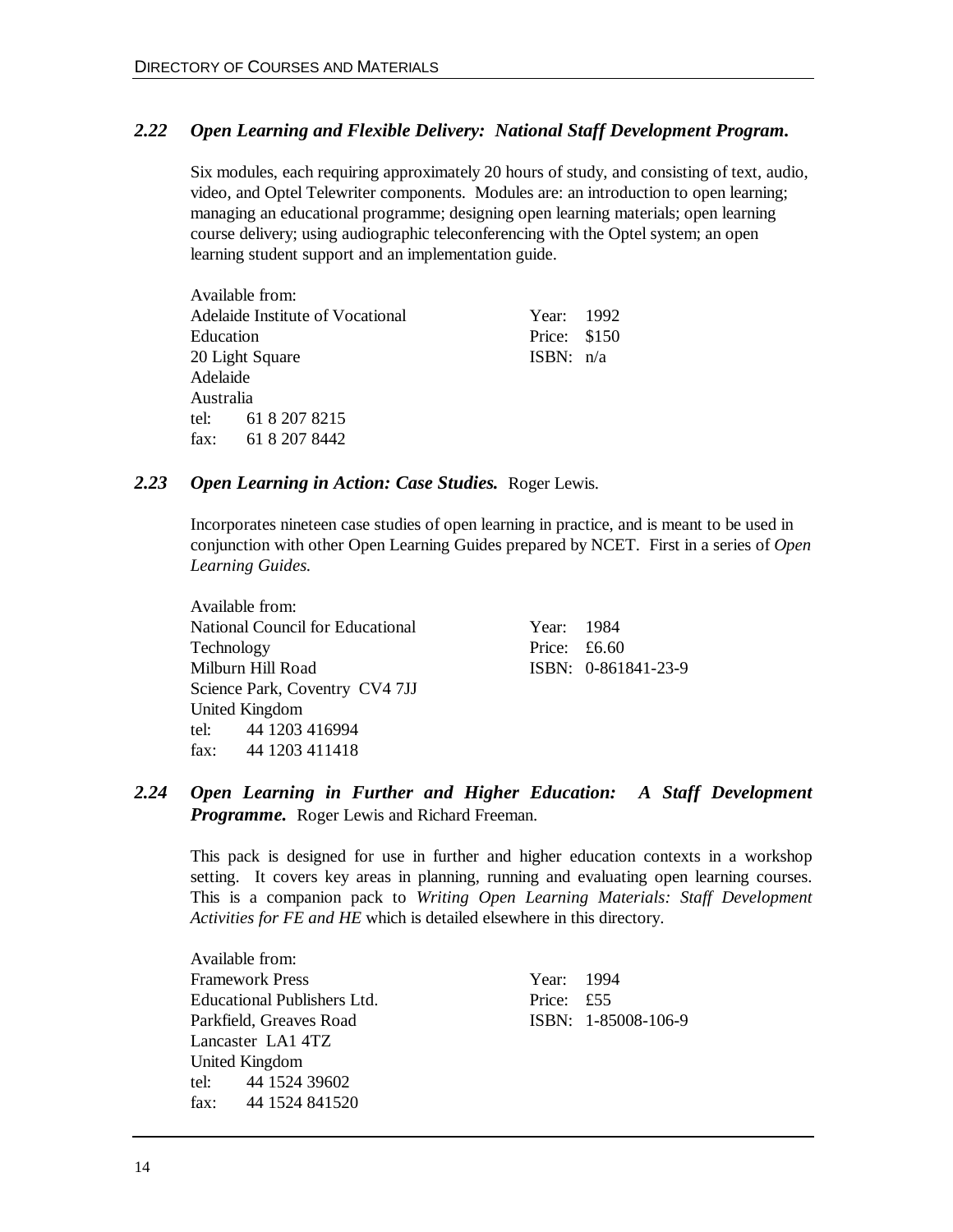#### *2.25 Open Learning: Selecting Your Staff.* Derek Rowntree and Steven Warren.

Two volumes, text, 82 pp, videocassette. Designed for managers who recruit and select staff for open learning programmes; requires approximately 30 hours study time.

Available from: SCOTTSU International Ltd. Year: 1989 Gardyne Road Price: £25 Broughty Ferry, Dundee ISBN:  $n/a$ Scotland DD5 1NY tel: 44 1382 454438 fax: 44 1382 454921

### *2.26 The Open Learning Toolkit: A Development Aid for Managers of Learning Schemes.* Roger Lewis.

Text, 30 pp and toolkit charts. A basic planning resource for anyone setting up an open learning scheme; includes planning sheets designed to help managers plan and integrate all aspects of their provision; support, delivery, administration and material. Can be photocopied.

Available from: National Extension College Year: 1985 18 Brooklands Avenue Price: £19.95 Cambridge CB2 2HN ISBN: 0-860826-30-9 United Kingdom tel: 44 1223 316644 fax: 44 1223 313586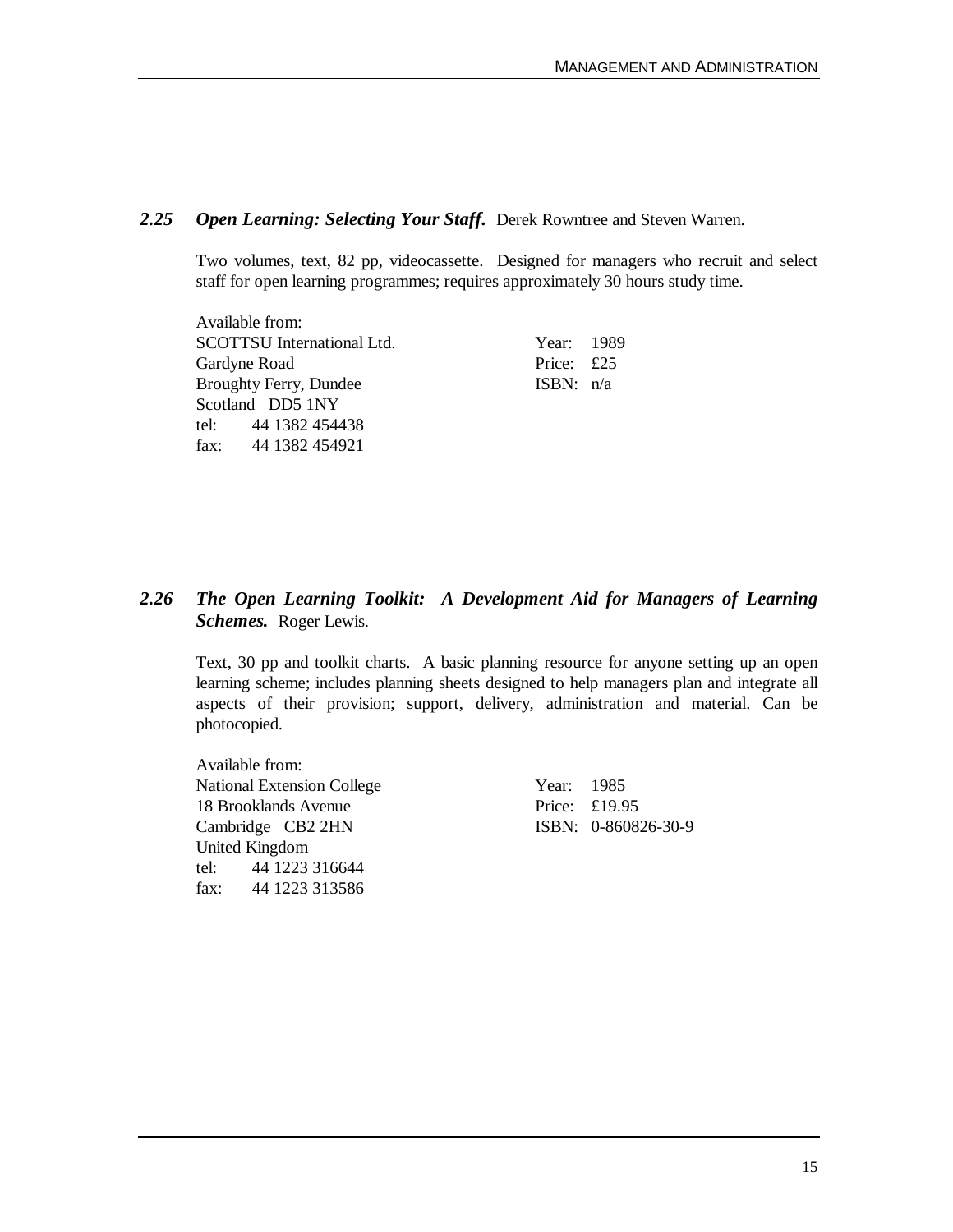### *2.27 The Management and Organisation of Distance Education.*

Topics covered include, course development and production for both print and electronic media; research and evaluation in distance eduation; and management and administration in distance education. This is the fourth compulsory course in the *MA and Diploma in Distance Education for External Students* offered by the University of London and The International Extension College.

Available from: International Extension College Year: 1994 Distance Education Price: £150 10 Woburn Square, 2nd Floor ISBN: 0-903632-47-0 Longon WC1H 0NS United Kingdom tel: 44 171 580 4372 fax: 44 171 323 0325

#### *2.28 Training Course in Delivery of Open Learning Schemes.* Ian Marshall.

A guide to marketing, obtaining materials, and managing an open learning scheme, for those involved in setting up and running open learning; requires approximately ten hours of study time. (Tutoring available at additional cost.)

| Year: 1990<br>Price: £29<br>ISBN: $n/a$ |
|-----------------------------------------|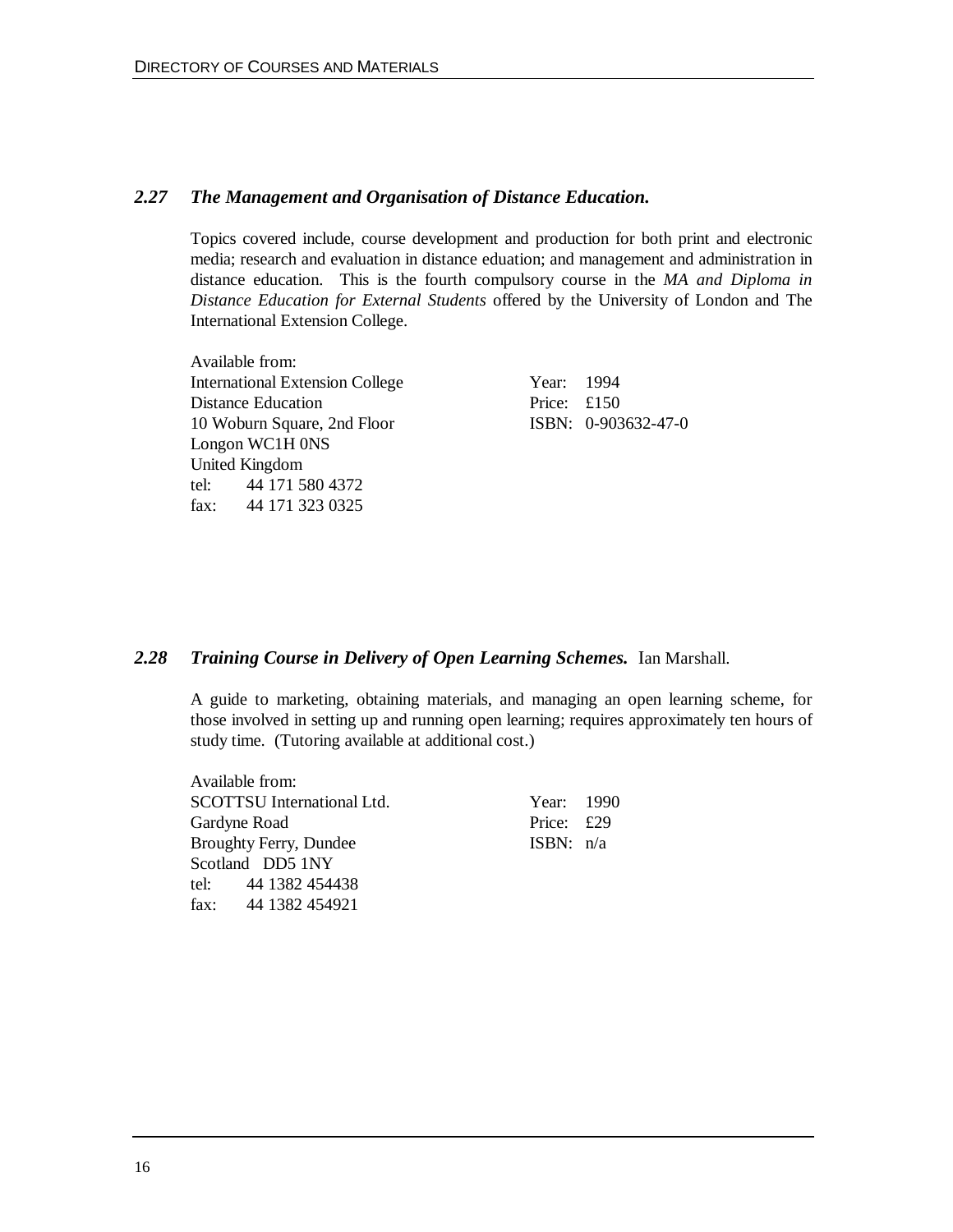### **2.50 Face-to-Face Courses**

Contact:

#### *2.51 Distance Education for Development.* London.

Co-sponsored by the University of London, Institute of Education, and The International Extension College. A 14-week face-to-face practical course designed for those working in distance education, offered once a year. It provides a thorough grounding in all aspects of distance education and its relevance for developing countries. The course is divided into four modules: 1) materials development; 2) media, 3) learner support; 4) planning and management. Participants may enrol for all or selected modules. Any of the modules or other courses can be tailored to project or learner needs worldwide.

| CONTACT: |                                        |             |                                 |
|----------|----------------------------------------|-------------|---------------------------------|
|          | <b>International Extension College</b> | Year: $n/a$ |                                 |
|          | <b>Distance Education</b>              |             | Price: £5,400 (complete course) |
|          | 10 Woburn Square, 2nd Floor            |             | £1,950 (Course 1)               |
|          | Longon WC1H 0NS                        |             | £1,100 (Course 2)               |
|          | United Kingdom                         |             | £950 (Course 3)                 |
|          | tel: 44 171 580 4372                   |             | £1,950 (Course 4)               |
| fax:     | 44 171 323 0325                        |             |                                 |

#### *2.52 Distance Learning: Designing Systems and Materials.*

A 4-week face to face intensive course for distance educators from around the world. This course offers a brief but intensive study of all aspects of distance learning systems and the development, production, delivery and support of distance learning materials. Recent innovations in the use of information technology are always included. Some preparatory work required. Job-related project included. This course can be customised and offered in other institutions and countries.

Contact: Barbara Hodgson. Open University Institute of Year:  $n/a$ Educational Technology Price: £3,269 for tuition United Kingdom tel: 44 1908 652620 fax: 44 1908 653744

Milton Keynes MK7 6AA  $\qquad \qquad \text{£960 for accommodation}$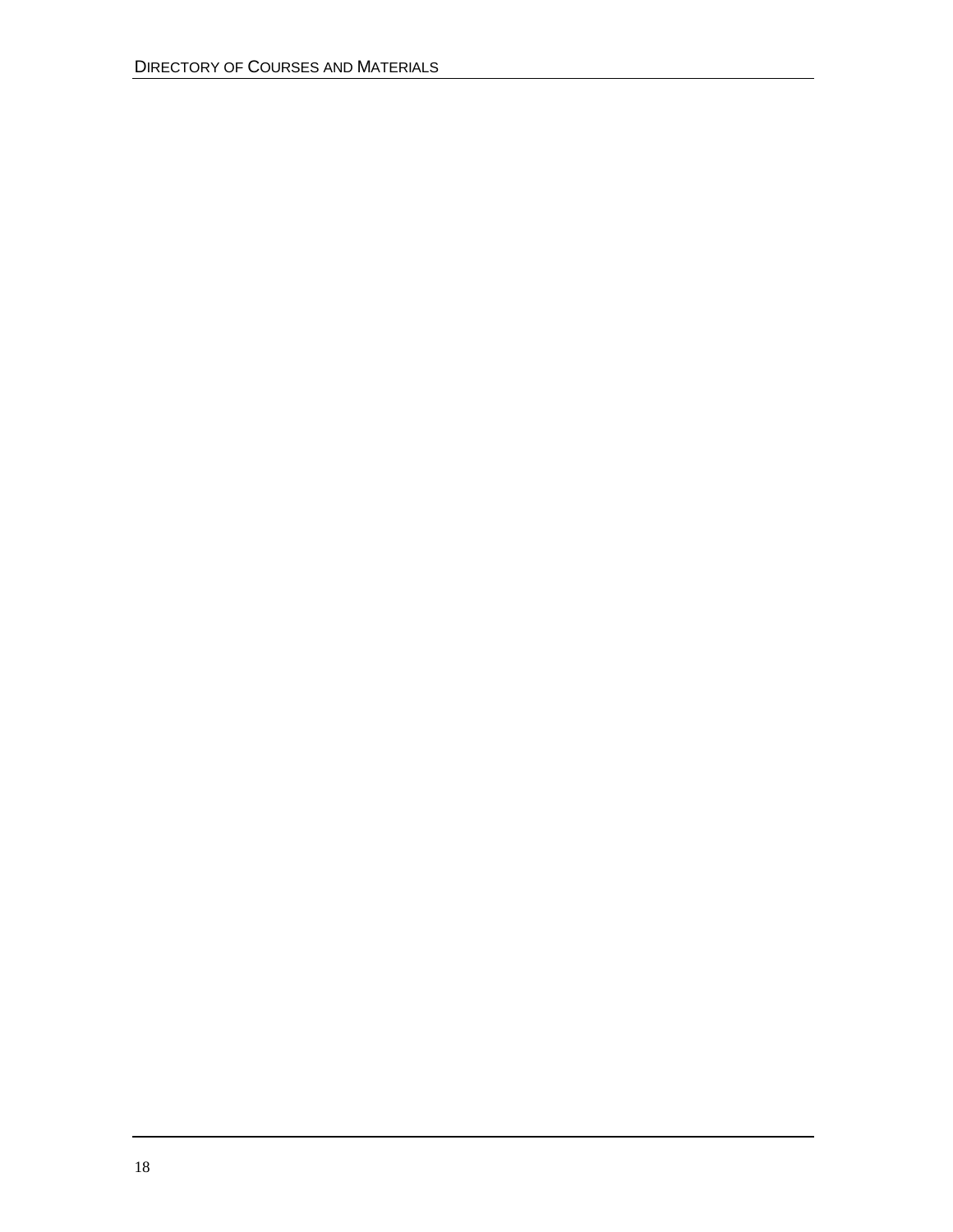### **3. INSTRUCTIONAL DESIGN**

#### **Self-Instructional Materials**

#### *3.1 Activities in Self-Instructional Texts.* Fred Lockwood.

Examines the role of activities in self-instructional texts. Provides examples of best practice and guidelines for the design, presentation and use of effective activities. Part of the *Open and Distance Learning Series.*

Available from: Kogan Page Year: 1992 120 Pentonville Road Price: £12.95 London N1 9JN ISBN: 0-7494-0709-3 United Kingdom tel: 44 171 278 0433 fax: 44 171 837 6348

#### *3.2 Choosing a Textbook for Extension Students.* David Roberts.

A short guide for course writers on how to match a course text to student needs and the course requirements.

|          | Available from:                 |             |  |
|----------|---------------------------------|-------------|--|
|          | University of the South Pacific | Year: 1986  |  |
|          | <b>Extension Services</b>       | Price $n/a$ |  |
| Box 1168 |                                 | ISBN: $n/a$ |  |
| Suva     |                                 |             |  |
| Fiji     |                                 |             |  |
|          | tel: 679 313900                 |             |  |
| fax:     | 679 300482                      |             |  |

#### *3.3 Copyright Clearance: A Practical Guide.* Geoffrey Crabb.

Designed for those using copyright-protected material for educational purposes, provides a step by step guide through an algorithm to determine when copyright permission is needed, and how to obtain it.

| Available from:     |                                         |                |                        |
|---------------------|-----------------------------------------|----------------|------------------------|
|                     | <b>National Council for Educational</b> |                | Year: $1990$ (3rd ed.) |
| Technology          |                                         | Price: $£8.95$ |                        |
| Milburn Hill Road   |                                         |                | ISBN: 0-86184-191-3    |
|                     | Science Park, Coventry CV4 7JJ          |                |                        |
| United Kingdom      |                                         |                |                        |
| tel: 44 1203 416994 |                                         |                |                        |
| fax: $441203411418$ |                                         |                |                        |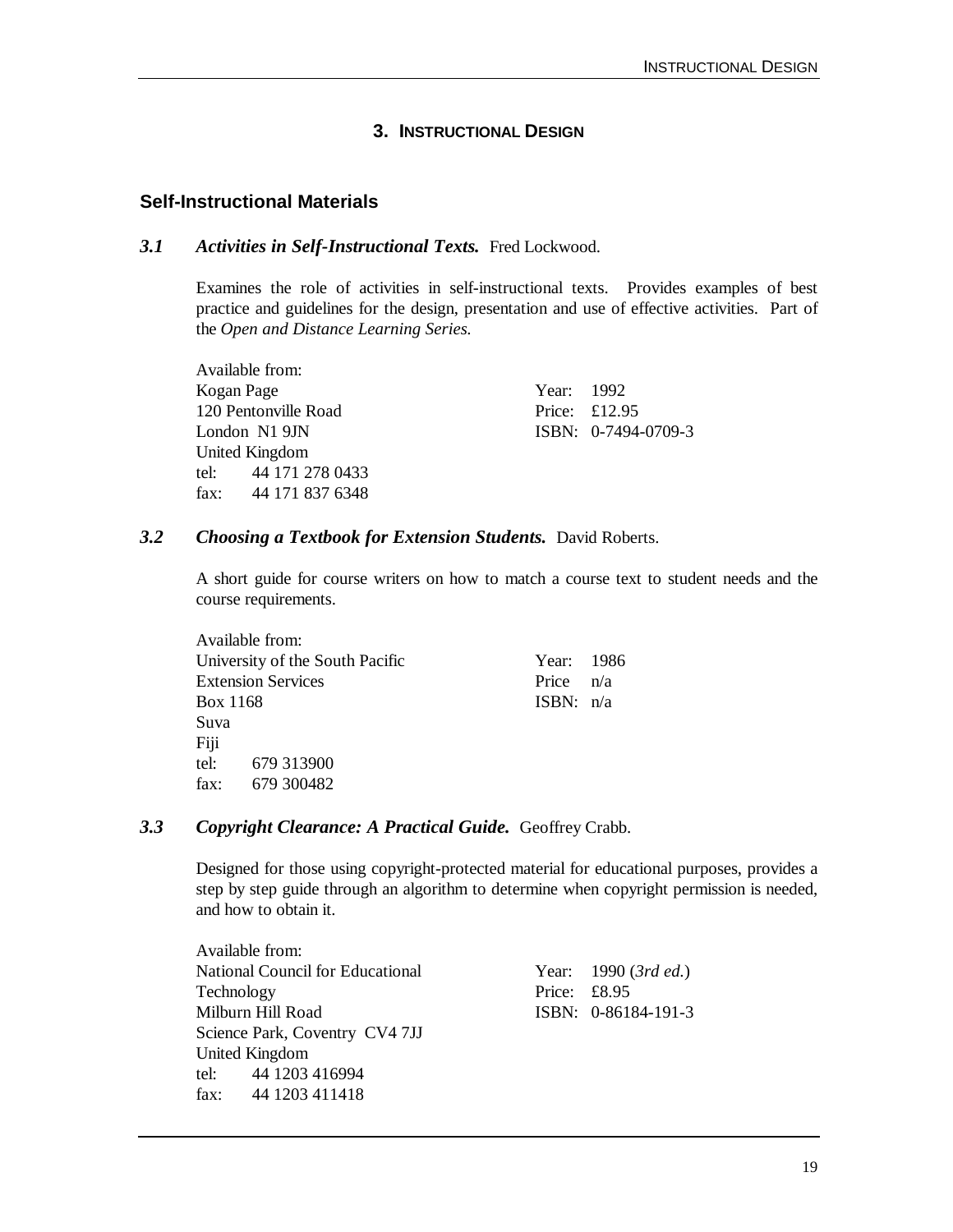### *3.4 Copyright in Education: Handbook.* Geoffrey Crabb.

Useful for course authors and tutors, this handbook outlines copyright considerations in using print, music, television, film and computer programmes in education, and presents a step by step process for determining when permission is needed and how it is obtained.

Available from: National Council for Educational Year: 1992 Technology Price: £44.50 (*full pack*) Milburn Hill Road **ISBN: 1-85379-193-8** Science Park, Coventry CV4 7JJ Price: £15 (*handbook only*) United Kingdom tel: 44 1203 416994 fax: 44 1203 411418

#### *3.5 Course Developer's Manual.* Clayton R. Wright.

Practical information on how to plan, organise and write course materials, guidelines on working in teams, copyright, production methods.

| Available from:                       |              |             |
|---------------------------------------|--------------|-------------|
| <b>Grant McEwan Community College</b> | Year: 1987   |             |
| Instructional Development Dept.       | Price: $n/a$ |             |
| P.O. Box 1796                         |              | ISBN: $n/a$ |
| Edmonton, Alberta                     |              |             |
| Canada T5J 2P2                        |              |             |
| tel: 403 497 5286                     |              |             |
| fax: 403 497 5425                     |              |             |

### *3.6 Course Development: A Manual for Editors of Distance-Teaching Materials.* Janet Jenkins.

Explains and describes the role of the course editor and covers the process of developing course materials, from commissioning writers to printing. Can be used for individual or group study; includes practical exercises and case studies.

| Available from:                        |            |                                  |
|----------------------------------------|------------|----------------------------------|
| <b>International Extension College</b> | Year: 1987 |                                  |
| Dale's Brewery                         |            | Price: £14.50 (surface mail)     |
| Gwydir Street                          |            | £19.50 $(airmail)$               |
| Cambridge CB1 2LJ                      |            | (reduced for Third World buyers) |
| United Kingdom                         |            | ISBN: 0-903632-38-1              |
| tel: 44 1223 353321                    |            |                                  |
| fax: $441223464734$                    |            |                                  |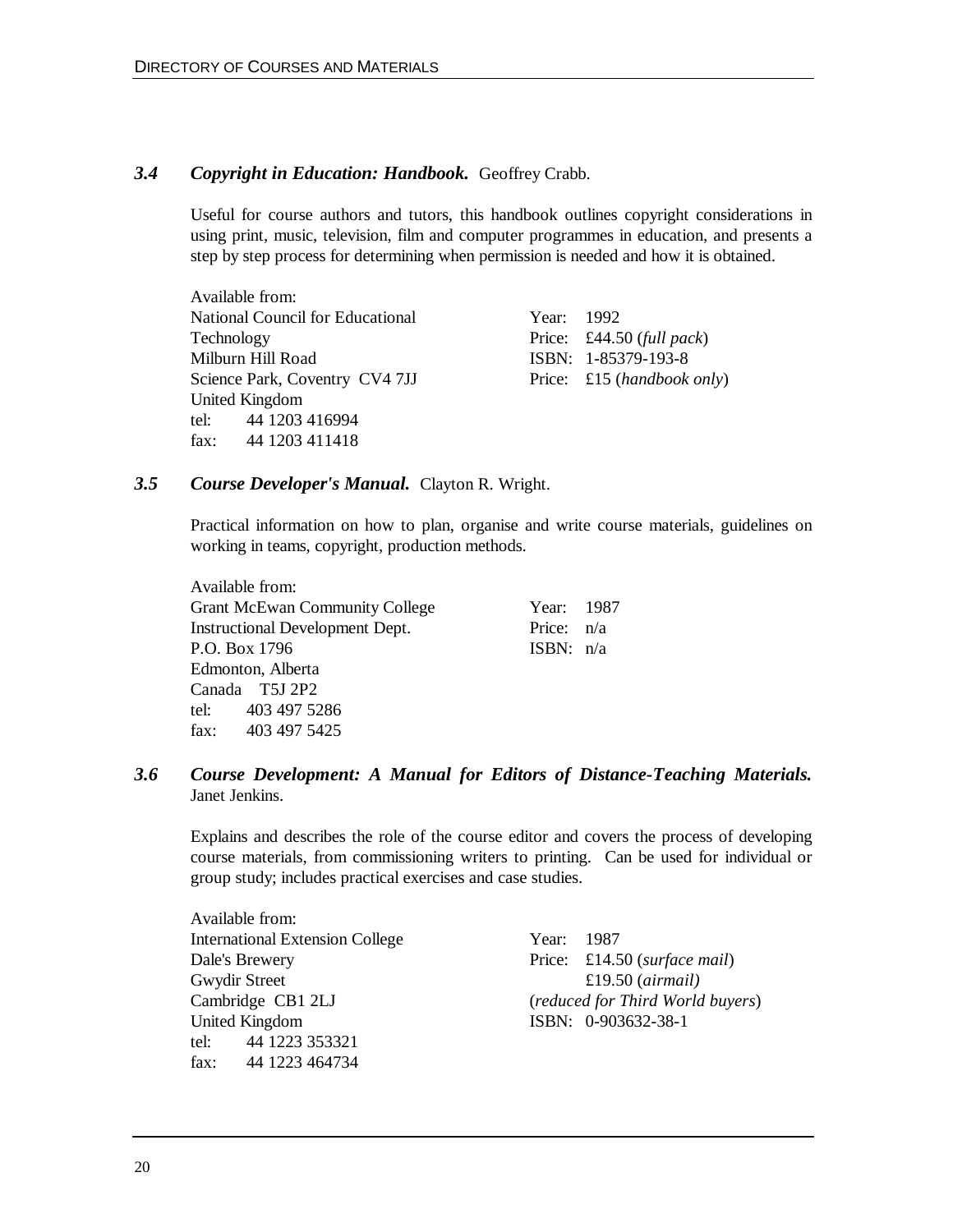### *3.7 Course for Editors, Parts 1 and 2.*

Part 1 covers editorial tasks, management, manuscripts, style, aids to learning. Requires approximately 25 hours of study time. Part 2 covers evaluation in learning, printing and production, typography and layout, graphics, desktop publishing. Requires approximately 25-30 hours of study time. Also offered as a distance course in the AECS *Diploma in Distance Education.*

Available from: Association of European Year: 1985 Correspondence Schools Price: £30 per part Ringcroft Farm, Cranfield Road ISBN:  $n/a$ North Crawley, Newport Pagnell Buckinghamshire MK16 9HP tel: 44 1234 732300 fax: 44 1234 751369

#### *3.8 Course for Writers, Parts 1 and 2.*

Part 1 describes the forms of distance education, characteristics of distance students, how to write for distance education, preparing learning objectives; requires approximately 20 hours of study time. Part 2 covers choosing a teaching model, how to write course material, for student interaction, use of illustrations, use of media, developing assignments; requires approximately 45-50 hours of study time. Also offered as a distance course in the AECS *Diploma in Distance Education.*

| Available from:                |             |                                   |
|--------------------------------|-------------|-----------------------------------|
| <b>Association of European</b> | Year: 1988  |                                   |
| Correspondence Schools         |             | Price: £20 (Part 1); £35 (Part 2) |
| Ringcroft Farm, Cranfield Road | ISBN: $n/a$ |                                   |
| North Crawley, Newport Pagnell |             |                                   |
| Buckinghamshire MK16 9HP       |             |                                   |
| tel: 44 1234 732300            |             |                                   |
| fax: 44 1234 751369            |             |                                   |

### *3.9 Course Writer's Manual.* Lorraine Krawetz.

Designed for course writers; topics covered include writing for adult students, the course team, the course writing process. Requires approximately two hours of study time.

| Available from:             |             |  |
|-----------------------------|-------------|--|
| University of Windsor       | Year: 1994  |  |
| <b>Continuing Education</b> | Price: \$20 |  |
| 401 Sunset Avenue           | ISBN: $n/a$ |  |
| Windsor, Ontario            |             |  |
| Canada N9B 3P4              |             |  |
| tel: 519 973 7079           |             |  |
| fax: 519 973 7038           |             |  |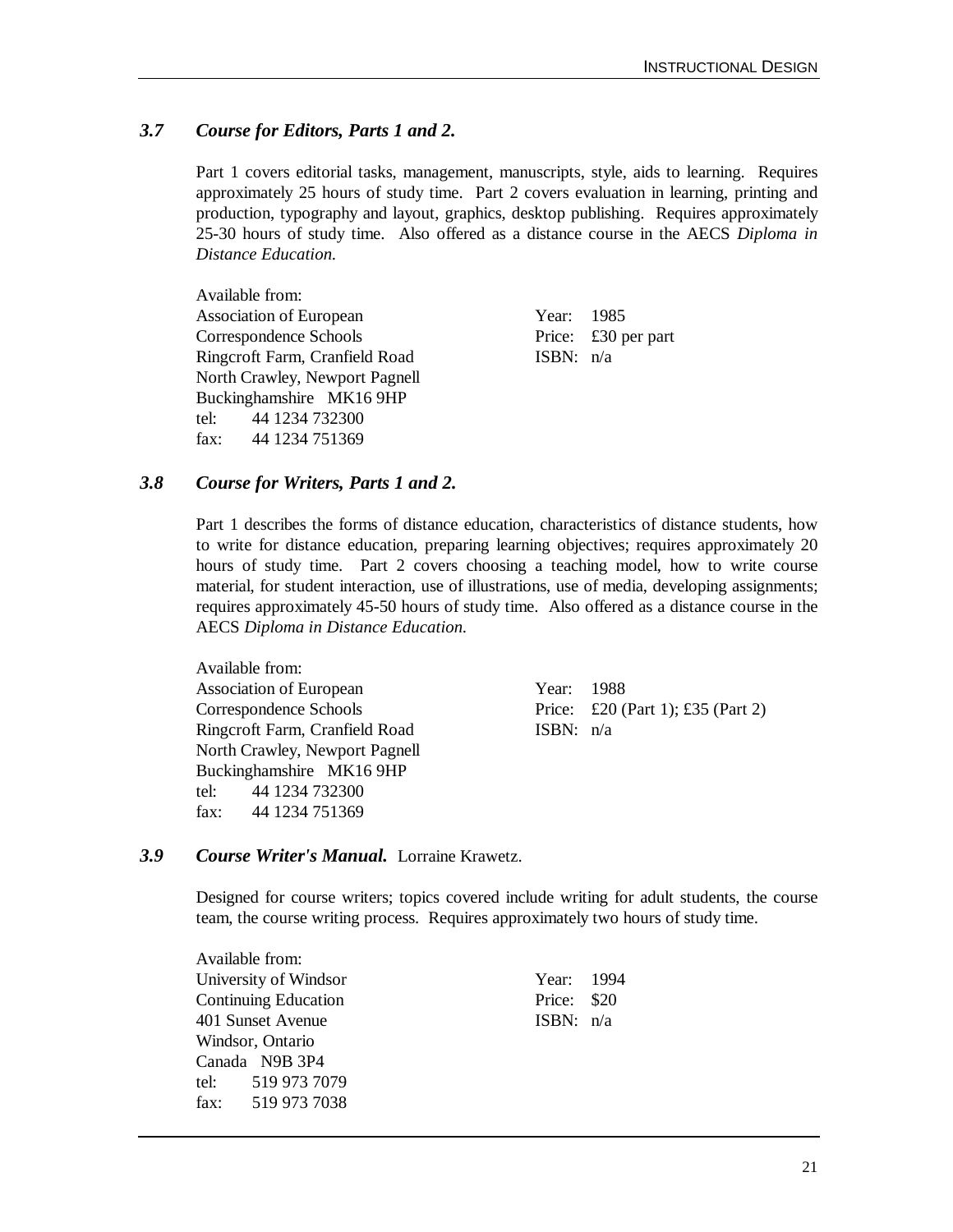#### *3.10 Creating Materials for Flexible Learning.* J. Cleal, et al.

This manual covers topics relating to designing, preparing and developing study packages for students at Central Queensland University. Topics include Elements of the Study Package, Planning and Writing, Delivery and Student Support. It contains *pro form*a documents, the Style Guide and the Technology Options in Distance Education booklets.

Available from: Central Queensland University Year: 1995 Division of Distance and Continuing Price: \$45 Education ISBN:  $n/a$ Rockhampton QLD 4702 Australia tel: 61 79 309 577 or 321 fax: 61 79 309 792

### *3.11 Curriculum Development and Language Issues in Distance Education.* B.N. Koul, et al.

Designed for new distance education administrators and experienced distance education instructors, course authors, instructional designers, tutors and study centre co-ordinators. Topics covered include: curriculum theories and concepts; foundations of curriculum planning for adult education; alternative approaches to curriculum development; learning transactions; issues and trends associated with curriculum development in the context of life long education; the teaching/learning process; and language issues such as problems of writing, reading, simplification of texts, use of English as a medium of instruction in non-English speaking countries, sexism in language, etc. Also offered as part of the *Masters of Distance Education Programme.*

Available from: Indira Gandhi National Open Year: 1996 University (IGNOU) Price: INR 200 STRIDE ISBN: n/a Maidan Garhi, New Delhi INDIA 110068 tel: 91 11 686 5923 fax: 91 11 685 7073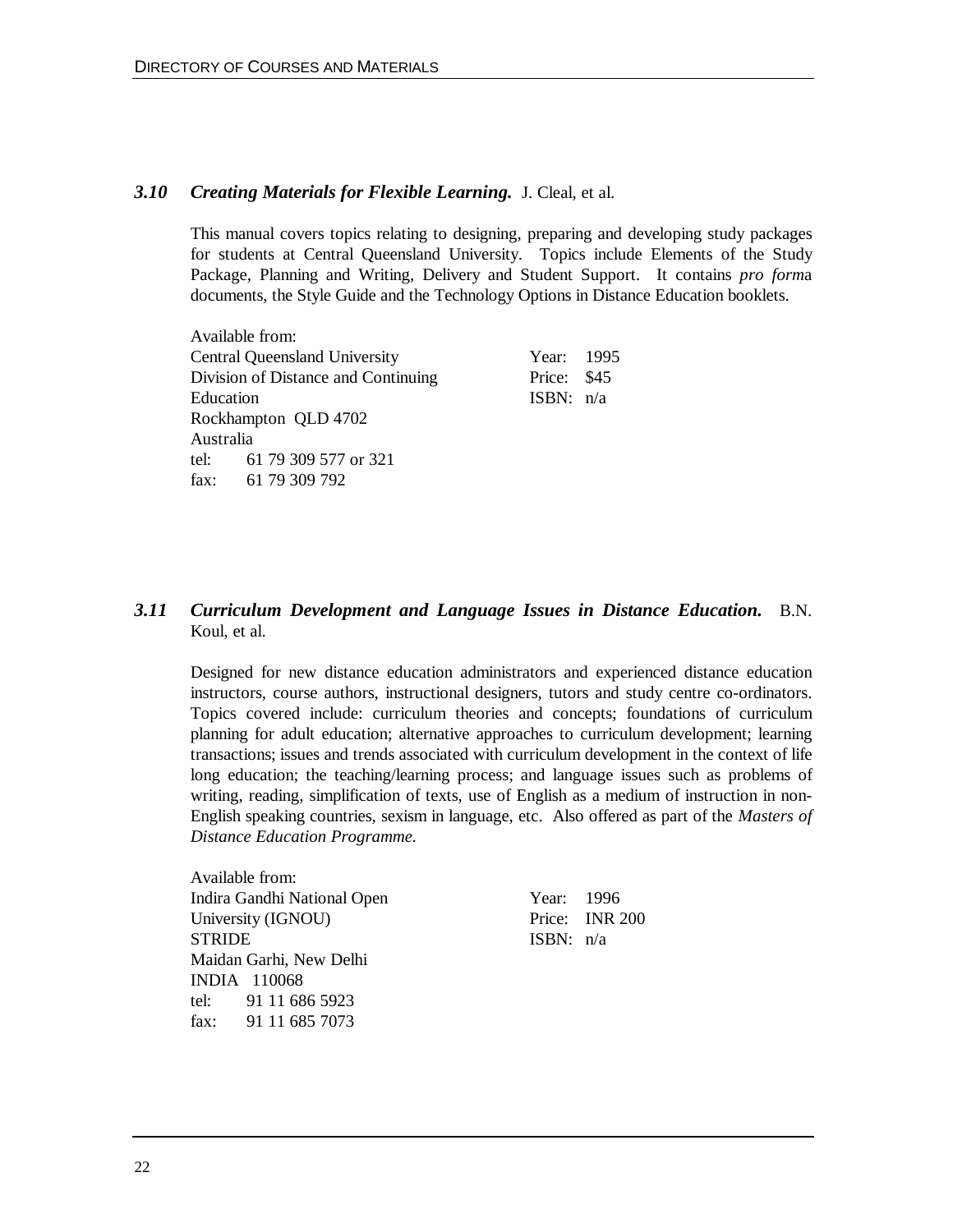### *3.12 Developing An Open Learning Package.* Derek Rowntree.

A self-instructional package, which can also be used as a workshop resource: guides a writer through planning and writing a package, using a series of developmental tasks. Requires approximately 40 hours of study time, and designed for anyone writing open learning material.

Available from: The Open University Year: 1991 Learning Materials Sales Office Price: £68.50 P.O. Box 188 **ISBN:** 0-863923-42-9 Milton Keynes MK7 6AA United Kingdom tel: 44 908 274066 fax: 44 908 653744

#### *3.13 Distance Education: The Design of Study Materials.* D. Meacham and D. Evans.

Designed for full or part-time writers and instructional designers; addresses the structural and pedagogical factors that influence design decisions in distance education materials.

Available from: Charles Sturt University Year: 1989 Distance Education Centre Price: \$25 Panaroma Avenue ISBN: n/a Bathurst, New South Wales Australia 2795 tel: 61 63 332662 fax: 61 63 332342

### *3.14 Distance Learning Materials at USP: A Guide for Course Writers.*

An introduction to the task of preparing study materials for students undertaking extension courses at USP. Provides practical information and guidelines for course writers.

|          | Available from:                 |              |                     |
|----------|---------------------------------|--------------|---------------------|
|          | University of the South Pacific | Year: 1990   |                     |
|          | <b>Extension Services</b>       | Price: $n/a$ |                     |
| Box 1168 |                                 |              | ISBN: 982-03-0512-8 |
| Suva     |                                 |              |                     |
| Fiji     |                                 |              |                     |
| tel:     | 679 313900                      |              |                     |
| fax:     | 679 300482                      |              |                     |
|          |                                 |              |                     |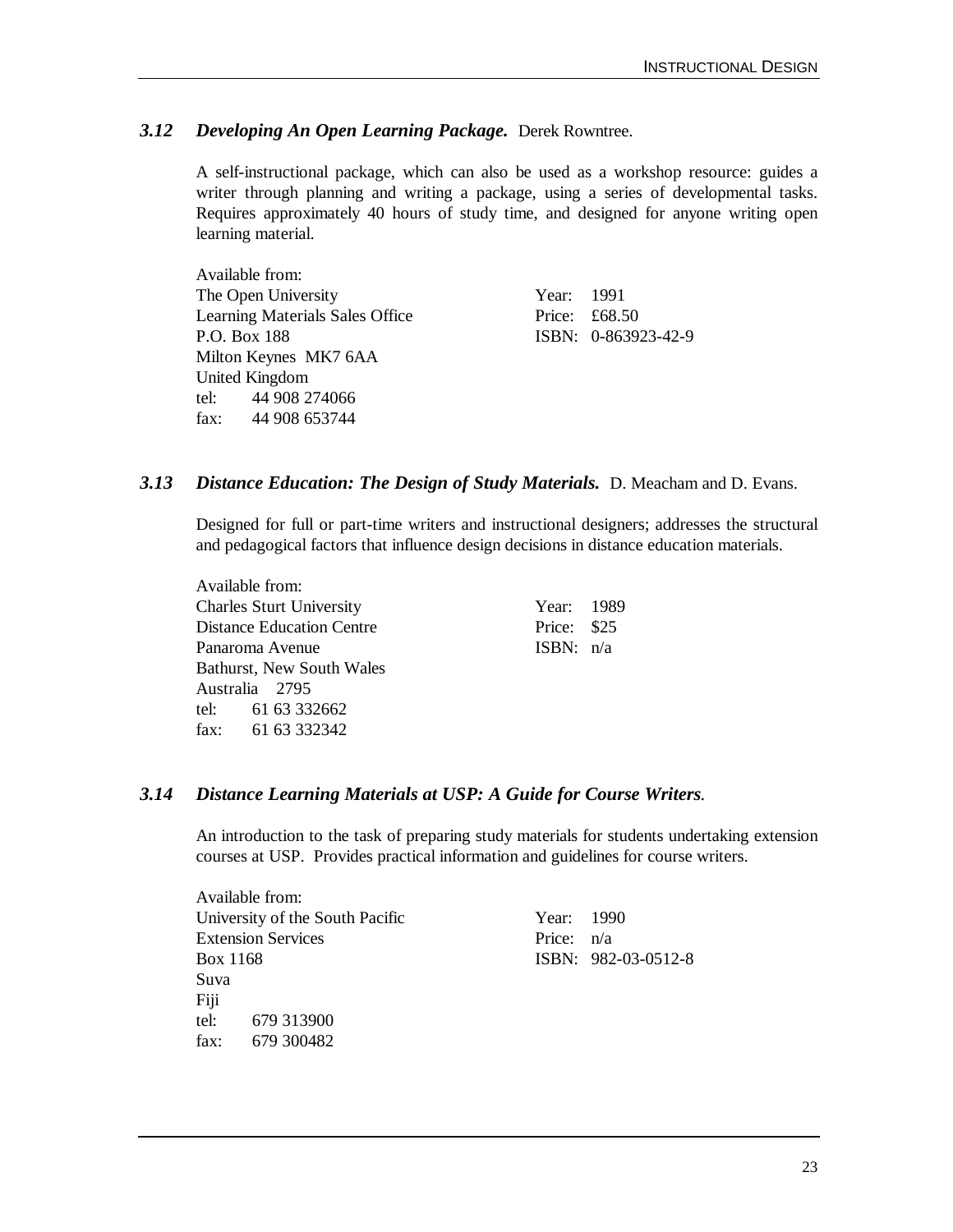$A = 11.111$ 

#### *3.15 Essential Desktop Publishing.* A. Rooney.

An introduction to desktop publishing for everyone who wants to give their learning materials a professional look.

| Available from:                   |             |  |
|-----------------------------------|-------------|--|
| <b>National Extension College</b> | Year: 1994  |  |
| 18 Brooklands Avenue              | Price: £25  |  |
| Cambridge CB2 2HN                 | ISBN: $n/a$ |  |
| <b>United Kingdom</b>             |             |  |
| tel: 44 1223 316644               |             |  |
| fax: 44 1223 313586               |             |  |
|                                   |             |  |

### *3.16 Handbook for Designing and Writing Distance Education Materials.* D. Gachuhi, et al.

A manual for course writers; provides an overview of distance education and adult learner characteristics; covers the principles and processes of writing for distance learning, practical considerations and production systems. Includes self-assessment exercises; can be used either as an individual self-instructional manual or as the basis for group study workshops.

|            | Available from:                      |              |  |
|------------|--------------------------------------|--------------|--|
|            | German Foundation for Int'l Develop. | Year: 1989   |  |
| <b>DSE</b> |                                      | Price: $n/a$ |  |
|            | Hans Böeckler - Str. 5               | ISBN: n/a    |  |
|            | D-53225 Bonn                         |              |  |
| Germany    |                                      |              |  |
|            | tel: 30 2606 364                     |              |  |
|            | fax: $30\,2606\,375$                 |              |  |
|            |                                      |              |  |

*3.17 How to Communicate with the Learner: Making the Package Easy to Use.* Roger Lewis and Nigel Paine.

Guides course providers and tutors through the complications of communicating effectively with learners. Sixth in a series of *Open Learning Guides.*

Available from: National Council for Educational Vear: 1985 Technology Price: £4.40 Milburn Hill Road ISBN: 0-961841-50-6 Science Park, Coventry CV4 7JJ United Kingdom tel: 44 1203 416994 fax: 44 1203 411418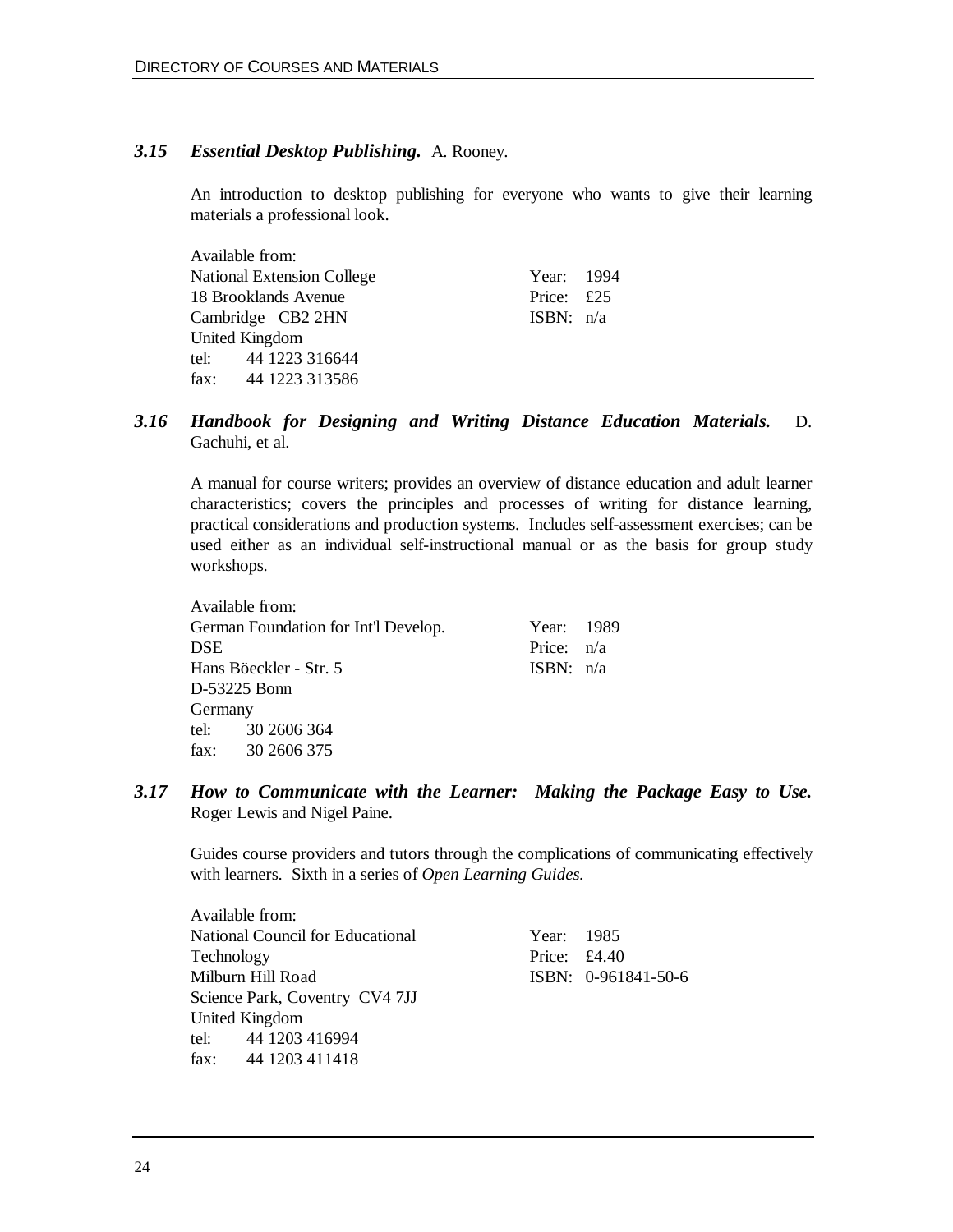#### *3.18 How to Write Flexible Learning Materials.* Roger Lewis.

Designed for those involved in producing materials for students in a flexible learning scheme, covers writing, presentation, assessment, piloting and scheduling materials; also includes list of further information sources.

|            | Available from:                         |                |                     |
|------------|-----------------------------------------|----------------|---------------------|
|            | <b>National Council for Educational</b> | Year: 1990     |                     |
| Technology |                                         | Price: $£9.95$ |                     |
|            | Milburn Hill Road                       |                | ISBN: 1-85379-117-2 |
|            | Science Park, Coventry CV4 7JJ          |                |                     |
|            | United Kingdom                          |                |                     |
|            | tel: 44 1203 416994                     |                |                     |
|            | fax: 44 1203 411418                     |                |                     |

#### *3.19 Improving Your Students' Learning: Reflections on the Experience of Study.* Alistair Morgan.

Focuses on understanding learning from the learner's perspective and how to take that experience into consideration when designing open learning materials. Part of the *Open and Distance Learning Series.*

Available from: Kogan Page Year: 1993 120 Pentonville Road Price: £12.95 London N1 9JN ISBN: 0-7494-0712-3 United Kingdom tel: 44 171 278 0433 fax: 44 171 837 6348

 $A = \frac{1}{2}$ 

#### *3.20 Instructional Design.* B.N. Koul, et al.

Types and theories of learning, theories of communication and course design, principles of text design, process of production and editing. Intended mainly for pre-service and inservice distance teachers and those interested in instructional design in the context of distance education. Requires 180 hours of study. Also offered as part of a *Post-graduate Diploma in Distance Education.*

Available from: Indira Gandhi National Open Year: 1995 University (IGNOU) Price: INR 200 STRIDE ISBN: n/a Maidan Garhi, New Delhi INDIA 110068 tel: 91 11 686 5923 fax: 91 11 685 7073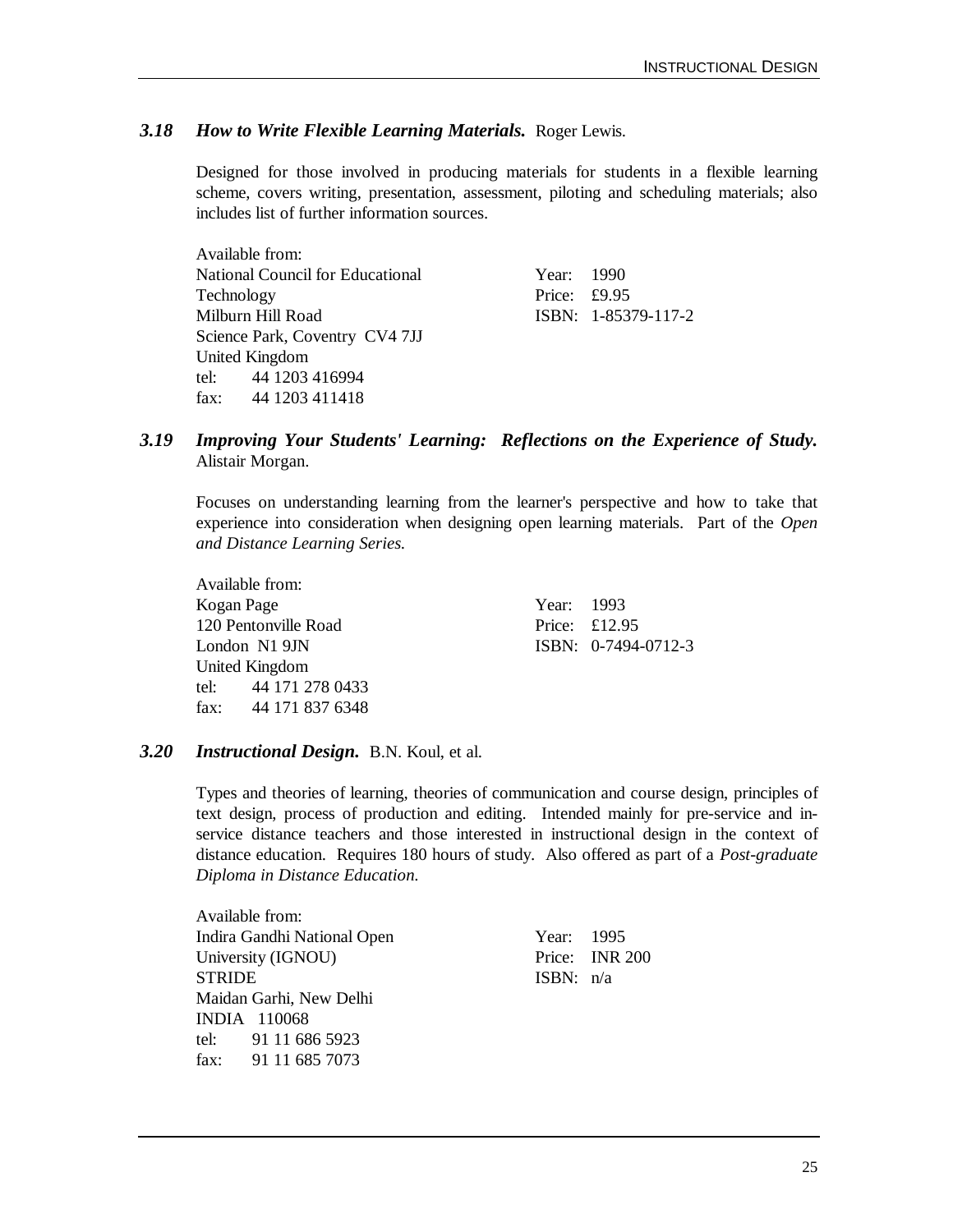#### *3.21 Instructional Design.* Phoebe Palmieri.

Designed for trainers, teachers and instructional designers for use either in a workshop setting or as self-instructional materials.

Available from: Victoria TAFE Off-Campus Year: 1991 Network Price: \$12.95 143 Franklin Street ISBN: n/a Melbourne, Victoria 3000 Australia tel: 61 3 320 8100 fax: 61 3 328 1703

#### *3.22 Making, Using and Adapting Materials.* Robert Leach.

Designed for tutors, instructors and course authors; offers practical advice on preparing graphics, pictorial material, cartoons, cassettes and videos, and on using information technology and student related activities.

Available from: National Extension College Year: 1993 18 Brooklands Avenue Price: £17.50 Cambridge CB2 2HN ISBN: 1-853563-33-1 United Kingdom tel: 44 1223 316644 fax: 44 1223 313586

*3.23 Module Production: A Manual for Writers, Editors and Typesetters.* Patricia Hope Keshubi-Lubwa (ed.).

This manual provides guidance on the production of modules for distance learners.

|              | Available from:                        |              |  |
|--------------|----------------------------------------|--------------|--|
|              | <b>International Extension College</b> | Year: 1995   |  |
| <b>NITEP</b> |                                        | Price: $n/a$ |  |
|              | Dale's Brewery, Gwydir Street          | ISBN: $n/a$  |  |
|              | Cambridge CB1 2LJ                      |              |  |
|              | <b>United Kingdom</b>                  |              |  |
|              | tel: 44 1223 353321                    |              |  |
|              | fax: 44 1223 464734                    |              |  |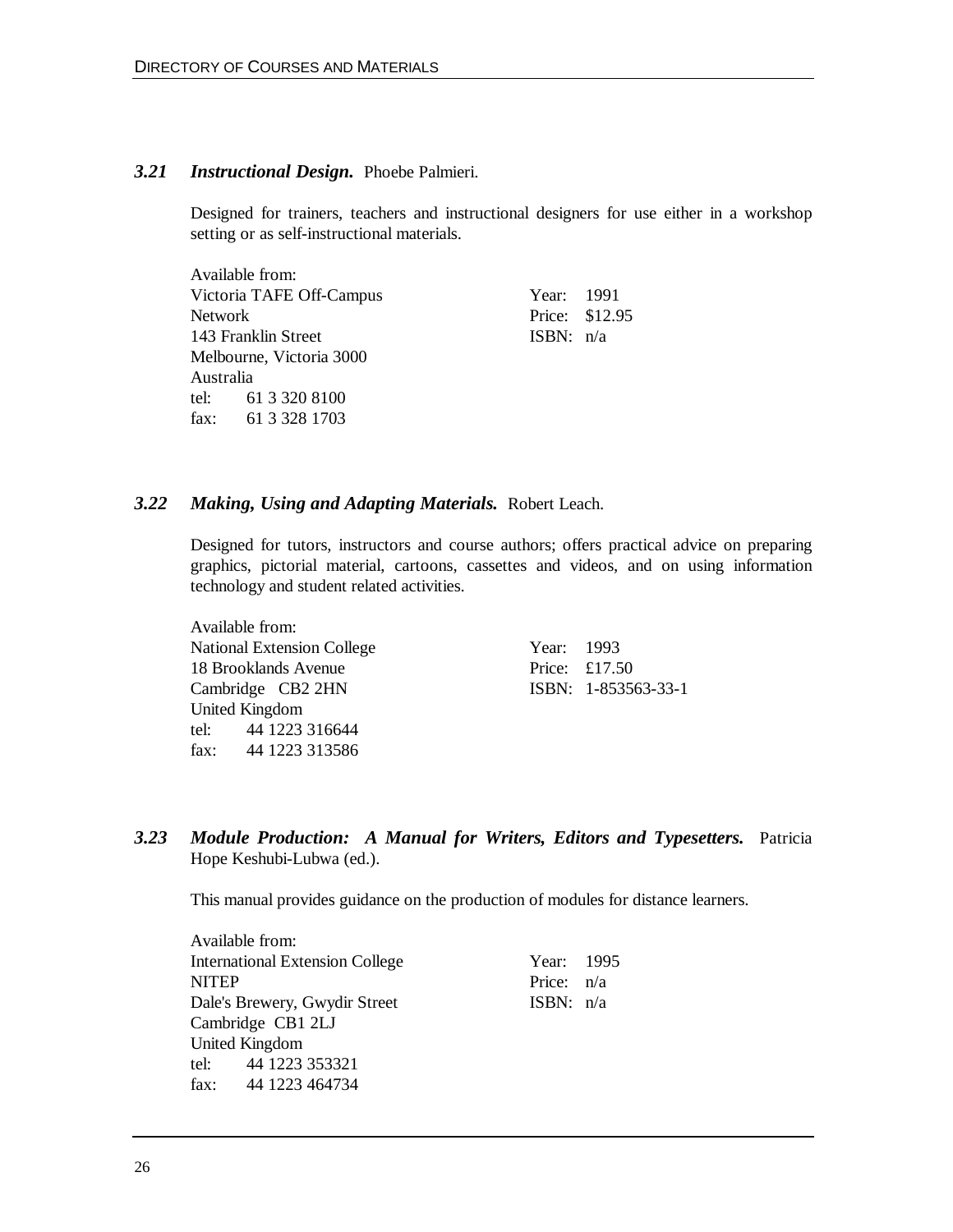### *3.24 Open Learning: Selecting and Adapting Materials.* OPTIS.

Guides trainers through the process of selecting appropriate open learning materials and adapting them to the needs of a particular group of learners; requires approximately 10 hours study time.

| Available from:                   |             |  |
|-----------------------------------|-------------|--|
| <b>SCOTTSU</b> International Ltd. | Year: 1989  |  |
| Gardyne Road                      | Price: £15  |  |
| <b>Broughty Ferry, Dundee</b>     | ISBN: $n/a$ |  |
| Scotland DD5 1NY                  |             |  |
| tel: 44 1382 454438               |             |  |
| fax: 44 1382 454921               |             |  |

### *3.25 The Open Learning Handbook: Promoting Quality in Designing and Delivering Flexible Learning.* Phil Race.

A down to earth reference source on all aspects of designing and producing flexible learning resources.

Available from: Kogan Page Year: 1994 (2nd ed.) 120 Pentonville Road Price: £16.95 London N1 9JN ISBN: 0-794-1109-0 United Kingdom tel: 44 171 278 0433 fax: 44 171 837 6348

### *3.26 Preparing Materials for Open Distance and Flexible Learning: An Action Guide for Teachers and Trainers.* Derek Rowntree.

A practical guide to all the key phrases of planning and developing materials for open, distance or flexible learners. Part of the *Open and Distance Learning Series.*

| Available from:      |            |                     |
|----------------------|------------|---------------------|
| Kogan Page           | Year: 1994 |                     |
| 120 Pentonville Road |            | Price: $£12.95$     |
| London N1 9JN        |            | ISBN: 0-7494-1159-7 |
| United Kingdom       |            |                     |
| tel: 44 171 278 0433 |            |                     |
| fax: 44 171 837 6348 |            |                     |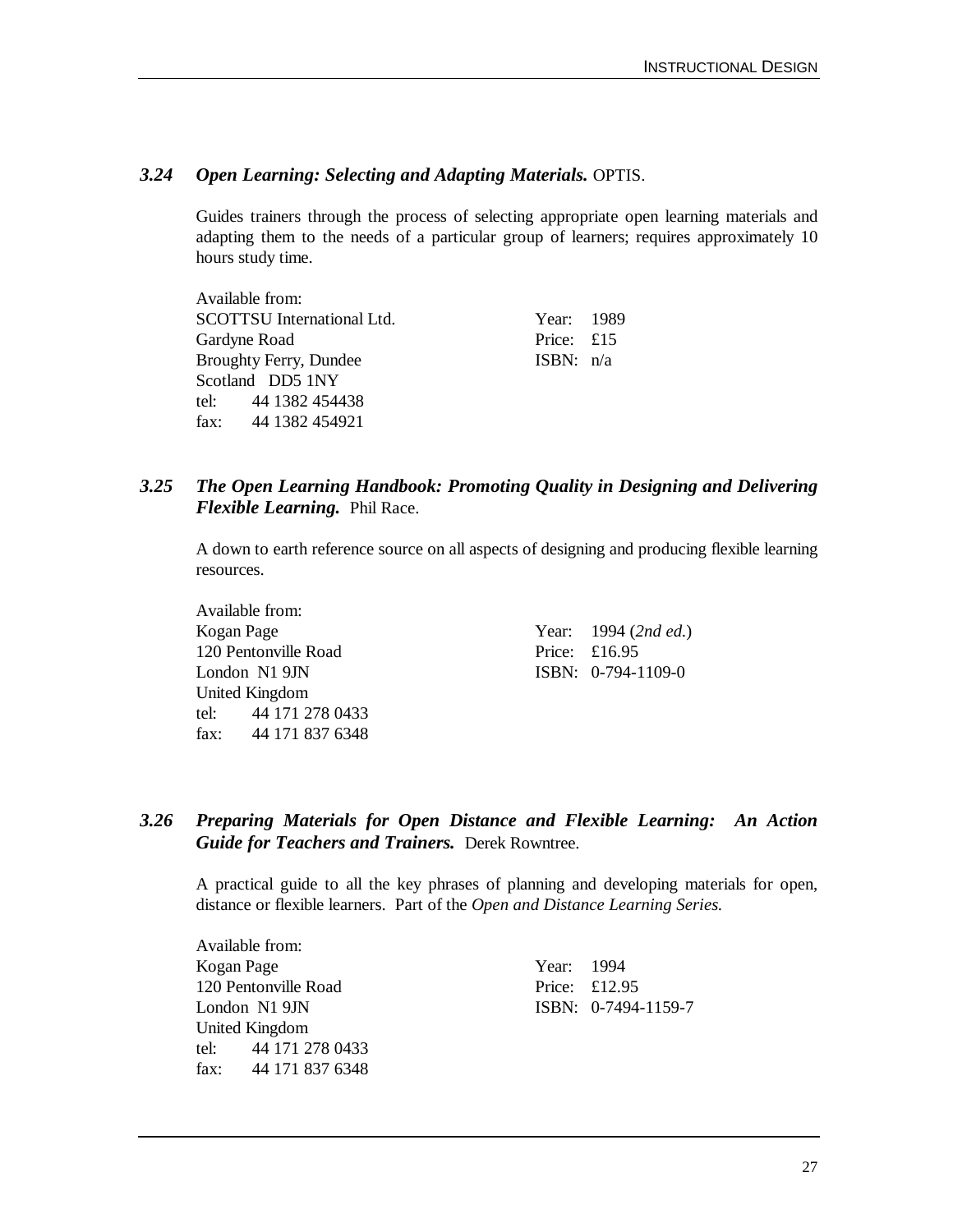#### *3.27 Preparing Resources for Flexible Learning.* Tim Burton.

A guide for tutors, course authors or instructors who prepare print-based learning material. Topics covered include: planning, writing, editing and evaluating material, design, basic desktop publishing, integrating learning resources in teaching and training.

Available from: National Extension College Year: 1993 18 Brooklands Avenue Price: £25 Cambridge CB2 2HN ISBN: 1-853564-61-3 United Kingdom tel: 44 1223 316644 fax: 44 1223 313586

#### *3.28 Style Guide for Authors of Distance Education Materials.* J. Cleal.

This booklet provides authors of distance learning materials with a general guide to an appropriate editorial style for the development and production of those materials. This helps to ensure clarity and consistency among all the university's distance education materials, creating a professional image for the university's publication.

|           | Available from:                      |             |  |
|-----------|--------------------------------------|-------------|--|
|           | <b>Central Queensland University</b> | Year: 1995  |  |
|           | Division of Distance and Continuing  | Price: \$10 |  |
| Education |                                      | ISBN: $n/a$ |  |
|           | Rockhampton Q 4702                   |             |  |
| Australia |                                      |             |  |
|           | tel: 61 79 309 577 or 321            |             |  |
|           | fax: $61\ 79\ 309\ 792$              |             |  |
|           |                                      |             |  |

#### *3.29 Teaching Through Projects.* Jane Henry.

Supplemented with case studies and student feedback, this book shows how projects can be formulated to 'stretch' and motivate open learning students most effectively. Part of the *Open and Distance Learning Series.*

|            | Available from:       |            |                     |
|------------|-----------------------|------------|---------------------|
| Kogan Page |                       | Year: 1994 |                     |
|            | 120 Pentonville Road  |            | Price: $£14.95$     |
|            | London N1 9JN         |            | ISBN: 0-7494-0846-4 |
|            | <b>United Kingdom</b> |            |                     |
|            | tel: 44 171 278 0433  |            |                     |
|            | fax: 44 171 837 6348  |            |                     |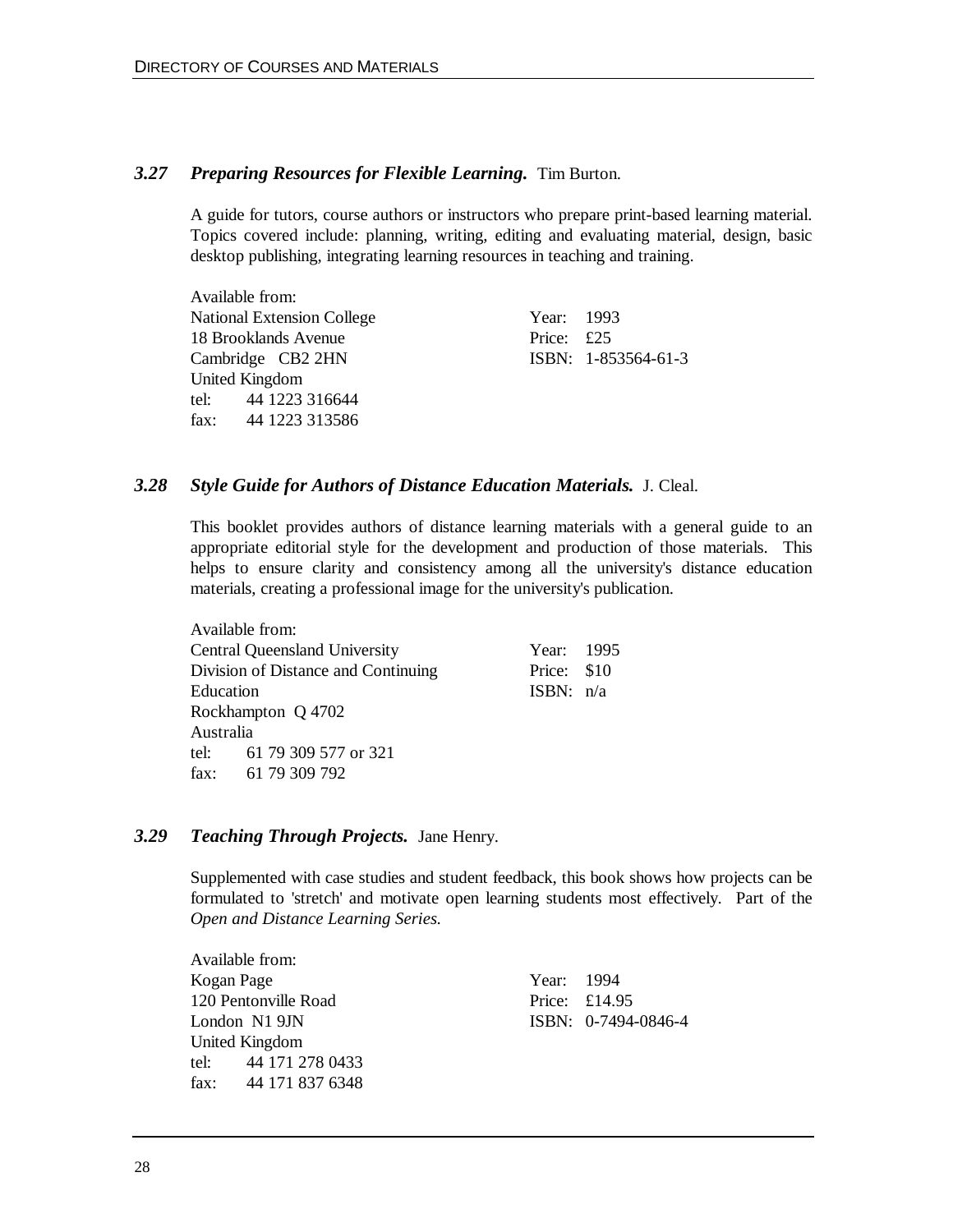### *3.30 Teaching Through Self-Instruction: How to Develop Open Learning Materials.* Derek Rowntree.

How to produce effective materials for open and distance learning from identifying needs to evaluating the effects of the materials.

| Available from:      |                         |
|----------------------|-------------------------|
| Kogan Page           | Year: $1990$ (rev. ed.) |
| 120 Pentonville Road | Price: $£18.95$         |
| London N1 9JN        | ISBN: 1-85091-957-7     |
| United Kingdom       |                         |
| tel: 44 171 278 0433 |                         |
| fax: 44 171 837 6348 |                         |

### *3.31 Training Course in Adapting Materials for Open Learning.*

A practical approach to seeking, evaluating and adapting prepared distance learning packages. Materials include: 2 volumes, 1 audio cassette and a set of notes.

Available from: SCOTTSU International Ltd. Year: 1991 Gardyne Road Price: £25 Broughty Ferry, Dundee ISBN:  $n/a$ Scotland DD5 1NY tel: 44 1382 454438 fax: 44 1382 454921

#### *3.32 Training Course in Writing Open Learning Materials.* Cynthia Stoane.

A guide to planning, preparing, editing and piloting open learning materials; requires approximately 12 to 15 hours study time. 3 volumes.

| Available from:                   |             |  |
|-----------------------------------|-------------|--|
| <b>SCOTTSU</b> International Ltd. | Year: 1988  |  |
| Gardyne Road                      | Price: £29  |  |
| <b>Broughty Ferry, Dundee</b>     | ISBN: $n/a$ |  |
| Scotland DD5 1NY                  |             |  |
| tel: 44 1382 454438               |             |  |
| fax: 44 1382 454921               |             |  |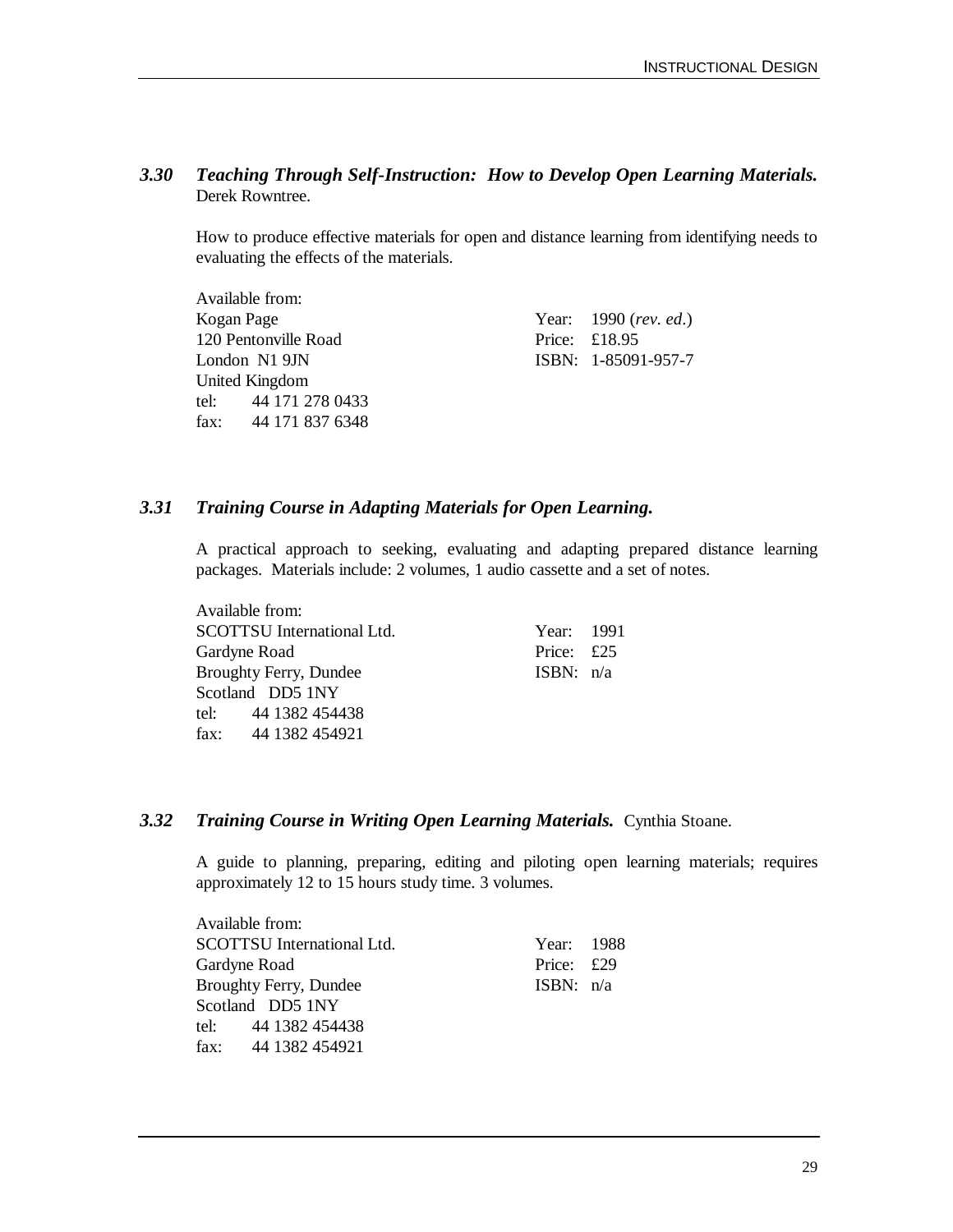#### *3.33 Want to Make an Audio Tape?: A Handbook for Course Writers.* David Roberts.

This short handbook is designed to help course writers make quality audio programmes for extension students.

|            | Available from:                 |              |  |
|------------|---------------------------------|--------------|--|
|            | University of the South Pacific | Year: 1986   |  |
|            | <b>Extension Services</b>       | Price: $n/a$ |  |
| Box 1168   |                                 | ISBN: $n/a$  |  |
| Suva, Fiji |                                 |              |  |
|            | tel: 679 313900                 |              |  |
|            | fax: 679 300482                 |              |  |

#### *3.34 Writing for Distance Education.*

This manual shows how to apply conventional teaching skills to the preparation of written study materials for distance learners. It shows how to plan your materials, write for your target audience and present your material clearly, and includes information on learning theories, objectives, media and layout. The accompanying booklet of samples provides clear examples of particular points made in the manual. 2 volumes.

Available from: International Extension College Year: 1979 Dale's Brewery Price: £16 (*surface mail*) Gwydir Street **E20** (*airmail*) United Kingdom **ISBN:** 0-903632-16-0 tel: 44 1223 353321 fax: 44 1223 464734

Cambridge CB1 2LJ (*reduced for Third World buyers*)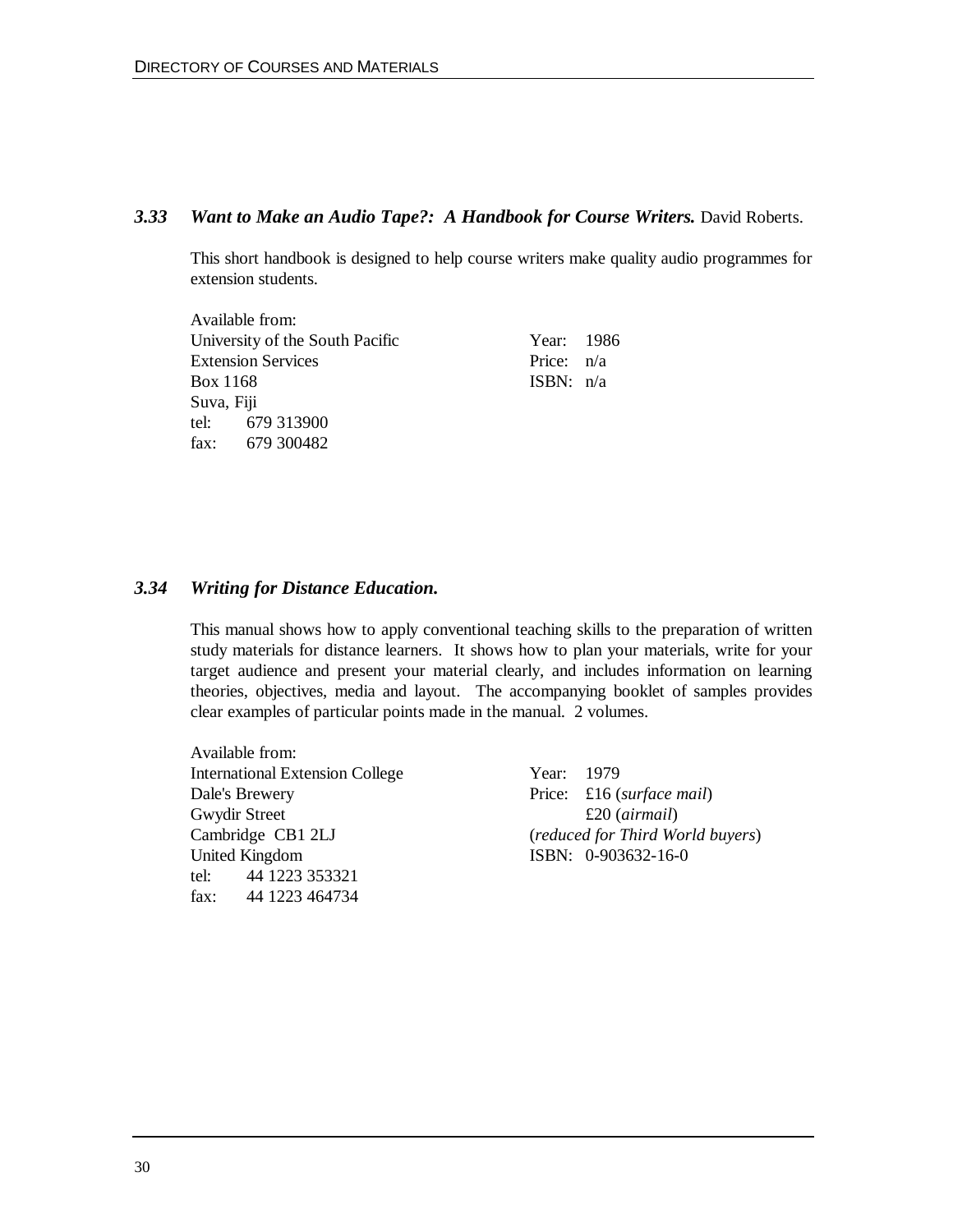### *3.35 Writing Open Learning Materials: Staff Development Activities for FE and* **HE.** Richard Freeman and Roger Lewis.

This pack was prepared to support the growing use of resource-based and open learning in educational contexts, particularly in further and higher education. It concentrates on the writing of materials, including the author's role, the key features of open learning materials, preparing material for various media. writing study guides and preparation of supplementary materials. It is designed for use in a workshop setting. This is a companion pack to *Open Learning In Further and Higher Education: A Staff Development Programme* which is detailed elsewhere in this directory.

Available from: Framework Press Year: 1995 Educational Publishers Ltd. Price: £55 Parkfield, Greaves Road ISBN: 1-85008-107-7 Lancaster LA1 4TZ United Kingdom tel: 44 1524 39602 fax: 44 1524 841520

### **3.50 Face-to-face Courses**

### *3.51 Open and Distance Learning: Text Development and Design.*

A series of one- and two-day workshops covering aspects of open and distance learning: assessment, audio-visual media, evaluation, improving materials, production systems, text development and writing open learning materials.

Contact: Barbara Hodgson. Open University Institute of Educational Technology Milton Keynes MK7 6AA United Kingdom tel: 44 1908 652620 fax: 44 1908 653744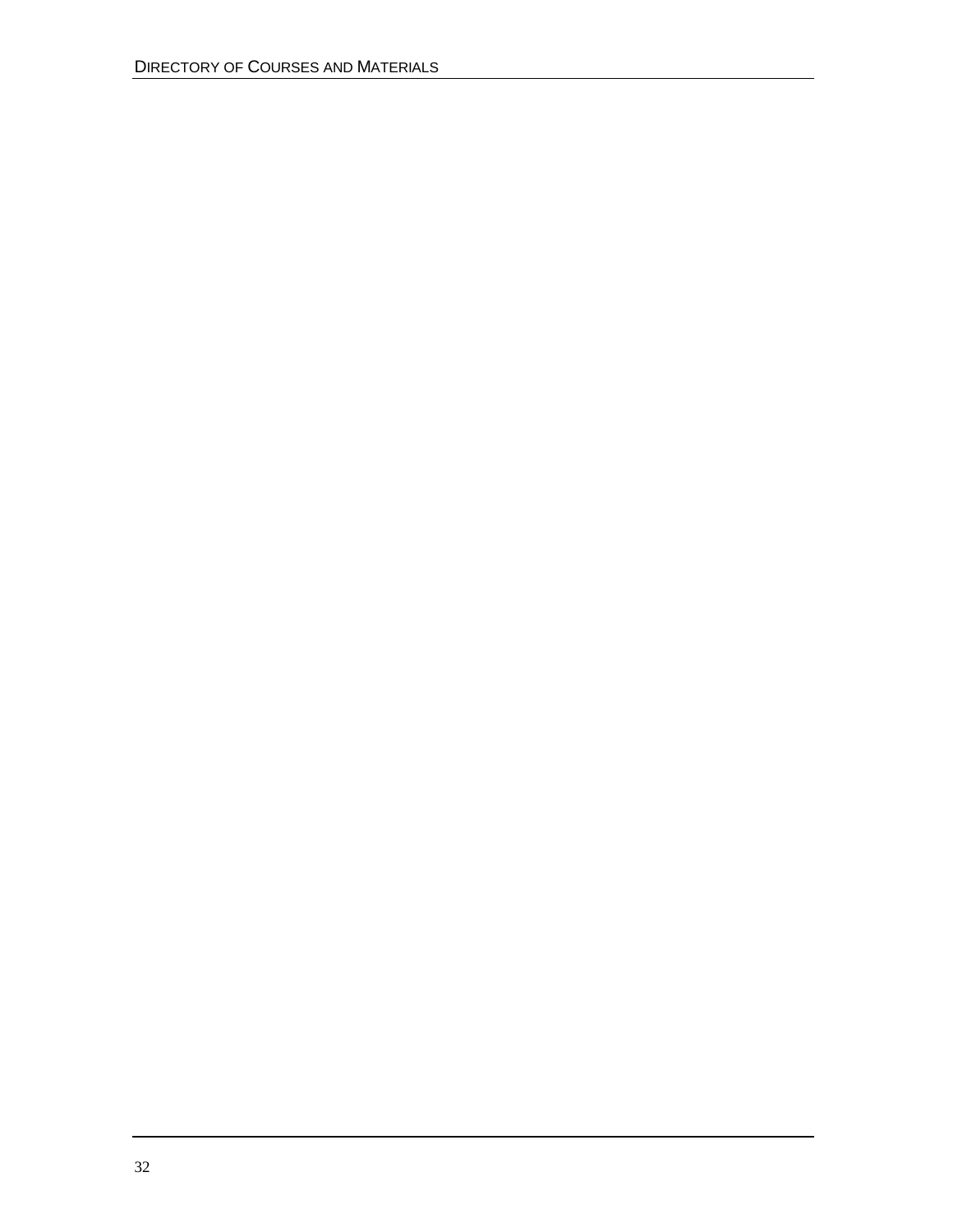### **4. TECHNOLOGY IN DISTANCE EDUCATION**

### **Self-Instructional Materials**

#### *4.1 Audio and Audio-Graphic Teleconferencing.* Barry Ellis, et al.

Four modules: Using the AGS System, Using the Teleconference Bridge, Audio Teleconference Teaching, Training System for Educational Audio Teleconferencing in Distance Education.

Available from: Educational Technology and Year: 1992/93/94 Innisfail, Alberta ISBN: n/a Canada T4G 1P3 tel: 403 227 1463 fax: 403 227 1040

Consulting Price: \$2,000 for set of 4 modules #1, 4407 - 49 Street - individual modules available

### *4.2 Audio Teleconferencing: A Self-Teaching Manual.* M. Ally, et al.

A self-instructional manual designed for teleconference tutors and facilitators. Can stand alone or can be used along with *Bridging the Distance, An Instructional Guide to Teleconferencing*, by M. Monson, Instructional Communications Systems, University of Wisconsin Extension, Madison, 1978.

Available from: Athabasca University **Year:** 1989 P.O. Box 10.000 Price: \$12.50 Athabasca, Alberta ISBN: n/a Canada T0G 2R0 tel: 403 675 6111 fax: 403 675 6174

### *4.3 A Class Without a Classroom: Utilizing Teletutorials in Distance Education.* Curt Griffiths.

Videotape, 16 minutes. Presents strategies used by instructors in telephone seminars to maintain student involvement and facilitate learning.

| Available from:             |              |  |
|-----------------------------|--------------|--|
| New Vision Media            | Year: 1992   |  |
| #100 - 1132 Hamilton Street | Price: \$195 |  |
| Vancouver, BC               | ISBN: $n/a$  |  |
| Canada V6B 2S2              |              |  |
| tel: 604 689 9549           |              |  |
| fax: 604 683 9369           |              |  |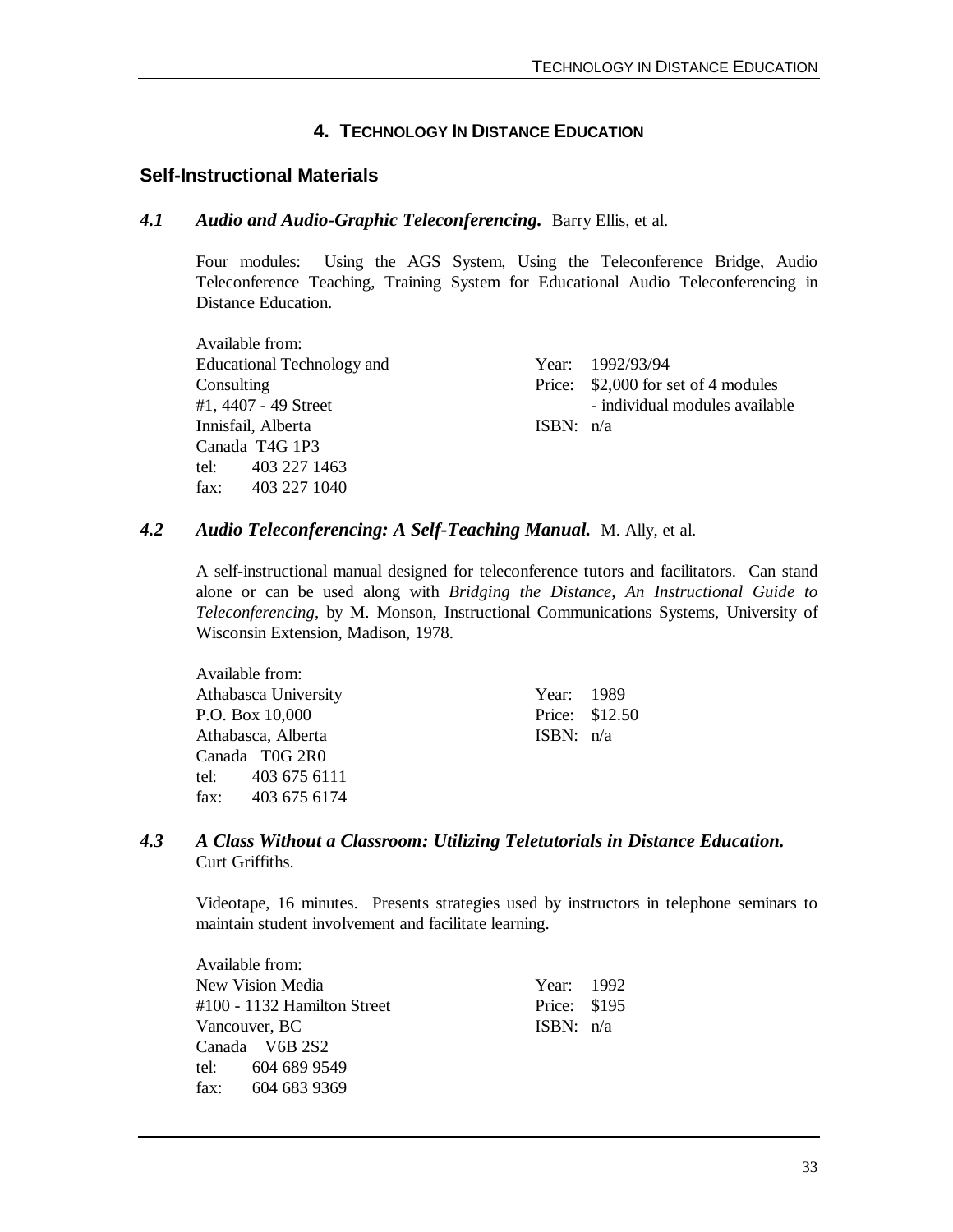### *4.4 Classrooms with a Difference: A Practical Guide to the Use of Conferencing Technologies.* Liz Burge and Judy Roberts.

A manual to the use of four conferencing technologies using telephones, computers and compressed video. Provides both theoretical background on teaching and learning processes and practical guidance on techniques for using conferencing technologies, integrating them with other media and designing appropriate activities.

Available from: The Ontario Institute for Studies in Year: 1993 Education, Distance Learning Office Price: \$40 252 Bloor St. West, Room 12-205 ISBN: 0-774498-19-6 Toronto, Ontario Canada M5S 1V6 tel: 416 923 6641 ext. 2724 fax: 416 926 4737

#### *4.5 Communication Technology for Distance Education.* V.K. Sabharwal, et al.

Designed for new distance education administrators and experienced instructors, course authors, instructional designers, tutors and study centre co-ordinators. Topics covered include an introduction to communications technology and its application in education, modern media for distance education (including satellite communications) production of audio-visual programmes and applications and future trends of modern media in the Indian context. Requires 180 hours of study. Also offered as part of the *Post-graduate Diploma in Distance Education.*

| Available from:             |            |                |
|-----------------------------|------------|----------------|
| Indira Gandhi National Open | Year: 1995 |                |
| University (IGNOU)          |            | Price: INR 200 |
| <b>STRIDE</b>               | ISBN: n/a  |                |
| Maidan Garhi, New Delhi     |            |                |
| <b>INDIA</b> 110068         |            |                |
| tel: 91 11 686 5923         |            |                |
| fax: 91 11 685 7073         |            |                |

### *4.6 Connections, Using Audio Teleconferencing.* Linda Love and Mavis K. Monson.

Designed for instructors at a distance, requires approximately 20 hours study time; provides an introduction to the use of teleconferencing techniques, and information on the design of instructional and administrative materials. 1 workbook, 1 instructional guide and 1 audio cassette.

| Available from:              |              |  |
|------------------------------|--------------|--|
| Open Learning Agency of B.C. | Year: 1987   |  |
| 4355 Mathissi Place          | Price: $n/a$ |  |
| Burnaby, BC                  | ISBN: $n/a$  |  |
| Canada V5G 4S8               |              |  |
| tel: 604 431 3000            |              |  |
| fax: $604\,431\,3333$        |              |  |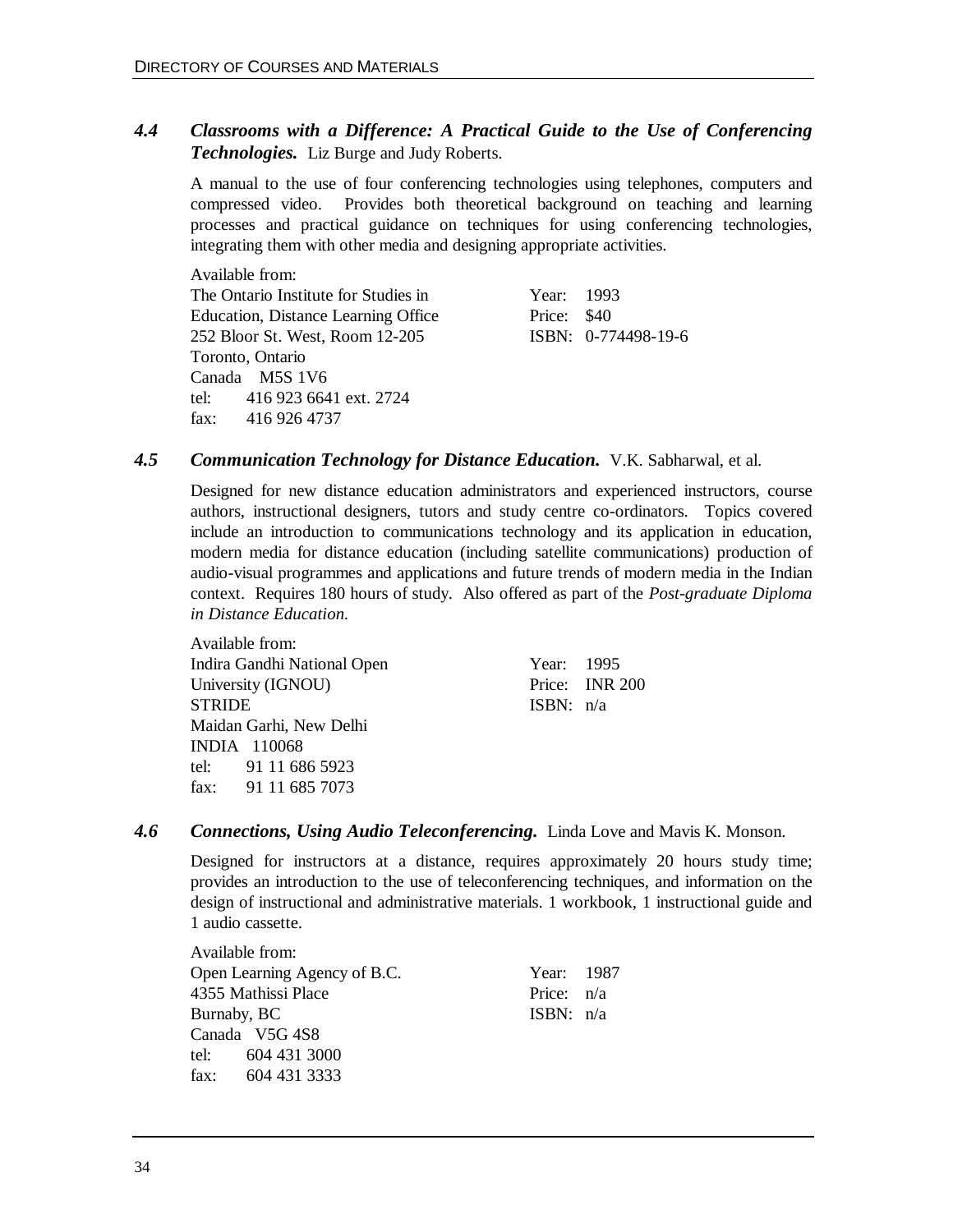### *4.7 Designing and Using CBT.*

Designed for trainers planning to use CBT. Topics include: how to determine when use of CBT is appropriate, identify good and bad CBT design, develop examples of CBT, manage the development, implementation and evaluation of programmes.

| Available from:                   |               |  |
|-----------------------------------|---------------|--|
| <b>SCOTTSU</b> International Ltd. | Year: 1991    |  |
| Gardyne Road                      | Price: $£350$ |  |
| <b>Broughty Ferry, Dundee</b>     | ISBN: $n/a$   |  |
| Scotland DD5 1NY                  |               |  |
| tel: 44 1382 454438               |               |  |
| fax: $441382454921$               |               |  |

#### *4.8 Essential Editing.* Celia Hall.

A practical self-study introduction to copy-editing based on case studies. Requires approximately 30 hours of study time.

Available from: National Extension College Year: 1985 18 Brooklands Avenue Price: £35 Cambridge CB2 2HN ISBN: 0-860823-83-0 United Kingdom tel: 44 1223 316644 fax: 44 1223 313586

### *4.9 Teaching with Audio in Open and Distance Learning: an Audio-Print Package for Teachers and Trainers.* Derek Rowntree.

This package compares audio with other media, provides examples of teaching with audio, how to integrate audio with print, how to script and produce an audio package and finally, how to evaluate an audio package. Part of the *Open and Distance Learning Series.*

Available from: Kogan Page Year: 1994 120 Pentonville Road Price: £19.95 London N1 9JN ISBN: 0-7494-1154-6 United Kingdom tel: 44 171 278 0433 fax: 44 171 837 6348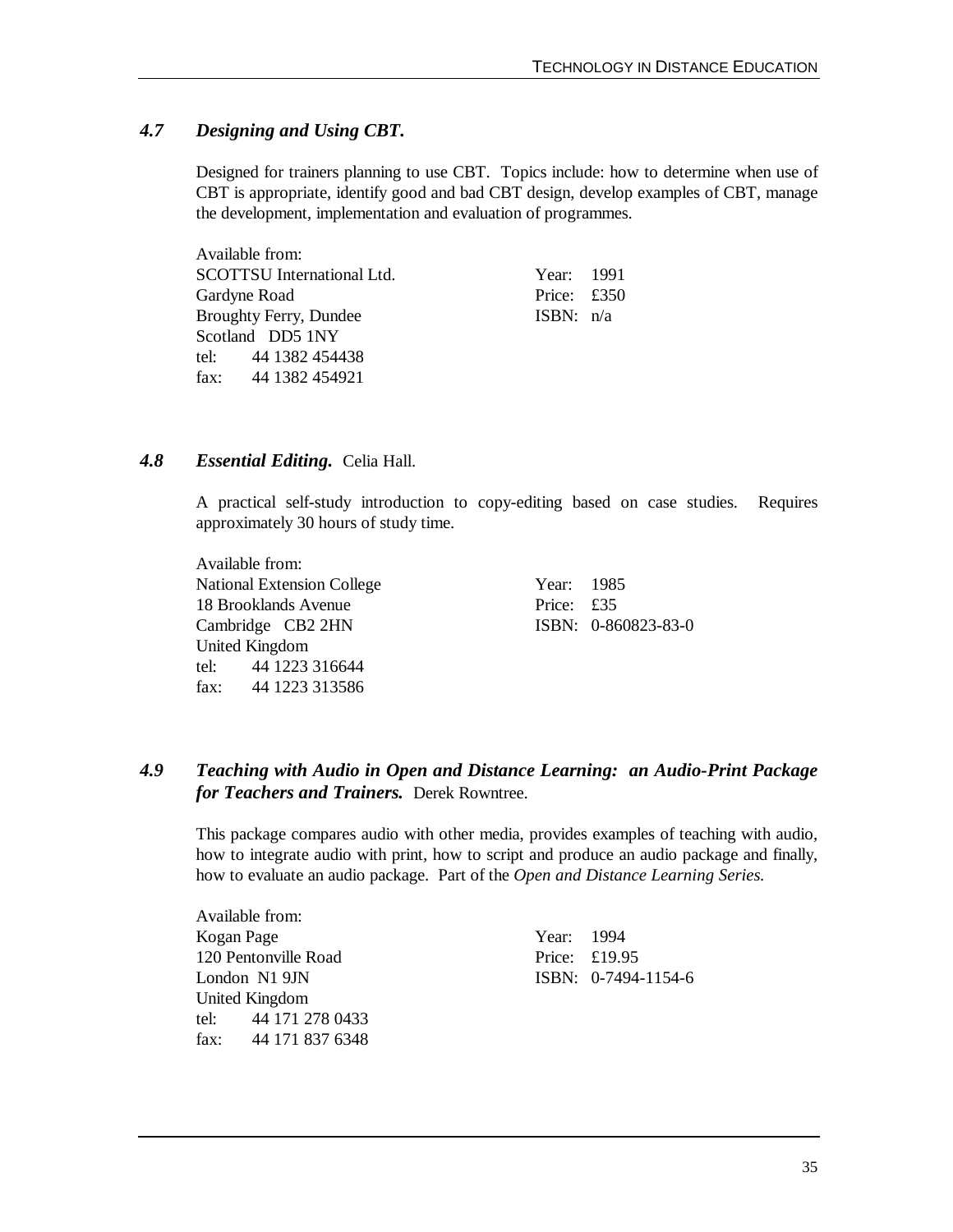#### *4.10 Technologies for Flexible Learning: A Kit for Industry Trainers, TAFE Teachers and Further Education Providers.*

Primarily for course authors, instructional designers and tutors; presents aspects of instructional design for a variety of technologies used in distance education. 1 binder, 1 audio cassette, 1 video and 1 computer disk in Macintosh hypercard.

|           | Available from:           |             |                 |  |
|-----------|---------------------------|-------------|-----------------|--|
|           | Victorian TAFE Off-Campus | Year: 1992  |                 |  |
| Network   |                           |             | Price: \$128.50 |  |
|           | 143 Franklin Street       | ISBN: $n/a$ |                 |  |
|           | Melbourne, Victoria 3000  |             |                 |  |
| Australia |                           |             |                 |  |
|           | tel: 61 3 320 8100        |             |                 |  |
|           | fax: 61 3 328 1703        |             |                 |  |
|           |                           |             |                 |  |

### *4.11 Technology in Open Learning and Distance Education: A Guide for Decision Makers*. Tony Bates.

Three texts; videocassette (30 minutes) and decision chart. Designed to provide decision makers with key information about the technologies most commonly used in distance education: print; radio; audiocassettes; telephone; audiographics; computer based instruction and computer communication. Includes a framework for determining the appropriateness of a technology for a given distance learning application.

Available from: Open Learning Agency of BC Year: 1991 Marketing Department Price: \$159 4355 Mathissi Place, Box 82020 ISBN: n/a Burnaby, BC Order # COFL001N Canada V5C 5P2 tel: 604 431 3210 fax: 604 431 3381

#### *4.12 Technology Options in Distance Education.* A. Smith and M. Teague.

A handbook used in the planning and selection of appropriate technologies into open and distance learning programs. It provides brief descriptions of available technologies and raises important questions for consideration when integrating new technologies into existing study packages. Examples of ways educational technologies can be used successfully to maximise learning opportunities have also been included.

|           | Available from:                      |             |  |
|-----------|--------------------------------------|-------------|--|
|           | <b>Central Queensland University</b> | Year: 1995  |  |
|           | Division of Distance and Continuing  | Price: \$15 |  |
| Education |                                      | ISBN: $n/a$ |  |
|           | Rockhampton Q 4702                   |             |  |
| Australia |                                      |             |  |
|           | tel: 61 79 309 577 or 321            |             |  |
|           | fax: $61\ 79\ 309\ 792$              |             |  |
|           |                                      |             |  |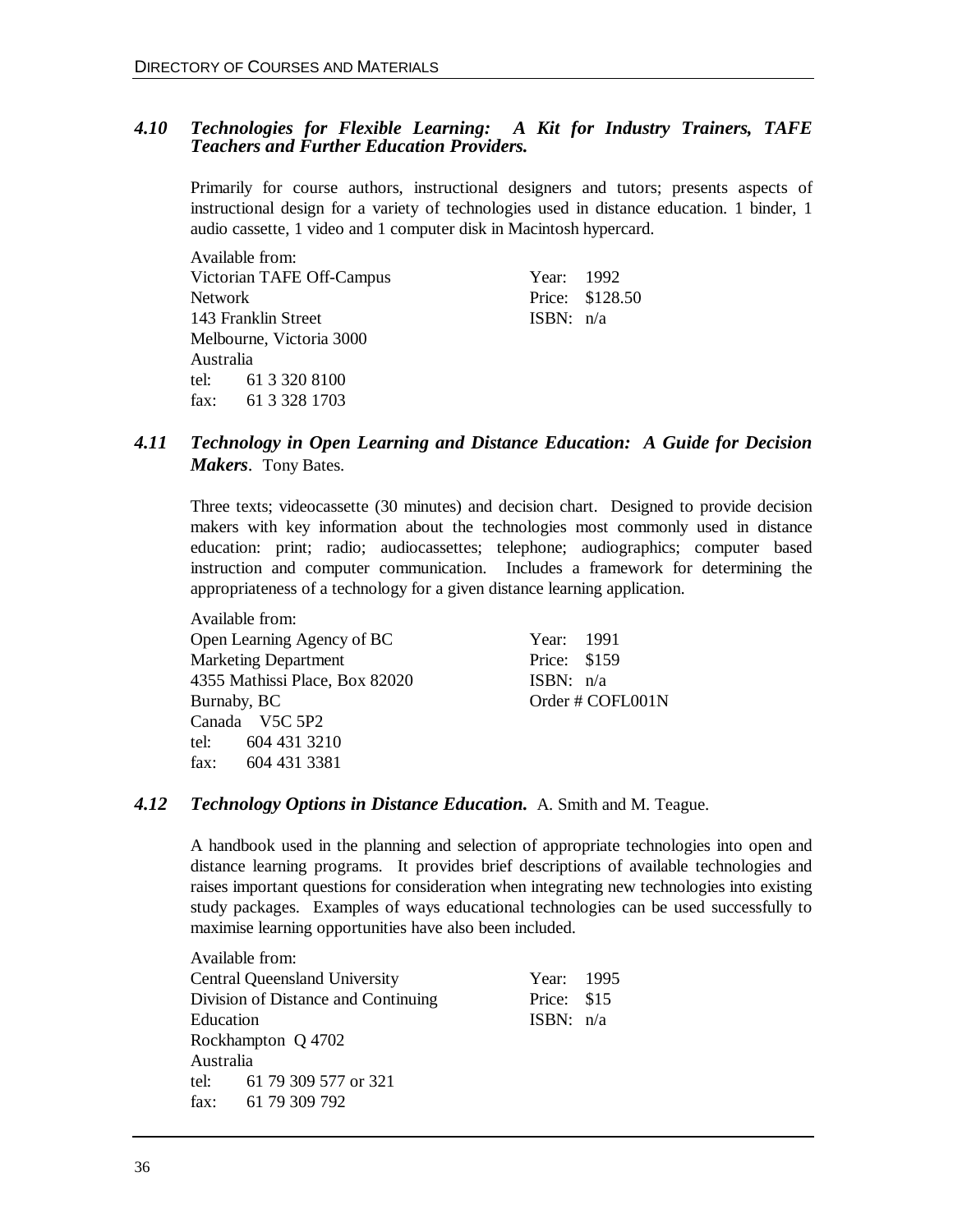### *4.13 Using Communications Media in Open and Flexible Learning*. Robin Mason.

Clear and explanatory overview of new technologies in open and flexible learning, focussing on computer conferencing, audiographics, and video conferencing.

| Available from:       |            |                      |
|-----------------------|------------|----------------------|
| Kogan Page            | Year: 1994 |                      |
| 120 Pentonville Road  |            | Price: $£14.95$      |
| London N1 9JN         |            | ISBN: $0-7494-1149x$ |
| <b>United Kingdom</b> |            |                      |
| tel: 44 171 278 0433  |            |                      |
| fax: 44 171 837 6348  |            |                      |

### *4.14 Videoconferencing in Education and Business: A Manual for Users and Studio Managers.* Rosalind Epps (ed.)

This two-part manual is designed to be used in conjunction with training sessions for firsttime users but is also useful as a general reference and guide to good practice. Part 1 uses case studies to develop ideas and strategies; Part 2 is technical in its approach.

Available from: University of New England Year: 1993 International Programs Office Price: \$30 Armidale, NSW 2351 ISBN: 1-863890-87-4 Australia tel: 61 67 73 3192 fax: 61 67 71 1238

#### *4.15 Video in Distance Education.* Catherine Young (ed.).

Explores the use of instructional video in course design. Text and accompanying video.

Available from: Monash University College Year: 1993 Centre for Distance Education Price: \$25 Switchback Road **ISBN:** 0-9091-705-25 (text) Churchill, Victoria 3842 Australia tel: 61 51 226277 fax: 61 51 226578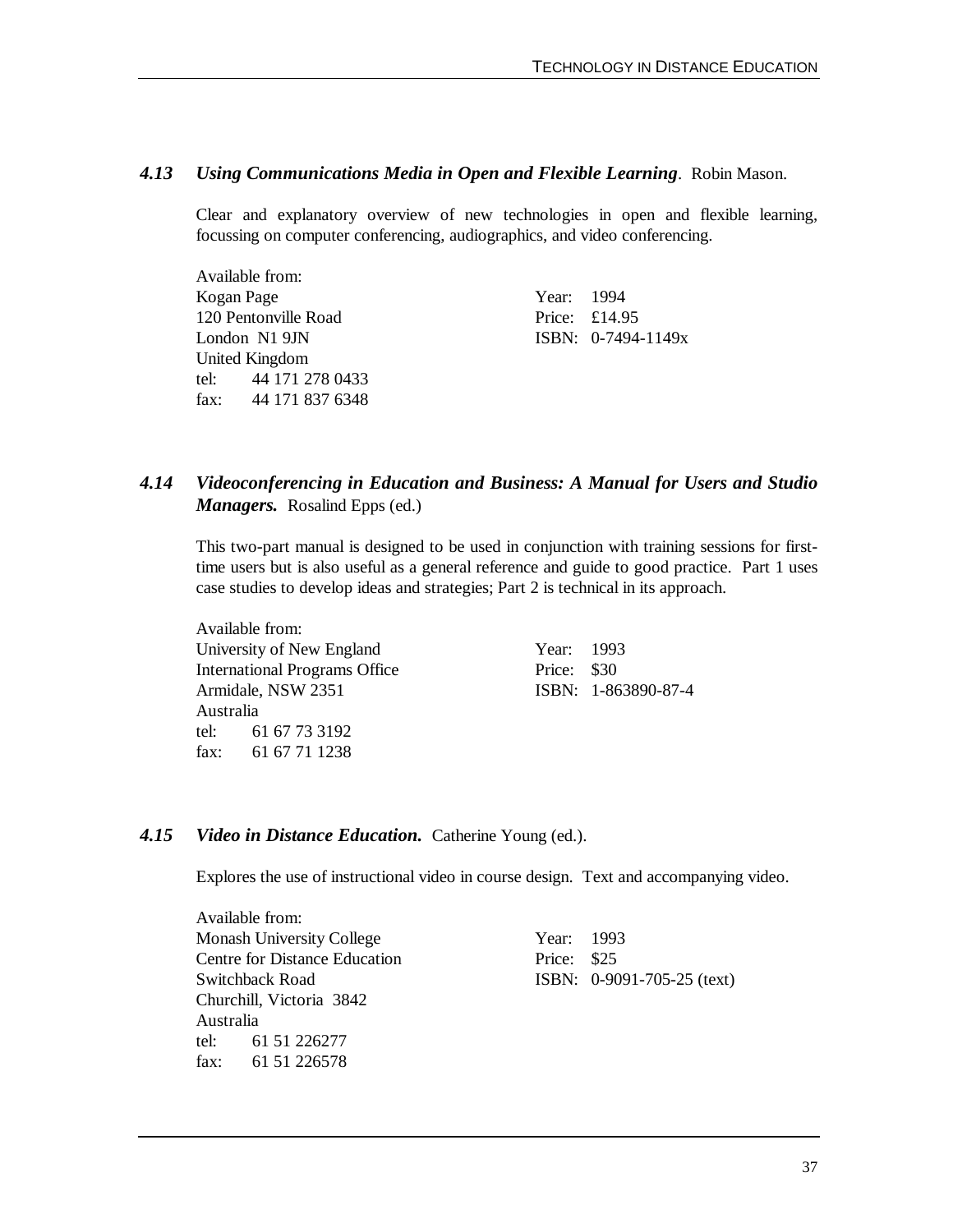### **4.50 Face to Face Courses**

### *4.51 Teaching and Learning Online.*

An exploration of the use of computer conferencing, electronic mail, online databases and global networking for open and distance learning through practical experience and discussion.

Contact: Barbara Hodgson. Open University Institute of Year: n/a Educational Technology Price: £750 Milton Keynes MK7 6AA United Kingdom tel: 44 1908 652620 fax: 44 1908 653744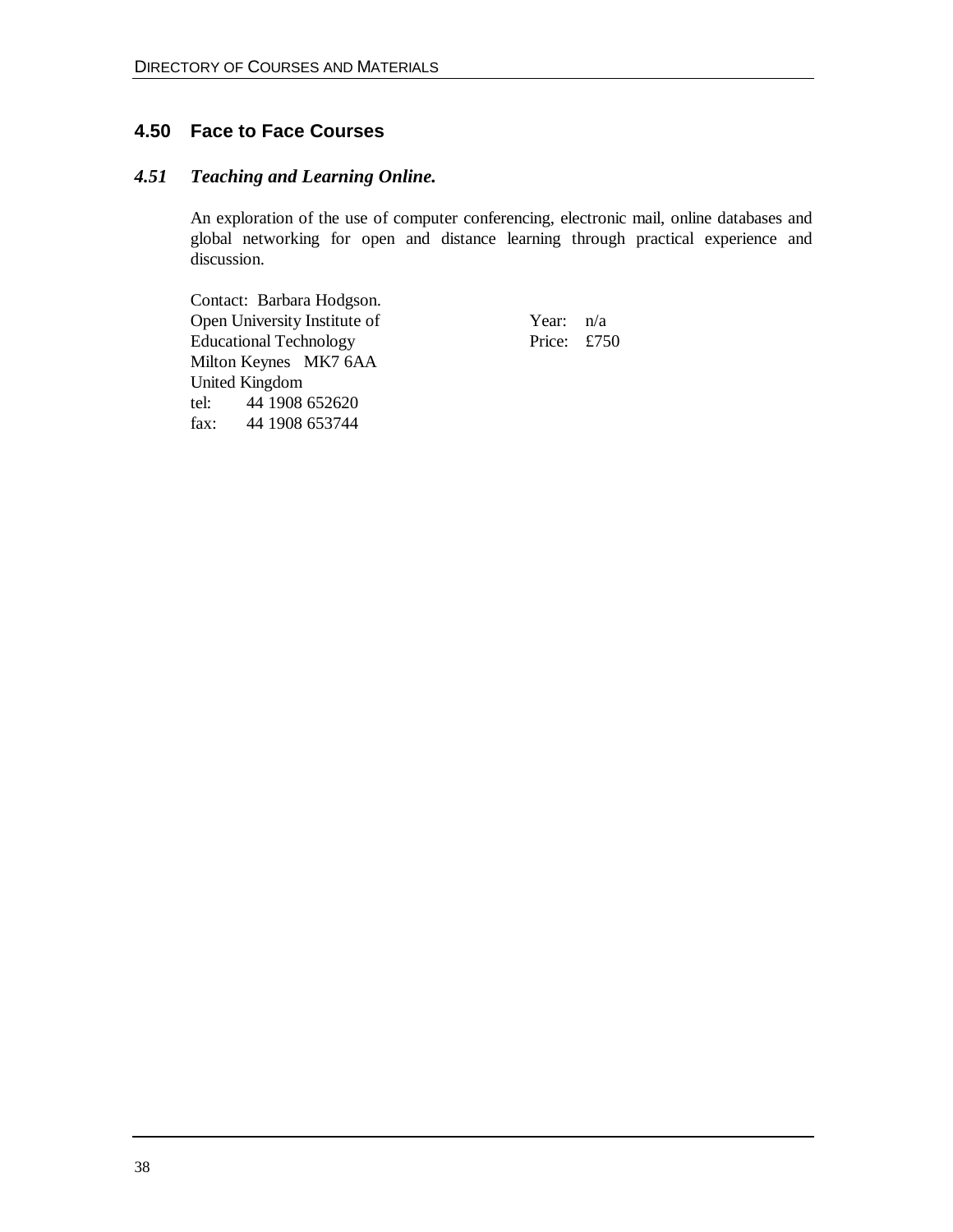### **5. STUDENT SUPPORT AND TUTOR TRAINING**

### **Self-Instructional Materials**

### *5.1 All Together: A Guide and Resource Pack for Group Counselling Activities at the Study Centre.* Ormond Simpson.

Counselling in the Open University, particularly group counselling methods. Resource materials for group workshop activities for part-time teaching and counselling staff.

Available from: Open University Year: 1988 East Anglian Region Price: £5 12 Hills Road ISBN: n/a Cambridge CB2 1PF United Kingdom tel: 44 1223 64721 fax: 44 1223 355207

### *5.2 Basic Methods of External Teaching.*

Overview of student centres and open learning; structure and systems of OTEN, techniques for student feedback, student and teacher support. Designed for use as an interactive distance education programme by experienced classroom instructors new to distance education. Requires approximately 18 hours study time.

|           | Available from:                    |             |  |
|-----------|------------------------------------|-------------|--|
|           | <b>Open Training and Education</b> | Year: 1990  |  |
|           | Network, TAFE-NSW                  | Price: \$65 |  |
|           | 199 Regent Street                  | ISBN: $n/a$ |  |
|           | Redfern, NSW 2016                  |             |  |
| Australia |                                    |             |  |
|           | tel: 61 2 318 7222                 |             |  |
|           | fax: 61 2 319 1759                 |             |  |

### *5.3 Being an Open Learning Mentor.*

Uses a competency-based approach to help work supervisors and colleagues understand, experience, and improve their roles as mentors to open learning students; requires approximately 20 hours study time.

| Available from:               |             |  |
|-------------------------------|-------------|--|
| SCOTTSU International Ltd.    | Year: 1990  |  |
| Gardyne Road                  | Price: £55  |  |
| <b>Broughty Ferry, Dundee</b> | ISBN: $n/a$ |  |
| Scotland DD5 1NY              |             |  |
| tel: 44 1382 454438           |             |  |
| fax: $441382454921$           |             |  |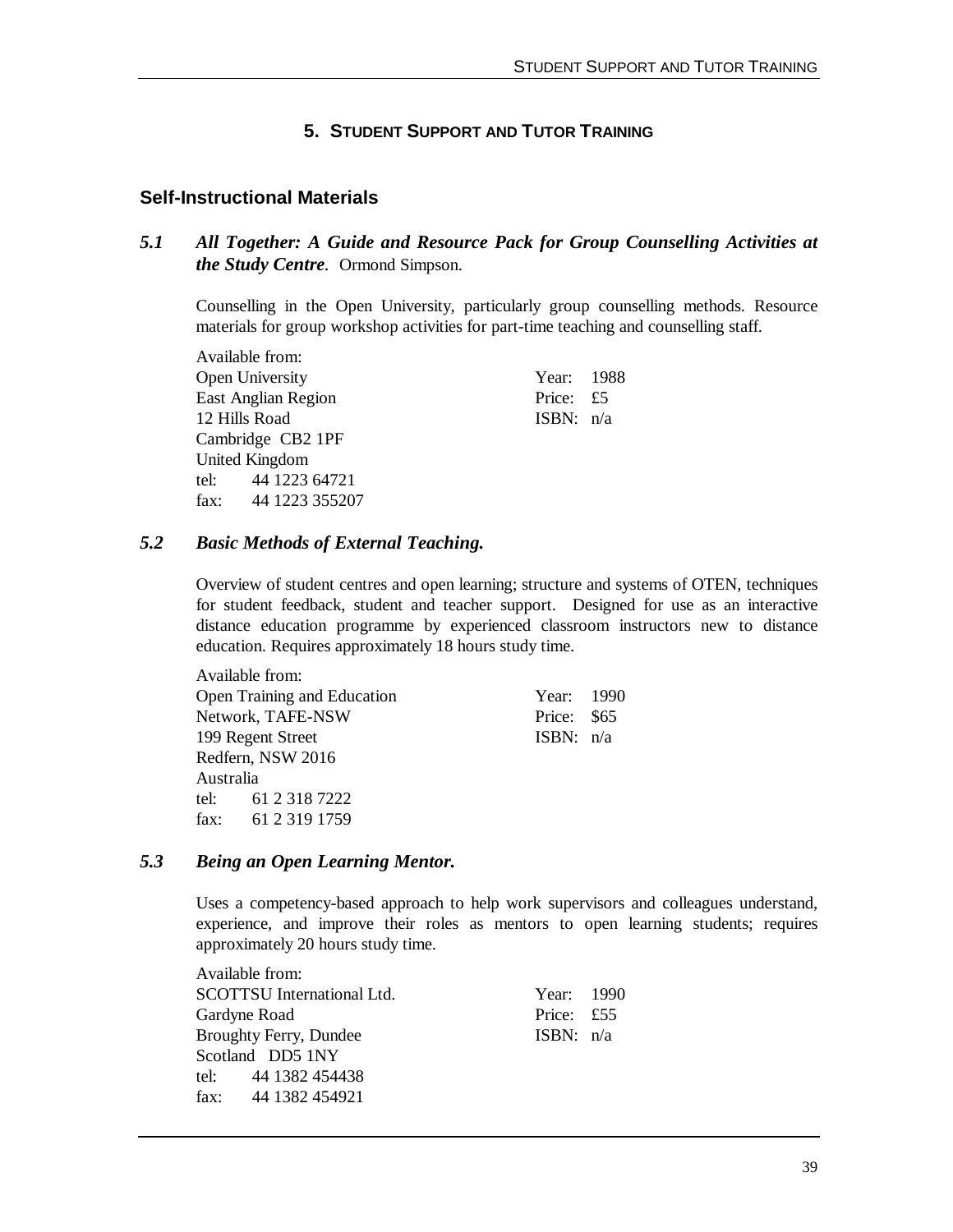#### *5.4 Counselling Students in Open Learning.* Ormond Simpson.

Videocassette (20 minutes). Skills of counselling students in open and distance learning. Intended for part time Open University staff, appropriate for distance education staff whose work brings them into contact with students.

| Available from:            |             |  |
|----------------------------|-------------|--|
| Open University            | Year: 1989  |  |
| <b>East Anglian Region</b> | Price: £25  |  |
| 12 Hills Road              | ISBN: $n/a$ |  |
| Cambridge CB2 1PF          |             |  |
| United Kingdom             |             |  |
| tel: 44 1223 64721         |             |  |
| fax: 44 1223 355207        |             |  |

### *5.5 Course for Counsellors, Parts 1 and 2.*

Part 1 covers counselling in distance education, psychological aspects, helping relationships, counselling at a distance. Requires 20-25 hours of study time. Part 2 covers practical skills, specific problems, media, and includes role play assignments and discussion topics. Requires approximately 25-30 hours of study time. Also offered as a distance course in the AECS *Diploma in Distance Education.*

Available from: Association of European Year: 1988 Correspondence Schools Price: £30 (Part 1); £30 (Part 2) Ringcroft Farm, Cranfield Road ISBN: n/a North Crawley, Newport Pagnell Buckinghamshire MK16 9HP tel: 44 1234 732300 fax: 44 1234 751369

#### *5.6 Course for Tutors.*

Describes the role of the tutor in distance education, learning and teaching theories, plus a guide for correspondence tutors; requires approximately 30-35 hours of study time. Also offered as a distance course in the AECS *Diploma in Distance Education.*

| Available from:                       |             |  |
|---------------------------------------|-------------|--|
|                                       |             |  |
| <b>Association of European</b>        | Year: 1989  |  |
| Correspondence Schools                | Price: £35  |  |
| Ringcroft Farm, Cranfield Road        | ISBN: $n/a$ |  |
| <b>North Crawley, Newport Pagnell</b> |             |  |
| Buckinghamshire MK16 9HP              |             |  |
| tel: 44 1234 732300                   |             |  |
| fax: 44 1234 751369                   |             |  |
|                                       |             |  |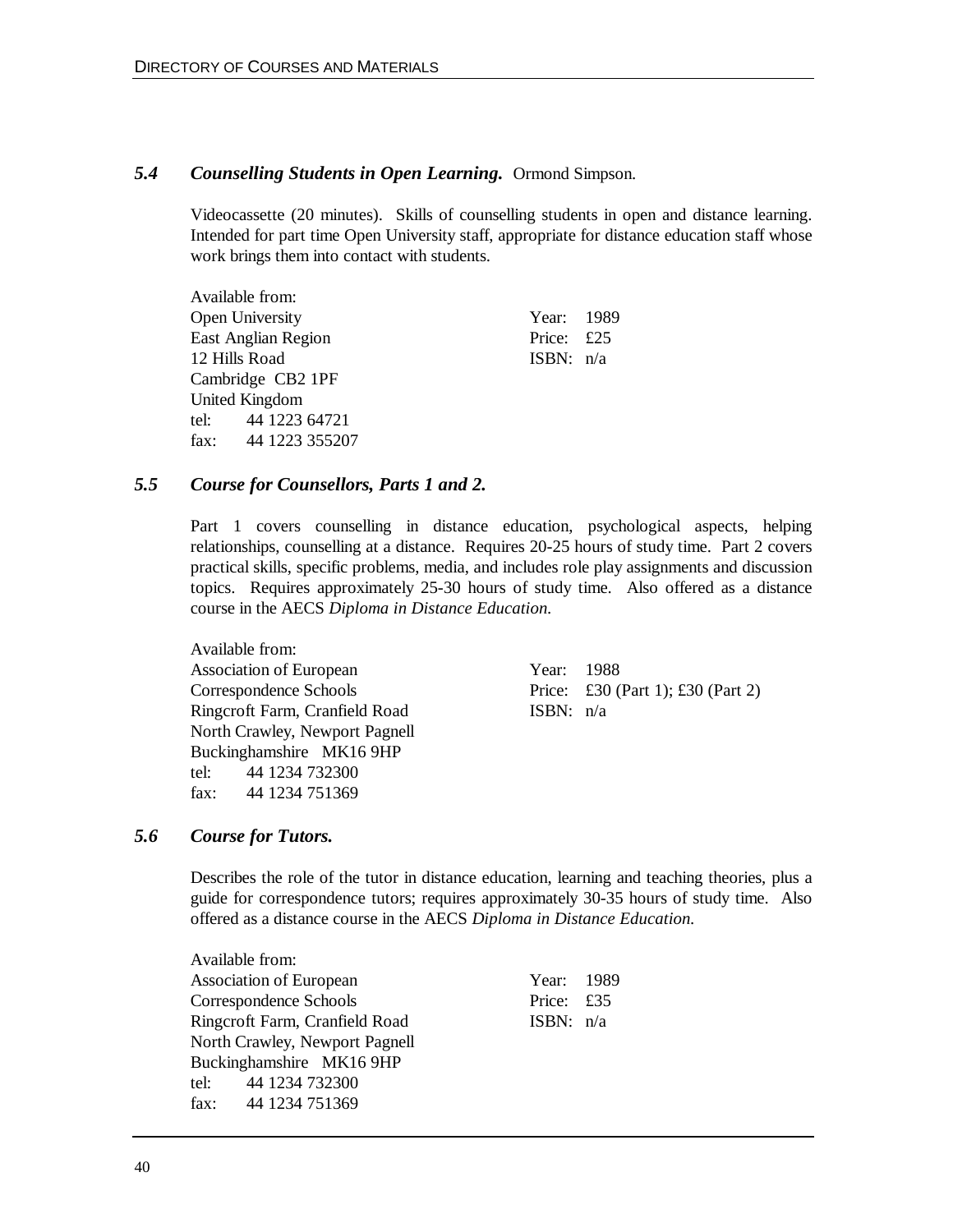*5.7 How to Take Part in Satellite Tutorials: Student's Guide.* Maurice Apted and Marjorie Crocombe.

Text, 23 pp.

| Year: 1986   |  |
|--------------|--|
| Price: $n/a$ |  |
| ISBN: $n/a$  |  |
|              |  |
|              |  |
|              |  |
|              |  |
|              |  |

#### *5.8 Improving Your Students' Learning.* Alistair Morgan.

Looks at how students learn in an open or distance learning context and how the quality of teaching and learning can be enhanced through such an understanding. Part of the *Open and Distance Learning Series.*

| Available from: |                           |            |                     |
|-----------------|---------------------------|------------|---------------------|
| Kogan Page      |                           | Year: 1993 |                     |
|                 | 120 Pentonville Road      |            | Price: £14.95       |
|                 | London N1 9JN             |            | ISBN: 0-7494-0712-3 |
|                 | United Kingdom            |            |                     |
|                 | tel: 44 171 278 0433      |            |                     |
|                 | fax: $44\ 171\ 837\ 6348$ |            |                     |

### *5.9 On the Line: Counselling and Teaching by Telephone***.** Judith George.

Describes how to adapt teaching and counselling activities to the particular characteristics of a voice-only medium; covers pros and cons of telephone use, technical problems and practical solutions; individuals and group dynamics in phone work, technical problems and solutions. Designed for individual self-instruction or for group study.

Available from: The Open University, Scotland Year: 1983 10 Drumsheugh Gardens Price: £12.75 Edinburgh EH3 7QJ ISBN: 0-335104-30-4 Scotland tel: 44 131 225 2889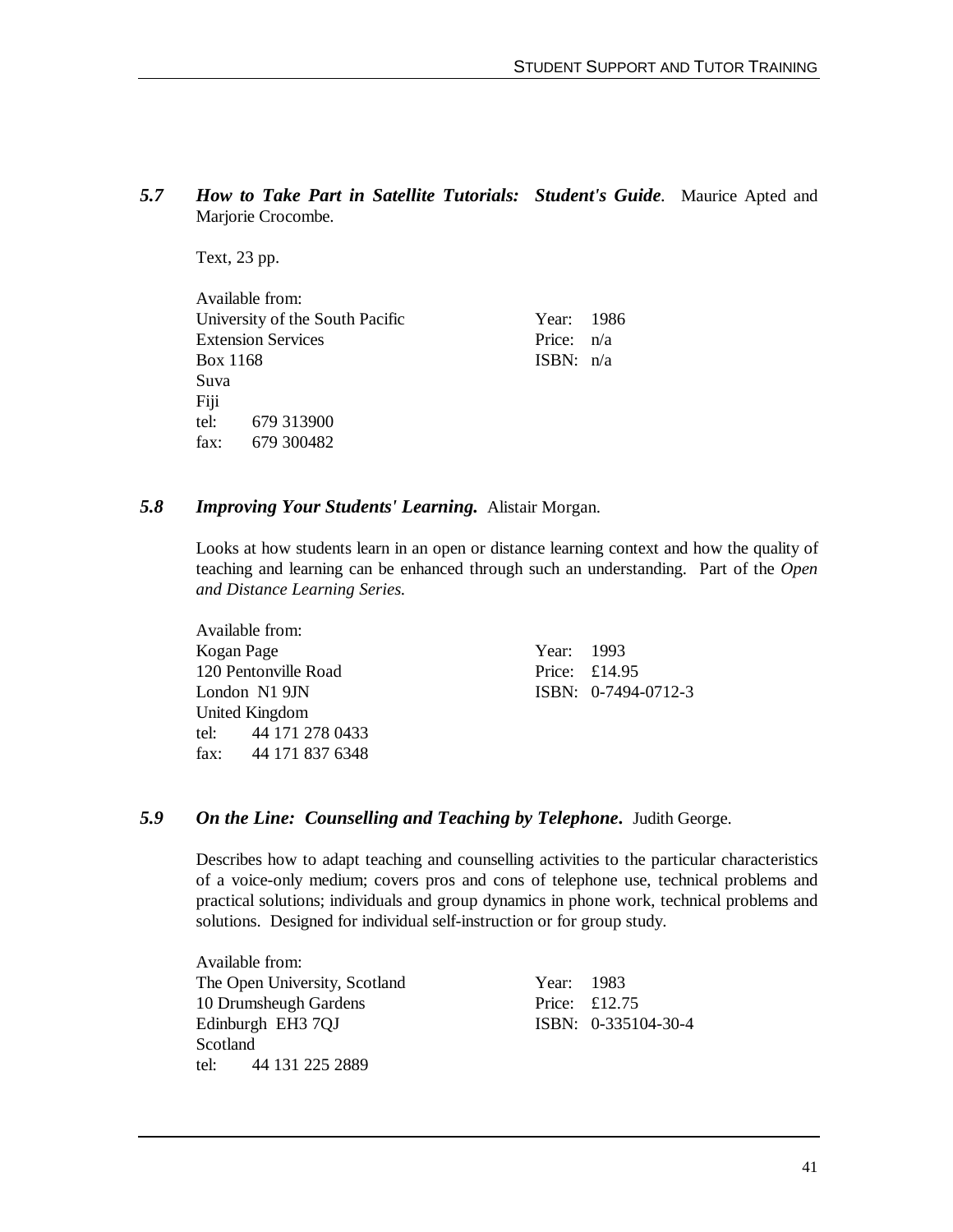#### *5.10 Open Learning: Assessment.*

Develops skills involved in assessing competence of trainees/learners to perform workrelated tasks; does not deal with written tests. Requires approximately 30 hours study time.

| Available from:                   |             |  |
|-----------------------------------|-------------|--|
| <b>SCOTTSU</b> International Ltd. | Year: 1989  |  |
| Gardyne Road                      | Price: £75  |  |
| <b>Broughty Ferry, Dundee</b>     | ISBN: $n/a$ |  |
| Scotland DD5 1NY                  |             |  |
| tel: 44 1382 454438               |             |  |
| fax: $441382454921$               |             |  |

#### *5.11 Open Learning: Supporting Your Learners.*

Uses a competency based approach to develop guidance, advice and counselling skills in tutors of open learners, from initial meeting to post-study phase. Requires approximately 30 hours study time.

Available from: SCOTTSU International Ltd. Year: 1989 Gardyne Road Price: £80 Broughty Ferry, Dundee ISBN:  $n/a$ Scotland DD5 1NY tel: 44 1382 454438 fax: 44 1382 454921

#### *5.12 Open Learning: Understanding Your Learners.* ITRU.

Provides a practical approach to understanding the problems faced by open learners and how to diagnose them; requires approximately 15-20 hours study time.

| Available from:                   |             |  |
|-----------------------------------|-------------|--|
| <b>SCOTTSU</b> International Ltd. | Year: 1989  |  |
| Gardyne Road                      | Price: £30  |  |
| <b>Broughty Ferry, Dundee</b>     | ISBN: $n/a$ |  |
| Scotland DD5 1NY                  |             |  |
| tel: 44 1382 454438               |             |  |
| fax: 44 1382 454921               |             |  |

#### *5.13 Open Learning Staff Development Program.*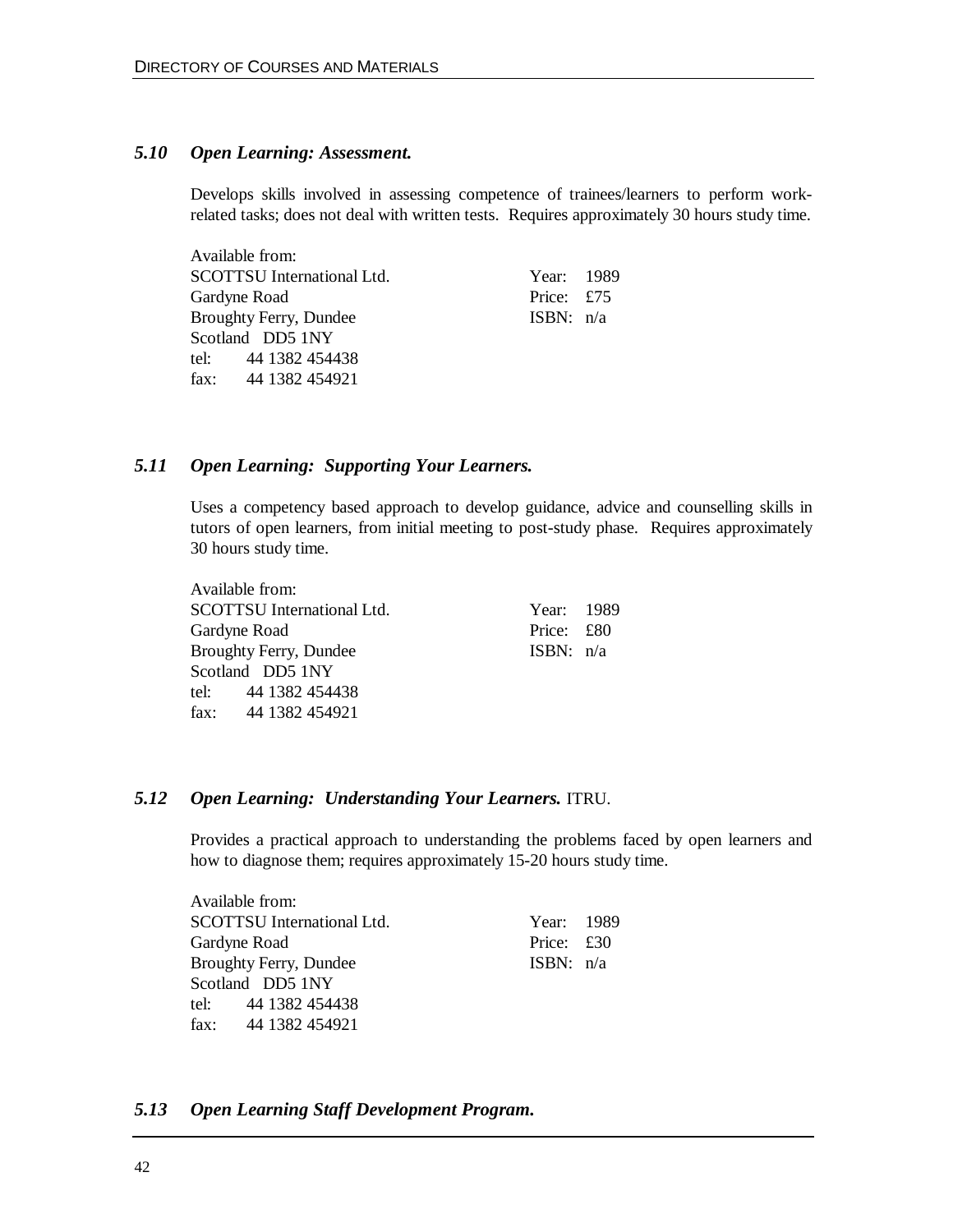Modules are: An Introduction to Open Learning; Managing an Educational Programme, Designing Open Learning Materials; Open Learning Course Delivery; using audiographic teleconferencing with the Optel system, and open learning student support and an implementation guide. 7 volumes, 1 video, 4 audio cassettes and 1 computer disk.

| Available from:          |                          |              |  |
|--------------------------|--------------------------|--------------|--|
|                          | Victoria TAFE Off-Campus | Year: 1992   |  |
| <b>Network</b>           |                          | Price: \$150 |  |
|                          | 143 Franklin Street      | ISBN: $n/a$  |  |
| Melbourne, Victoria 3000 |                          |              |  |
| Australia                |                          |              |  |
|                          | tel: $6133208100$        |              |  |
|                          | fax: $6133281703$        |              |  |

#### *5.14 Open Teaching.*

Describes the philosophy of open learning, the role of the tutor, logistical and administrative information at the Open University. Designed for part-time teaching and counselling staff at the Open University.

| Available from:                 |             |  |
|---------------------------------|-------------|--|
| The Open University             | Year: 1988  |  |
| Learning Materials Sales Office | Price: £10  |  |
| P.O. Box 188                    | ISBN: $n/a$ |  |
| Milton Keynes MK7 6AA           |             |  |
| United Kingdom                  |             |  |
| tel: 44 908 274066              |             |  |
| fax: $44908653744$              |             |  |
|                                 |             |  |

#### *5.15 Support Services.* B.N. Koul, et al.

Covers reading and study skills; theory and practice of counselling; academic interaction through assignments and feedback; and the operational aspects of regional study centres. Intended mainly for pre-service and in-service distance teachers. Requires 180 hours of study. Also offered as part of the *Post-graduate Diploma in Distance Education.*

Available from: Indira Gandhi National Open Year: 1995 University (IGNOU) Price: INR 200 STRIDE ISBN: n/a Maidan Garhi, New Delhi INDIA 110068 tel: 91 11 686 5923 fax: 91 11 685 7073

### *5.16 Teaching at a Distance: A Guide for Course Instructors.*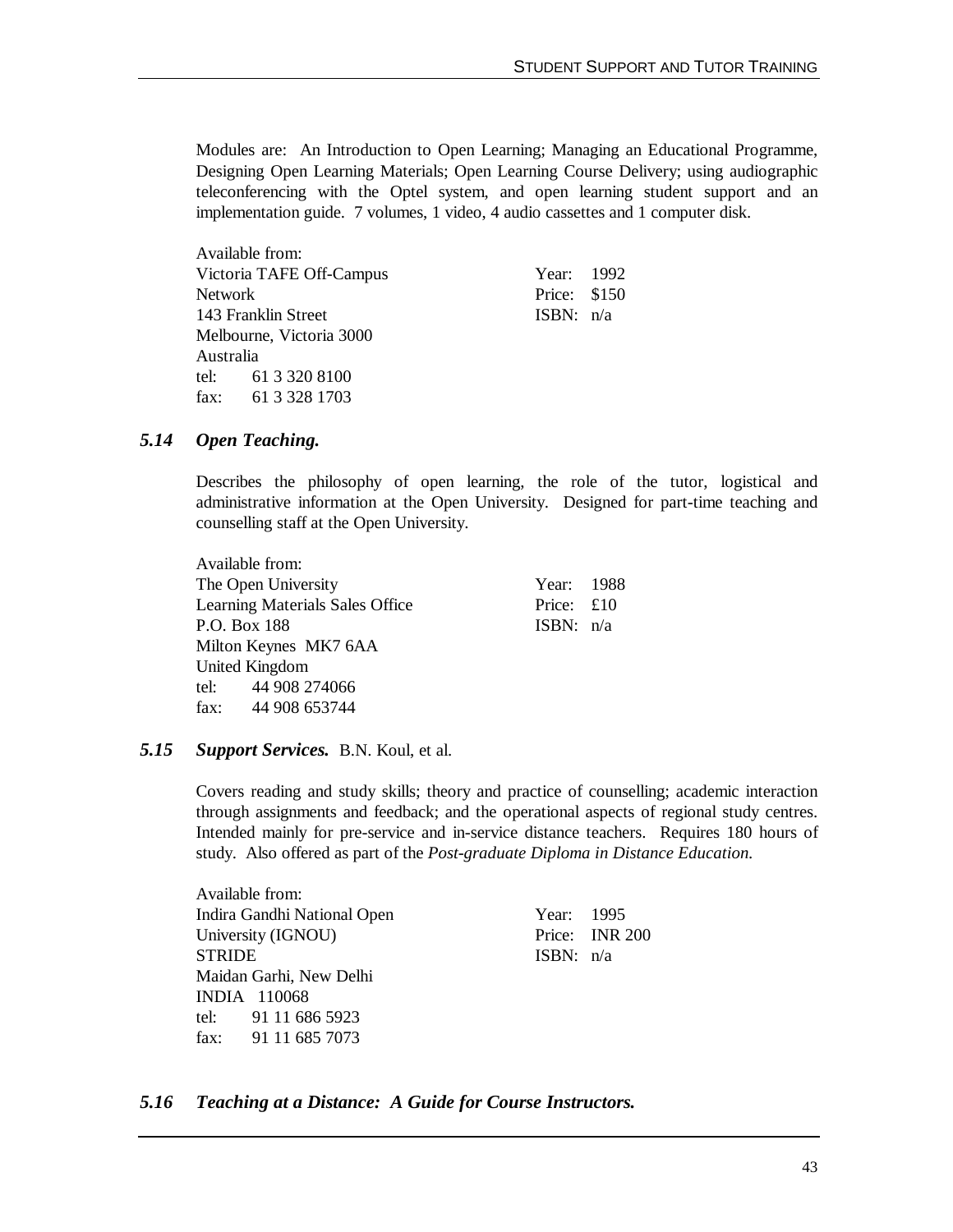Designed for course instructors preparing new distance education courses at the University of Waterloo. Covers all aspects of preparing audiotaped lectures, course notes, assignments, copyright, library services for distance students, and a general introduction to the Distance Education Office. Procedural information specific to the University of Waterloo.

|                        | Available from:             |             |  |
|------------------------|-----------------------------|-------------|--|
|                        | University of Waterloo      | Year: 1995  |  |
| Office of Distance and |                             | Price: \$15 |  |
| Continuing Education   |                             | ISBN: $n/a$ |  |
|                        | 200 University Avenue West  |             |  |
|                        | Waterloo, Ontario N2L 3G1   |             |  |
|                        | tel: 519 885 1211 ext. 5057 |             |  |
| fax: 519 746 3956      |                             |             |  |

#### *5.17 Teaching at a Distance: Techniques for Tutors.* Sally Haag.

Designed for tutors and advisors of distance students, requires approximately five hours study time, and includes information on setting and marking assignments, communications with students, dealing with difficult situations, counselling resources, as well as procedural information specific to the University of Waterloo.

|           | Available from:                 |             |  |
|-----------|---------------------------------|-------------|--|
|           | University of Waterloo          | Year: 1990  |  |
|           | Teaching Resources & Continuing | Price: \$10 |  |
| Education |                                 | ISBN: $n/a$ |  |
|           | 200 University Avenue West      |             |  |
|           | Waterloo, Ontario N2L 3G1       |             |  |
|           | tel: 519 885 1211 ext. 2579     |             |  |
|           | fax: $519\,746\,0029$           |             |  |
|           |                                 |             |  |

#### *5.18 Tips and Strategies.*

Brief tips and strategies for enhancing motivation, giving effective feedback, communication in home study tutoring. Intended for part-time telephone tutors.

Available from: Athabasca University Year: 1990 P.O. Box 10,000 Price: \$12.50 Athabasca, Alberta ISBN: n/a Canada T0G 2R0 tel: 403 675 6111 fax: 403 675 6174

#### *5.19 Training Course in Tutoring Open Learning Schemes.* Cynthia Stoane.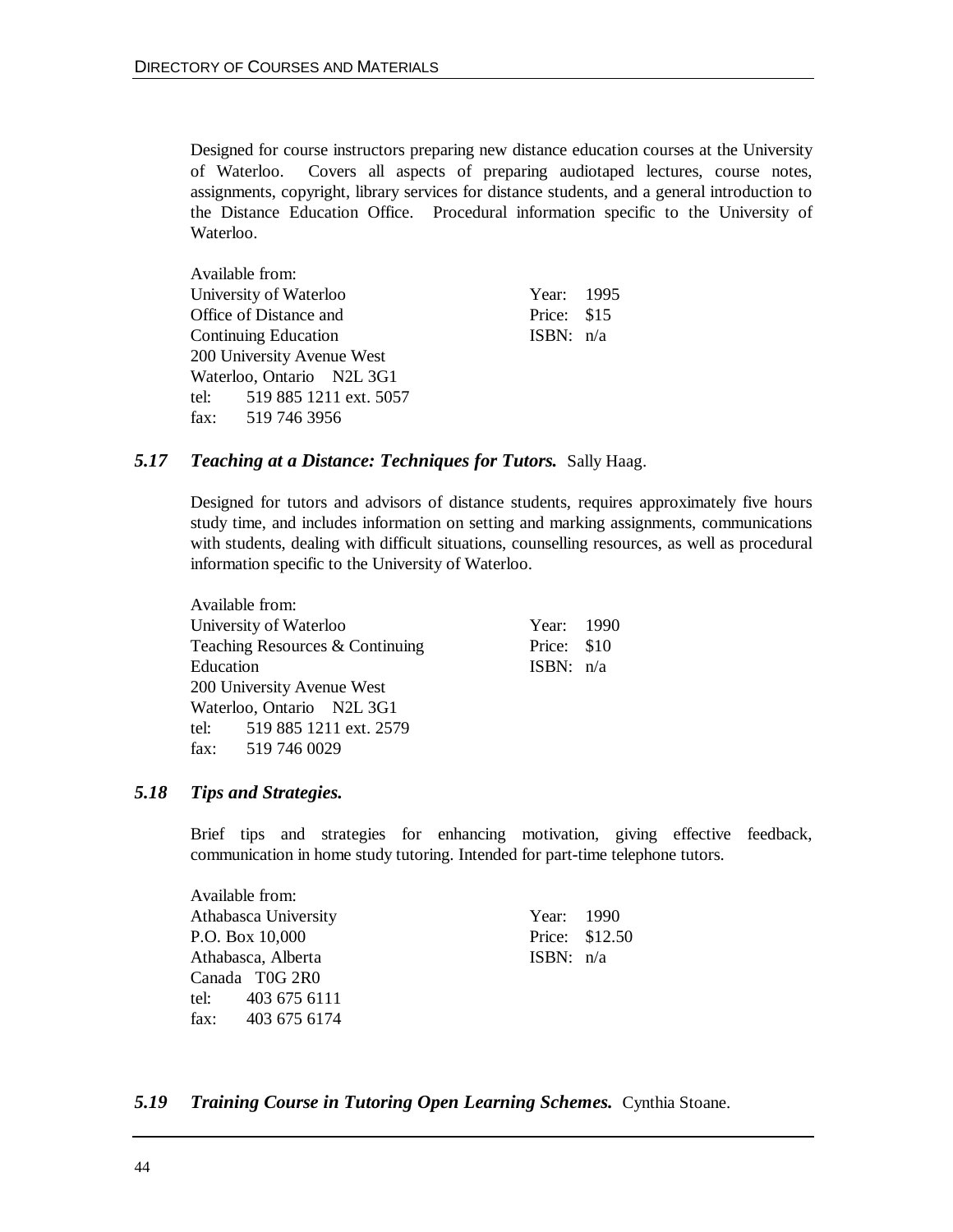A practical course for open learning tutors, emphasising practising tutoring skills; requires approximately seven hours study time.

Available from: SCOTTSU International Ltd. Year: 1990 Gardyne Road Price: £25 Broughty Ferry, Dundee ISBN:  $n/a$ Scotland DD5 1NY tel: 44 1382 454438 fax: 44 1382 454921

#### *5.20 Tutor Counselling On Course.* O. Simpson.

Text, charts. A simulation game presenting a variety of student queries for tutors to consider. Adaptable to different settings, can be photocopied.

Available from: Open University Year: 1990 East Anglian Region Price: £5 12 Hills Road ISBN: n/a Cambridge CB2 1PF United Kingdom tel: 44 1223 64721 fax: 44 1223 355207

#### *5.21 Tutor Orientation and Training Course.* G. Dhanarajan, et al.

The course introduces the concept of distance education, describes the Open Learning Institute of Hong Kong (OLI) course materials and typical OLI learners. Develops tutor's skills in running face-to-face sessions, conducting telephone tutoring and marking and commenting on student assignments, and highlights administrative procedures.

| Available from:               |                                      |        |                           |
|-------------------------------|--------------------------------------|--------|---------------------------|
|                               | Open Learning Institute of Hong Kong | Year:  | 1994                      |
| 9-13/F Trade Department Tower |                                      | Price: | \$100 for inspection copy |
| 700 Nathan Road               |                                      | ISBN:  | n/a                       |
| Kowloon                       |                                      |        |                           |
| Hong Kong                     |                                      |        |                           |
|                               | tel: 852 2789 6824                   |        |                           |
| 852 2396 5009<br>fax:         |                                      |        |                           |

*5.22 Tutor's Toolkit.* R. Napper, D. Batchelor.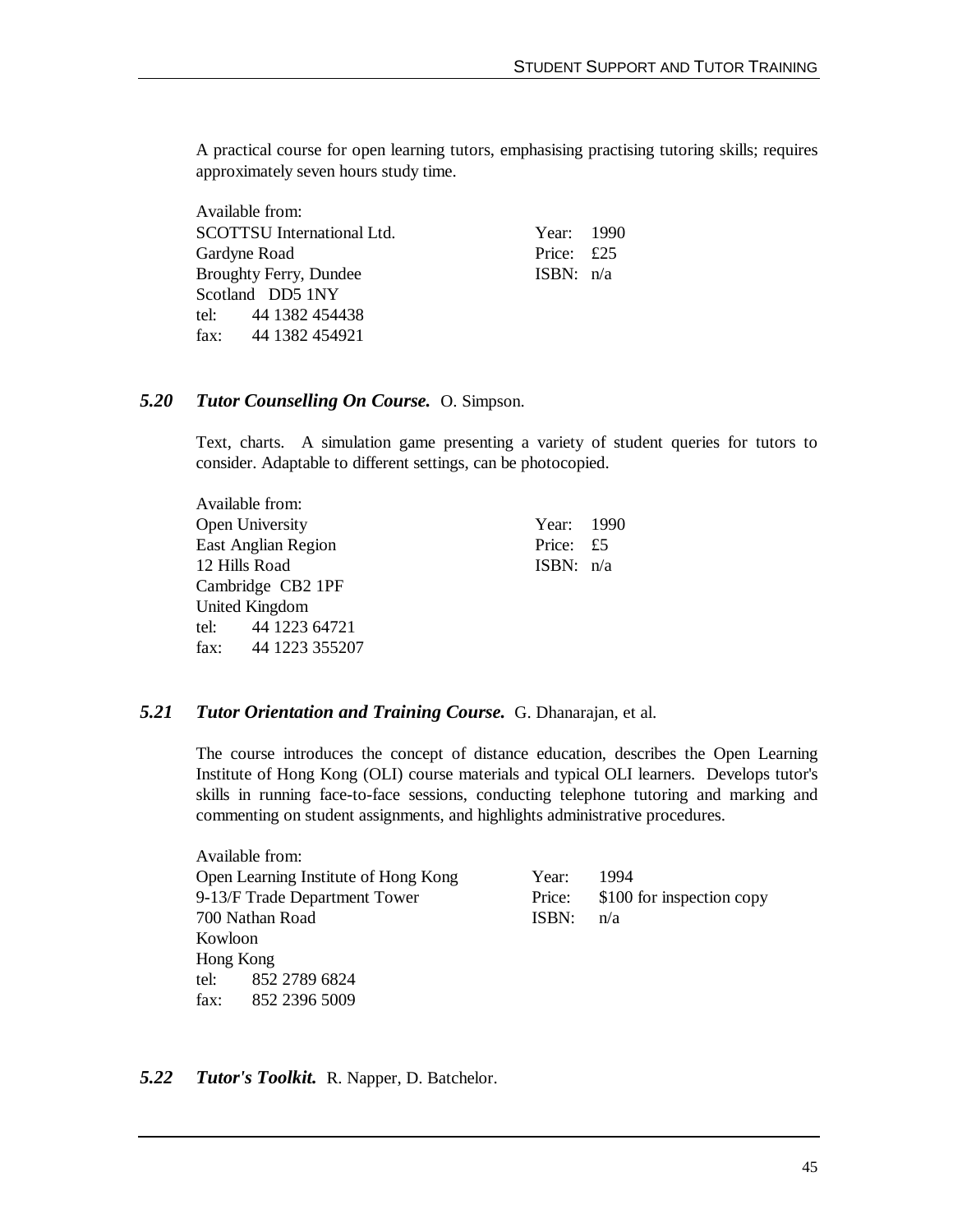A practical resource for new and experienced tutors, presents step by step planning aids in 36 short interactive sections and emphasises learning from experience.

Available from: National Extension College Year: 1989 18 Brooklands Avenue Price: £12.50 Cambridge CB2 2HN ISBN: n/a United Kingdom tel: 44 1223 316644 fax: 44 1223 313586

### *5.23 Understanding Learners in Open and Distance Education.* Terry Evans.

An account of what makes learners want to learn and how learning is affected by factors such as background, experience, age, motives and abilities. Part of the *Open and Distance Learning Series.*

Available from: Kogan Page Year: 1994 120 Pentonville Road Price: £14.95 London N1 9JN ISBN: 0-7494-1235-6 United Kingdom tel: 44 171 278 0433 fax: 44 171 837 6348

### *5.24 USP-NET: A Tutor's Guide for Teaching by Satellite.* Maurice Apted.

This booklet has been written to assist tutors to make better use of the communications system for satellite tutorials. It contains suggestions as to how satellite tutorials might be organised and conducted.

|                                 | Available from: |              |  |
|---------------------------------|-----------------|--------------|--|
| University of the South Pacific |                 | Year: 1988   |  |
| <b>Extension Services</b>       |                 | Price: $n/a$ |  |
| Box 1168                        |                 | ISBN: $n/a$  |  |
| Suva                            |                 |              |  |
| Fiji                            |                 |              |  |
|                                 | tel: 679 313900 |              |  |
|                                 | fax: 679 300482 |              |  |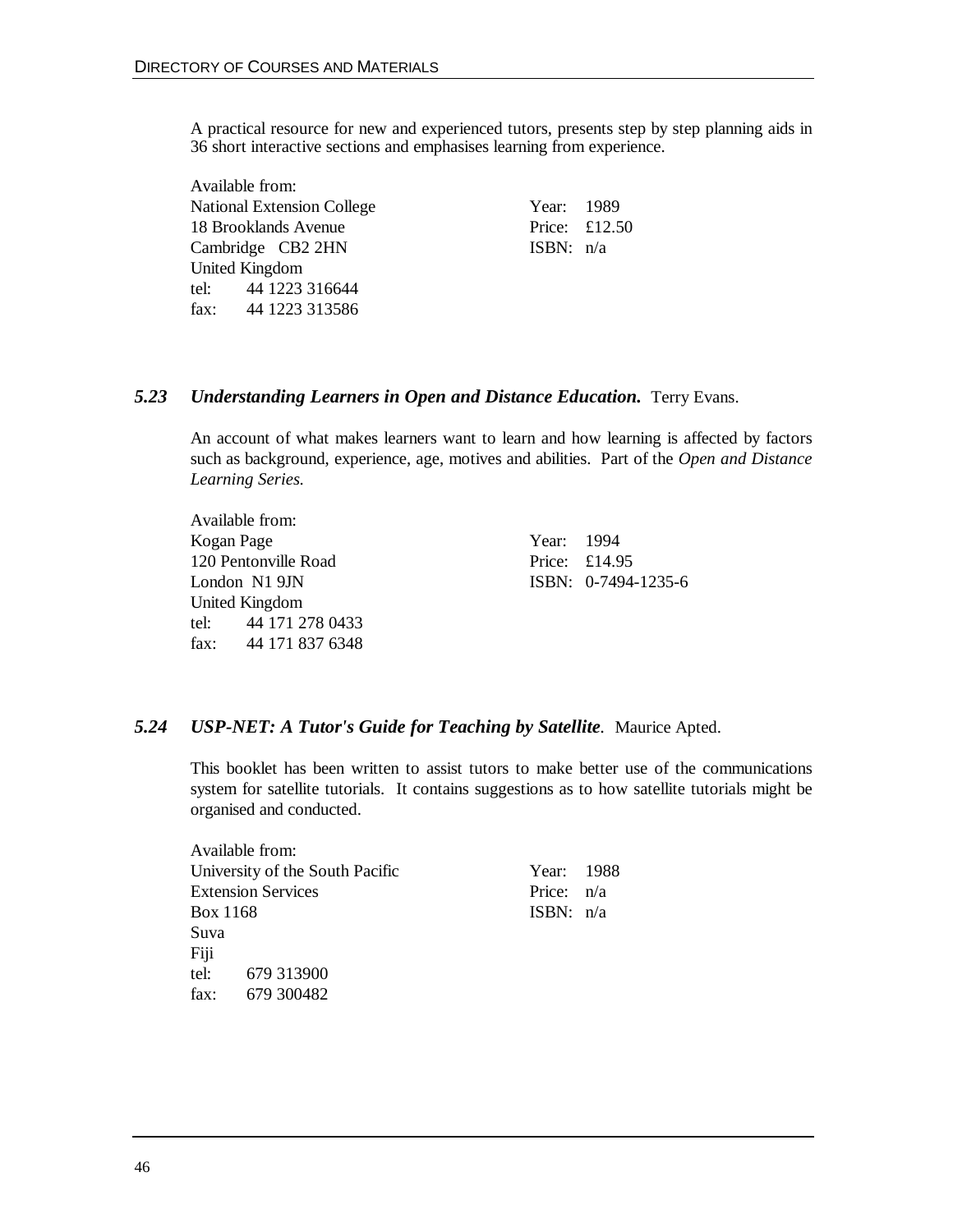#### **6. RESEARCH AND EVALUATION**

#### **Self-Instructional Materials**

#### *6.1 Programme Evaluation and Quality.* Judith Calder.

Provides framework for evaluating open and distance learning programmes. Part of the *Open and Distance Learning Series.*

Available from: Kogan Page Year: 1994 120 Pentonville Road Price: £14.95 London N1 9JN ISBN: 0-7494-0847-2 United Kingdom tel: 44 171 278 0433 fax: 44 171 837 6348

#### *6.2 Research for Distance Education.* L. Kaul, et al.

Designed for new distance education administrators and experienced distance education instructors, course authors, instructional designers, tutors and study centre co-ordinators. Topics covered include: philosophical and practical approaches to research; basic research methods; data collection and analysis techniques; preparation of research reports; distance education research in Western countries and in India. Requires 180 hours of study time. Also offered as part of the *Masters of Distance Education Programme.*

Available from: Indira Gandhi National Open Year: 1996 University (IGNOU) Price: INR 200 STRIDE ISBN: n/a Maidan Garhi, New Delhi INDIA 110068 tel: 91 11 686 5923 fax: 91 11 685 7073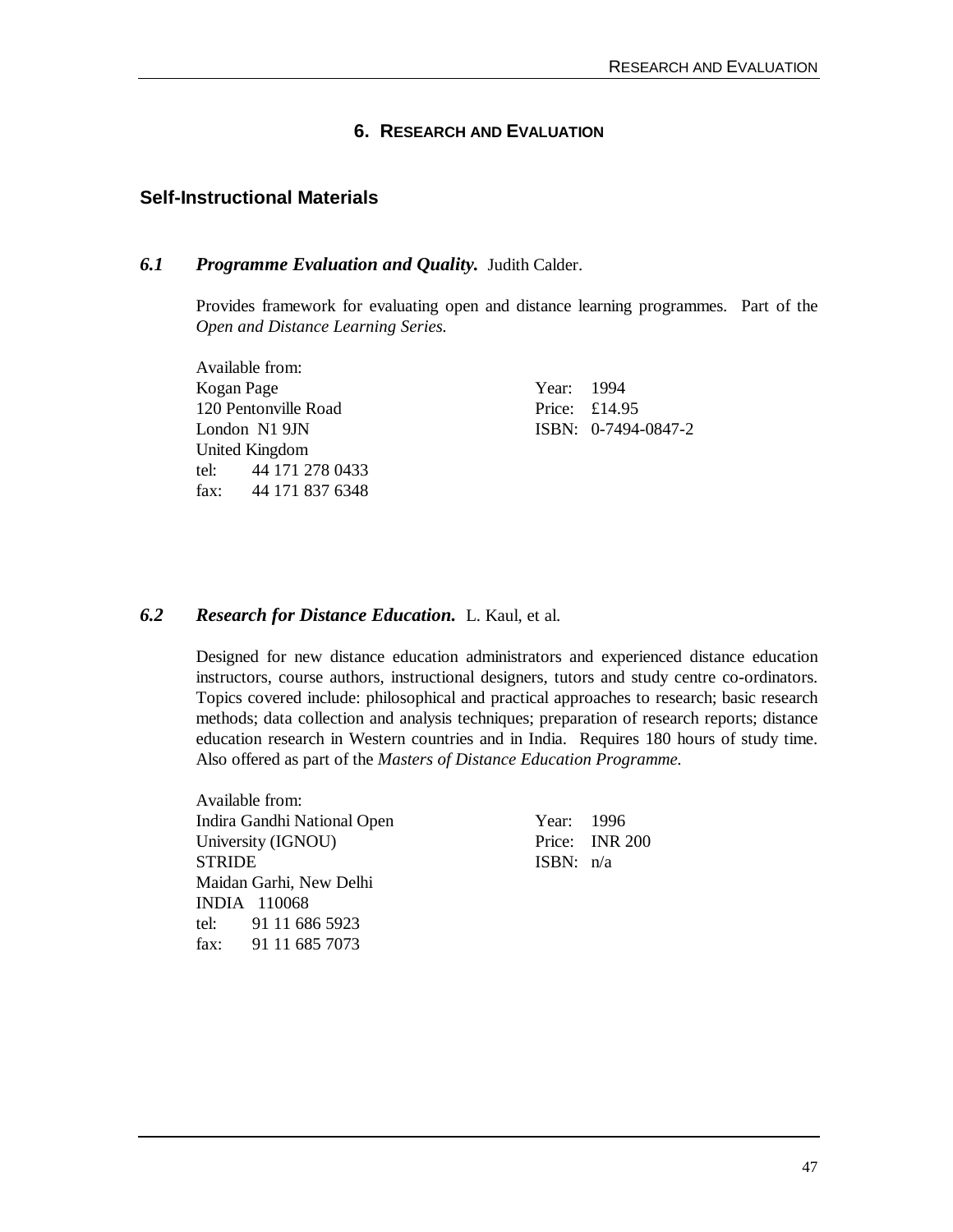### *6.3 Training Course in Evaluating Open Learning Schemes.* Cynthia Stoane.

For those responsible for evaluation of open learning systems; covers theory and practice of evaluation of learning materials, the tutoring system and the administration system. Describes development of evaluation instruments and use of existing records for evaluation purposes.

Available from: SCOTTSU International Ltd. Year: 1986 Gardyne Road Price: £25 Broughty Ferry, Dundee **ISBN:** n/a Scotland DD5 1NY tel: 44 1382 454438 fax: 44 1382 454921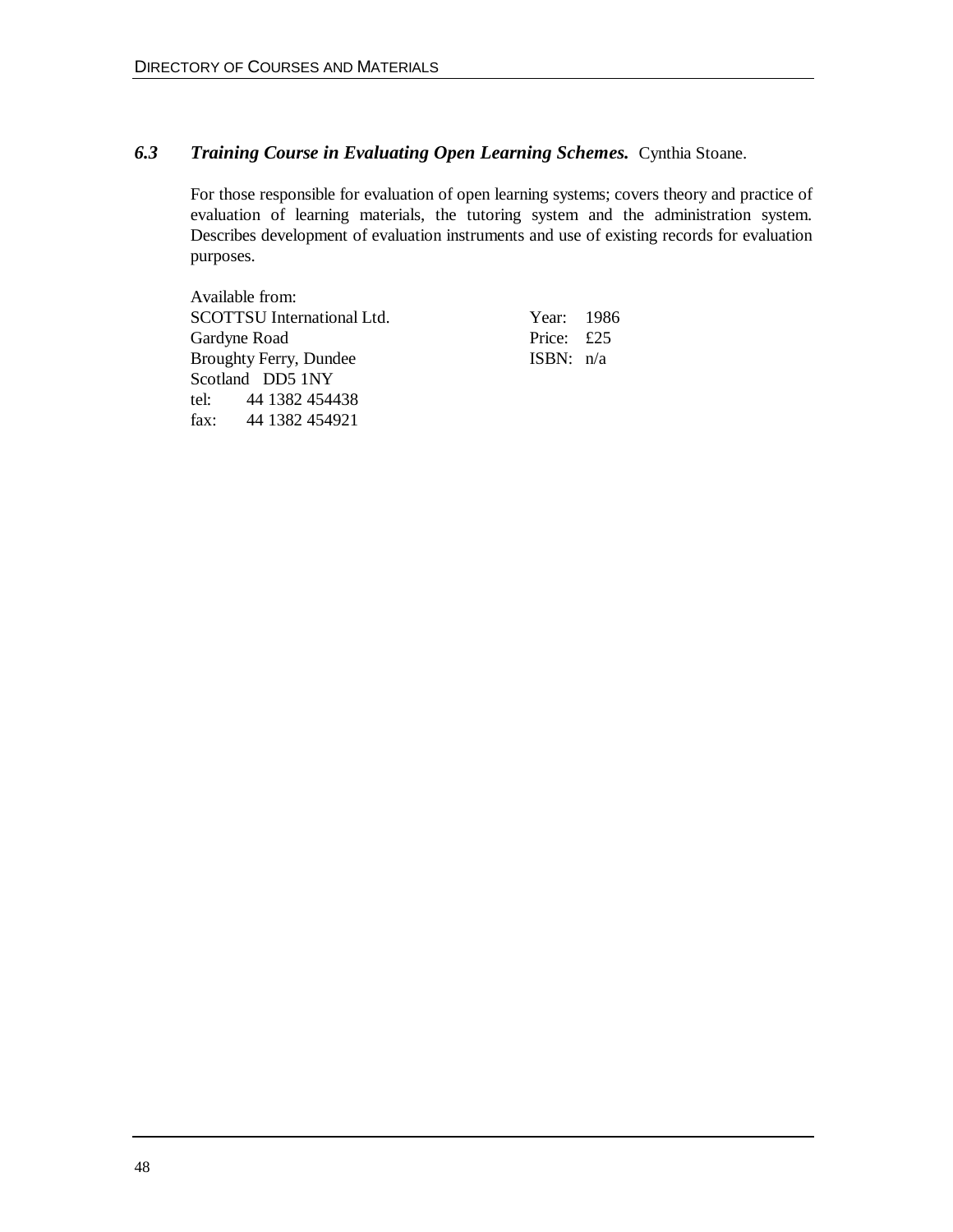### **7. FULL PROGRAMMES OF STUDY**

### **Self-Instructional Materials**

#### *7.1 Diploma in Distance Education.*

To obtain a diploma, students complete eight modules available at a distance and take a written examination or submit a dissertation. Modules are: Introduction to Distance Education; Marketing, Administration and Management; Course for Counsellors Parts 1 and 2; Course for Editors Parts 1 and 2; Course for Writers Parts 1 and 2; Course for Tutors; Essentials of Distance Education (double module). Materials also available for purchase: see detailed listing under self-instructional materials.

Contact: Association of European Price: n/a Correspondence Schools Ringcroft Farm, Cranfield Road North Crawley, Newport Pagnell Buckinghamshire MK16 9HP tel: 44 1234 732300 fax: 44 1234 751369

#### *7.2 Diploma in Distance Education for External Students.* London.

Distance education course series. Consists of four courses: education and development; the development of distance education; adult learning and communication in distance education; the management and organisation of distance education. Course content, while applicable world-wide, pays special attention to issues in distance education in the developing world.

Contact: International Extension College Price: £2,990 (*full diploma*) Distance Education  $£750$  (*each course*) 10 Woburn Square, 2nd Floor London WC1H 0NS United Kingdom tel: 44 171 580 4372 fax: 44 171 323 0325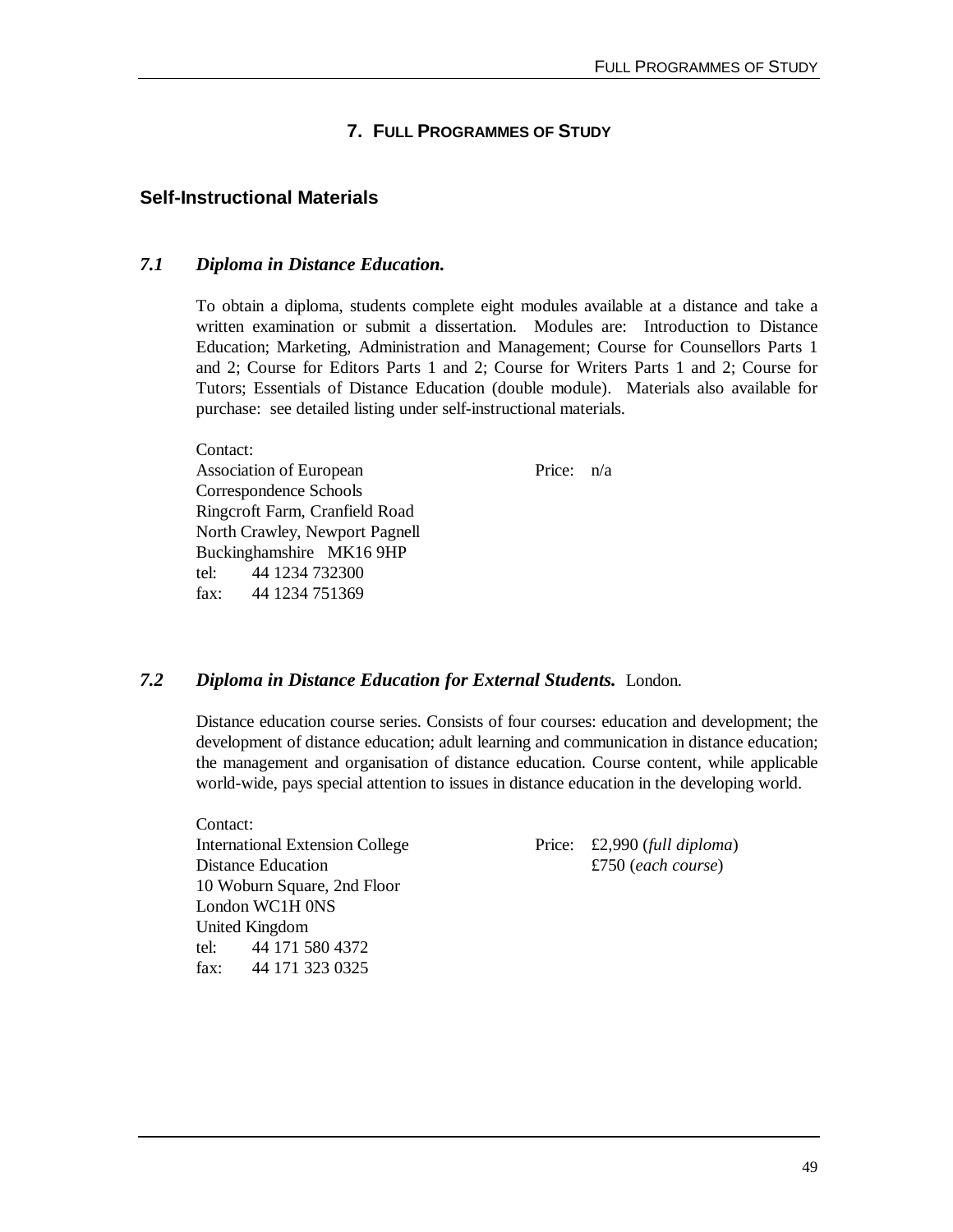### *7.3 Diploma in Distance Education.*

Courses include: Course Development, Instructional Design, Beyond Course Materials and Administration and Management. Assessment is by assignments, project and final examination. Programme is offered at two levels over a minimum period of two years.

Contact: The Vice-Chancellor Open University of Sri Lanka Price:  $n/a$ P.O. Box 21 Nawala Mugegoda Sri Lanka tel: 94 1 853615/853777 fax: 94 1 436858

#### *7.4 Graduate Certificate in Distance Education.*

Will be offered both as a residential and/or distance course. Further information is not yet available but will be offered in January, 1996. Further information may be obtained by contacting UNE.

Contact: University of New England Price: \$1,600 International Programs Office Armidale, NSW 2351 Australia tel: 61 67 73 3192 fax: 61 67 71 1238

#### *7.5 Graduate Certificate of Distance Education.*

This course is equivalent to half a year's full time study and provides an opportunity for education professionals to develop or to extend and update knowledge and skills in distance education. The four units of study are: Theory and Practice of Distance Education, Management of Distance Education, and Teaching and Learning in Open and Distance Education 1 and 2. Offered annually commencing in March.

Contact: Deakin International Price: \$4,000 Deakin University Geelong, Victoria 3217 Australia tel: 61 52 272 822 fax: 61 52 272 411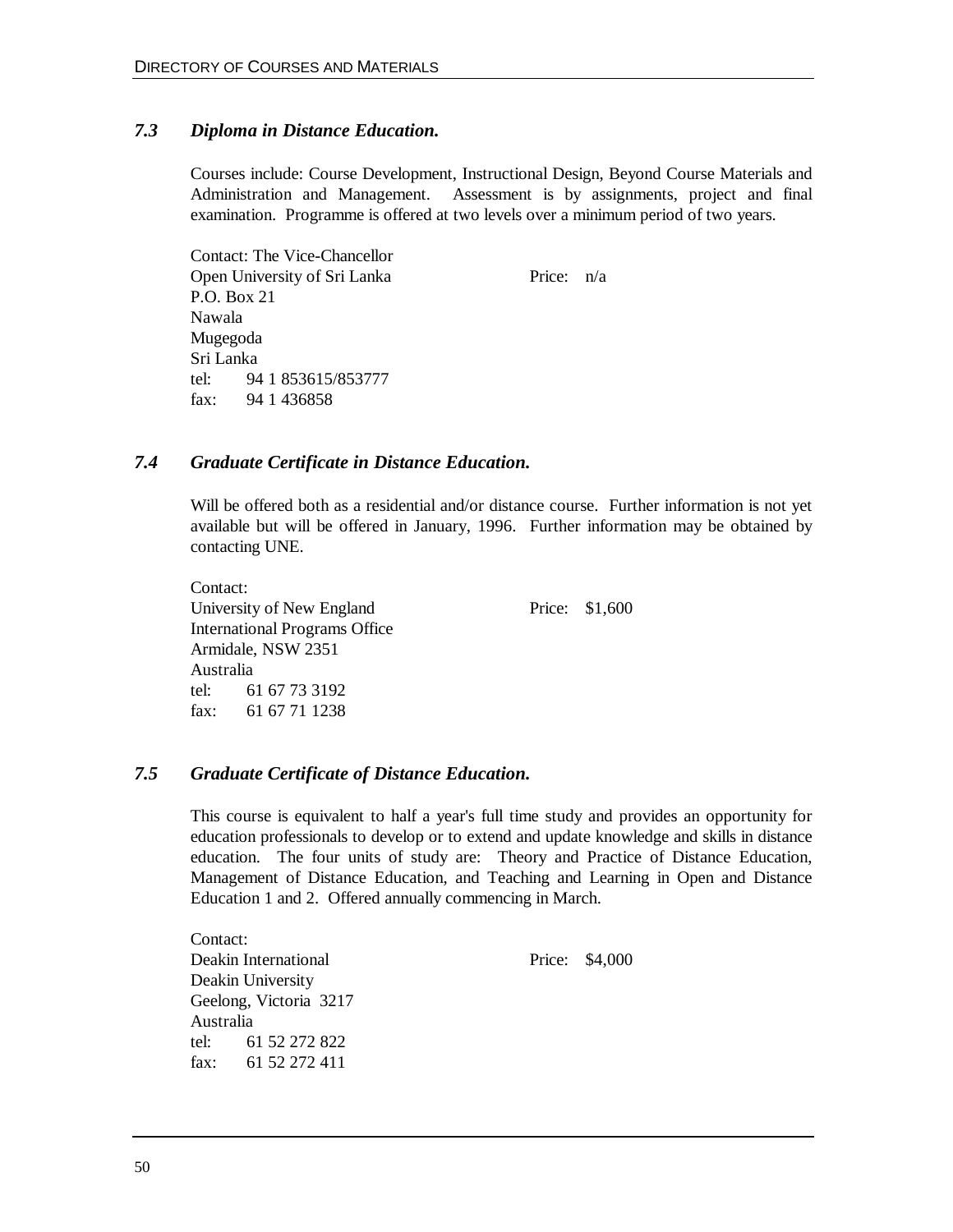### *7.6 Graduate Diploma of Distance Education.*

This course is equivalent to one and a half year's full time study and provides an opportunity for education professionals to develop or to extend and update knowledge and skills in distance education; to enhance skills in leadership and the capacity to coordinate areas of responsibility; and to develop ability and confidence to influence decision-making action. The five units of study are: Theory and Practice in Open and Distance Learning, Management of Distance Education, Teaching and Learning in Open and Distance Education 1 and 2, and Critical Issues in Distance Education; students also complete two elective units and a project. Offered annually commencing in March.

Contact: Deakin International Price: \$8,400 (*full time*) Deakin University Geelong, Victoria 3217 Australia tel: 61 52 272 822 fax: 61 52 272 411

 $\alpha$  contact:

#### *7.7 Distance Teaching for Non-Formal Education. Masters Program.*

This course was being developed at time of printing; will be available in 1996. Before completion of the course, the student will either design a non-formal education programme to be delivered at least partly at a distance or will carry out a detailed assessment of an existing programme and suggest improvements.

| Contact:       |                                        |              |  |
|----------------|----------------------------------------|--------------|--|
|                | <b>International Extension College</b> | Price: $n/a$ |  |
| Dale's Brewery |                                        |              |  |
| Gwydir Street  |                                        |              |  |
|                | Cambridge CB1 2LJ                      |              |  |
|                | United Kingdom                         |              |  |
|                | tel: 44 1223 353321                    |              |  |
|                | fax: $441223464734$                    |              |  |
|                |                                        |              |  |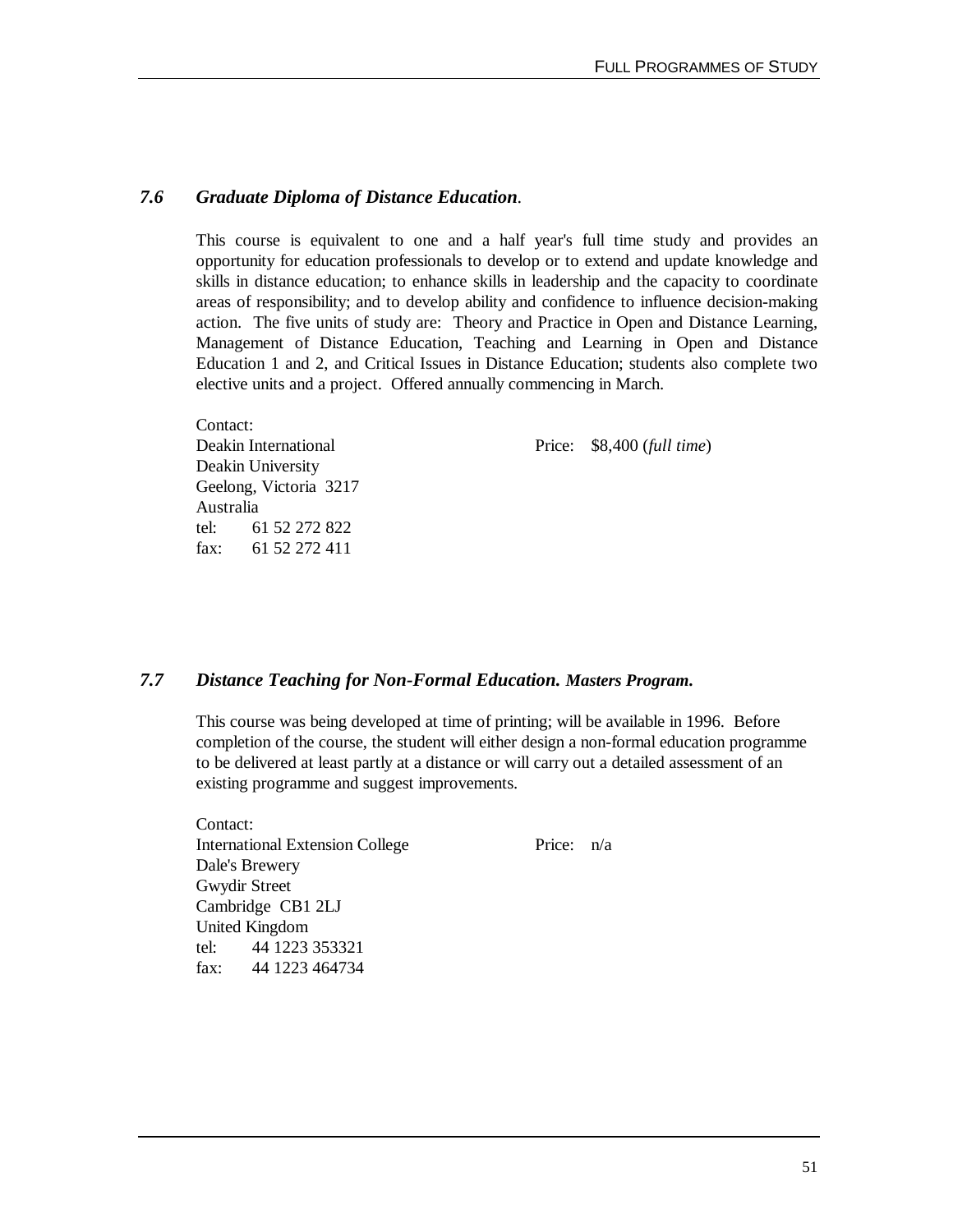### *7.8 Master of Distance Education.*

This course is equivalent to one year and a half of full time study. Education professionals develop and extend their knowledge and skills in distance education; enhance their capacity to coordinate distance education programmes; develop their ability and confidence to contribute to decision-making; and develop skills and knowledge to carry out research in distance education. The six units of study are Theory and Practice in Open and Distance Learning, Management of Distance Education, Teaching and Learning in Open and Distance Education 1 and 2, Critical Issues in Distance Education and Research in Distance Education (2 credit points); students also complete one elective unit and a minor thesis.

Contact: Deakin International Price: \$8,400 (*full time*) Deakin University Geelong, Victoria 3217 Australia tel: 61 52 272 822 fax: 61 52 272 411

### *7.9 MA and Diploma in Distance Education for External Students.*

Co-sponsored by the University of London, Institute of Education, and The International Extension College. The core courses for both the MA and Diploma are: 1) Education  $\&$ Development; 2) The Development of Distance Education; 3) Adult Learning and Communication; 4) The Management and Organisation of Distance Education; 6) Electronic Media in Distance Education (course 5 is a compulsory final project). MA students complete the diploma plus a 10,000 word final project and optional advanced courses.

Contact: International Extension College Price: £5,500 (*Masters*) Distance Education  $£3,500 (Diploma)$ 10 Woburn Square, 2nd Floor London WC1H 0NS United Kingdom tel: 44 171 580 4372 fax: 44 171 323 0325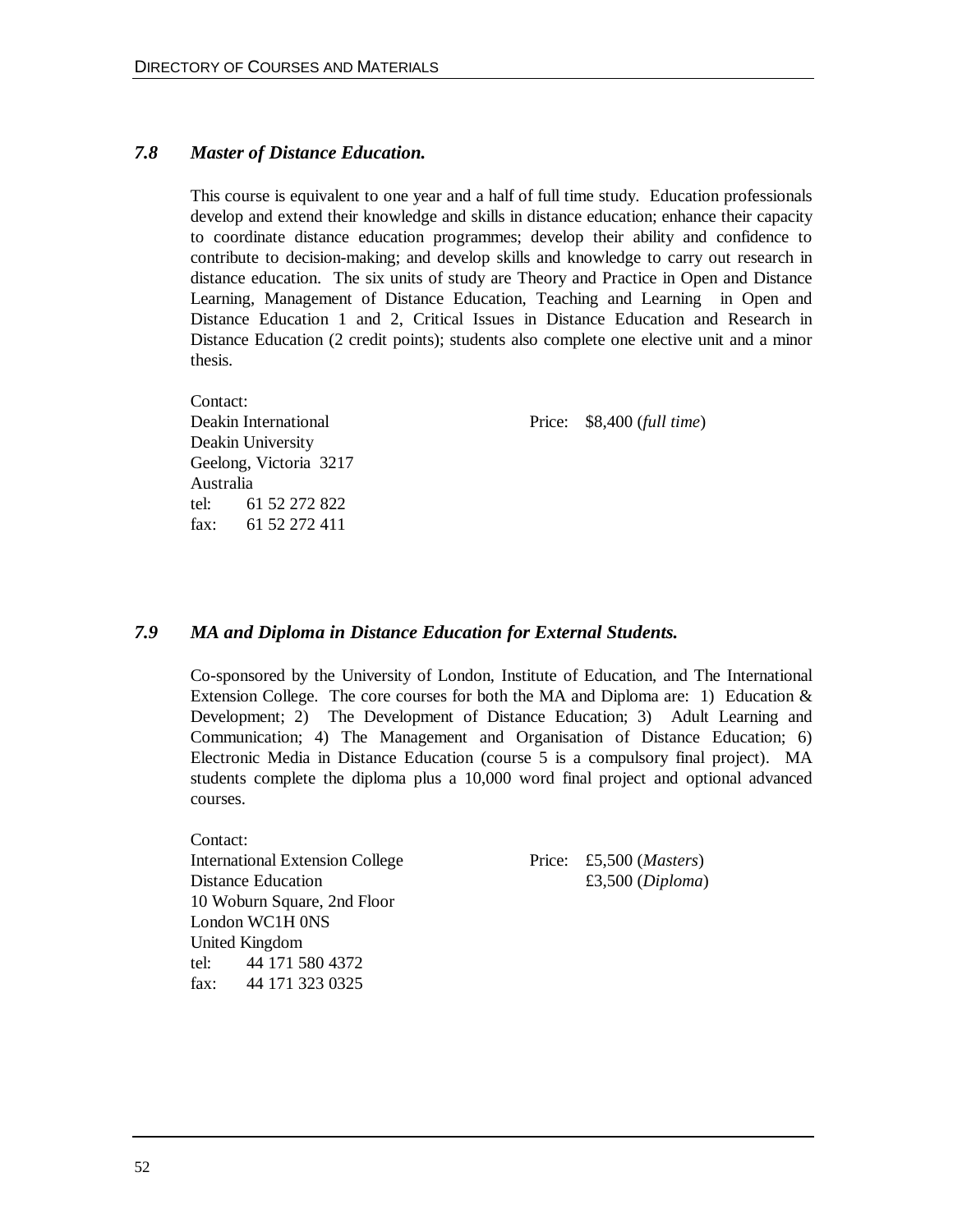### *7.10 Masters of Distance Education Programme.*

Courses offered include: Research for Distance Education; Curriculum Development and Language Issues in Distance Education; Distance Education - Economic Perspective; Staff Development; and Evaluation in Distance Education. Students will have to work on one or two projects.

Contact: Indira Gandhi National Open Price: n/a University (IGNOU) **STRIDE** Maidan Garhi, New Delhi INDIA 110068 tel: 91 11 686 5923 fax: 91 11 685 7073

### *7.11 Master of Distance Education.*

Offered as a distance education programme by Athabasca University. Its specific mission is to: Prepare candidates as professionals in the field of distance education and training; promote academic and professional growth in distance education and training; and, develop and evaluate theories and methodologies for the design, development, and delivery of distance education and training.

Contact: Centre for Distance Education P.O. Box 10,000 Athabasca, Alberta Canada T0G 2R0 tel: 403 675 6111 fax:  $403\,675\,6174$ 

Athabasca University Price: \$9,800 *complete programme*

### *7.12 Post-Graduate Diploma in Distance Education.*

Consists of five modules which can be completed at a distance: Growth and Philosophy of Distance Education; Instructional Design; Support Services; Management of Distance Education; and Communication Technology for Distance Education. Materials also available for purchase: see detailed listing under self-instructional materials.

Contact: Indira Gandhi National Open Price: n/a University (IGNOU) **STRIDE** Maidan Garhi, New Delhi INDIA 110068 tel: 91 11 686 5923 fax: 91 11 685 7073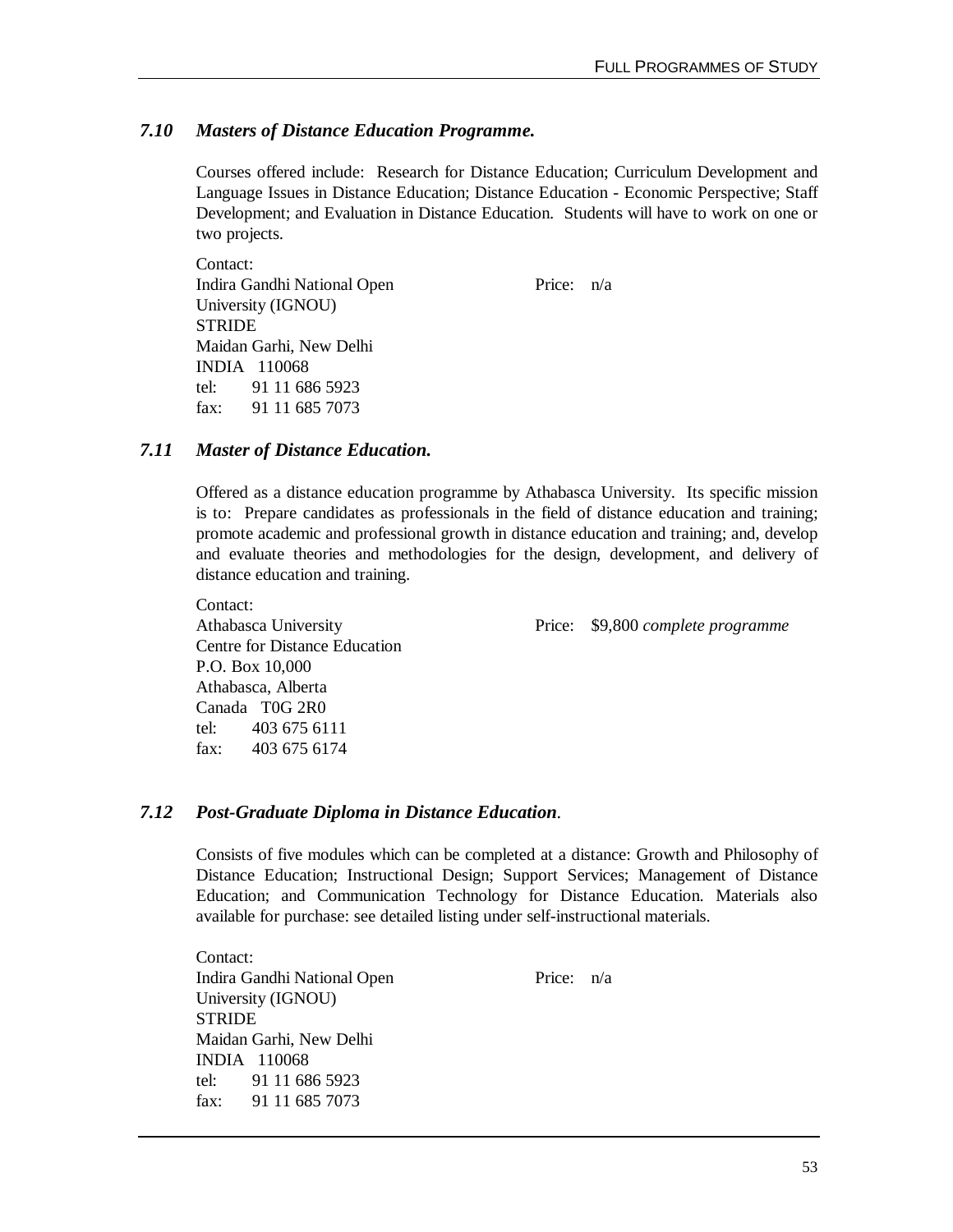#### *7.13 Doctor of Education.*

This is a structural program of doctoral study, combining research for a substantial dissertation with a sequence of discrete structured research tasks tailored to address problems of educational theory, policy and practice arising in candidate's own professional work and workplace. It is a research and not a cousework doctorate. All studies in the doctorate are designed to extend and supplement candidate's existing levels of professional expertise. The overall program offers a balanced combination of different kinds of studies that include critical engagement with literature in candidate's chosen areas of study; research methodology; systematic and critical reflection on practice; and projects in four professional areas related to candidate's needs and interests.

Contact: Deakin University Geelong, Victoria 3217 Australia tel: 61 52 272 822 fax: 61 52 272 411

Deakin International Price: \$8,400 (*full year*)

#### *7.14 Doctor of Philosophy.*

This is a supervised research program. The research of each candidate is conducted under the supervision of a full-time member of the academic staff. Candidates are required to participate in an oral colloquium in which the proposed research is defended and to submit a thesis embodying the results of their research.

Contact: Deakin University Geelong, Victoria 3217 Australia tel: 61 52 272 822 fax: 61 52 272 411

Deakin International Price: \$8,800 (*full time*)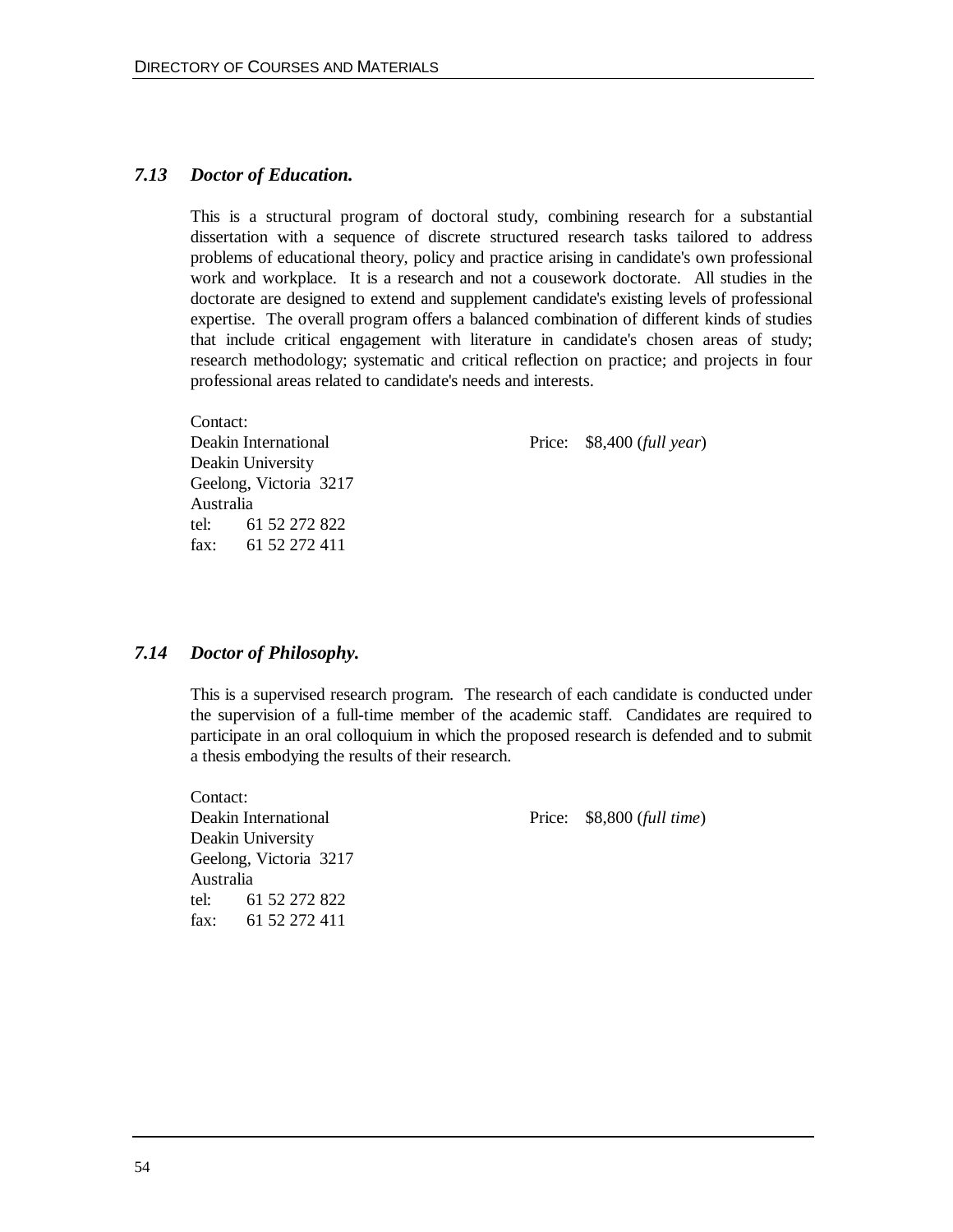### **7.50 Face to Face Courses**

### *7.51 Distance Learning and Teaching. Certificate in Education or part of Diploma/Masters in Education.*

Contents of course include issues in and practice of distance education including materials development and uses of technology. Offered as a combination face-to-face and distance course, available to groups off-site and/or out of country.

Contact: Gillian Walsh University of Manchester Price:  $n/a$ School of Education Distance Learning Coordination Unit Oxford Road, Manchester M13 9PL United Kingdom tel: 44 161 275 3967 fax: 44 161 275 3480

### *7.52 Diploma in Advanced Study in Education and the Mass Media (Certificate in Education and the Mass Media).*

Offered as a nine month, full time course or two years, part-time. The course is intended for those experienced in education and the media but without graduate qualifications. It will enable them to receive an introduction to academic aspects of the field, leading to a qualification in its own right. Candidates who complete the Diploma course successfully may proceed to the Master's course. The course is flexible and can be adjusted to meet individual needs. Visits to media organisations and conferences will be arranged.

Contact: University of Manchester Price:  $n/a$ School of Education Distance Learning Coordination Unit Oxford Road, Manchester M13 9PL United Kingdom tel: 44 161 275 3967 fax: 44 161 275 3480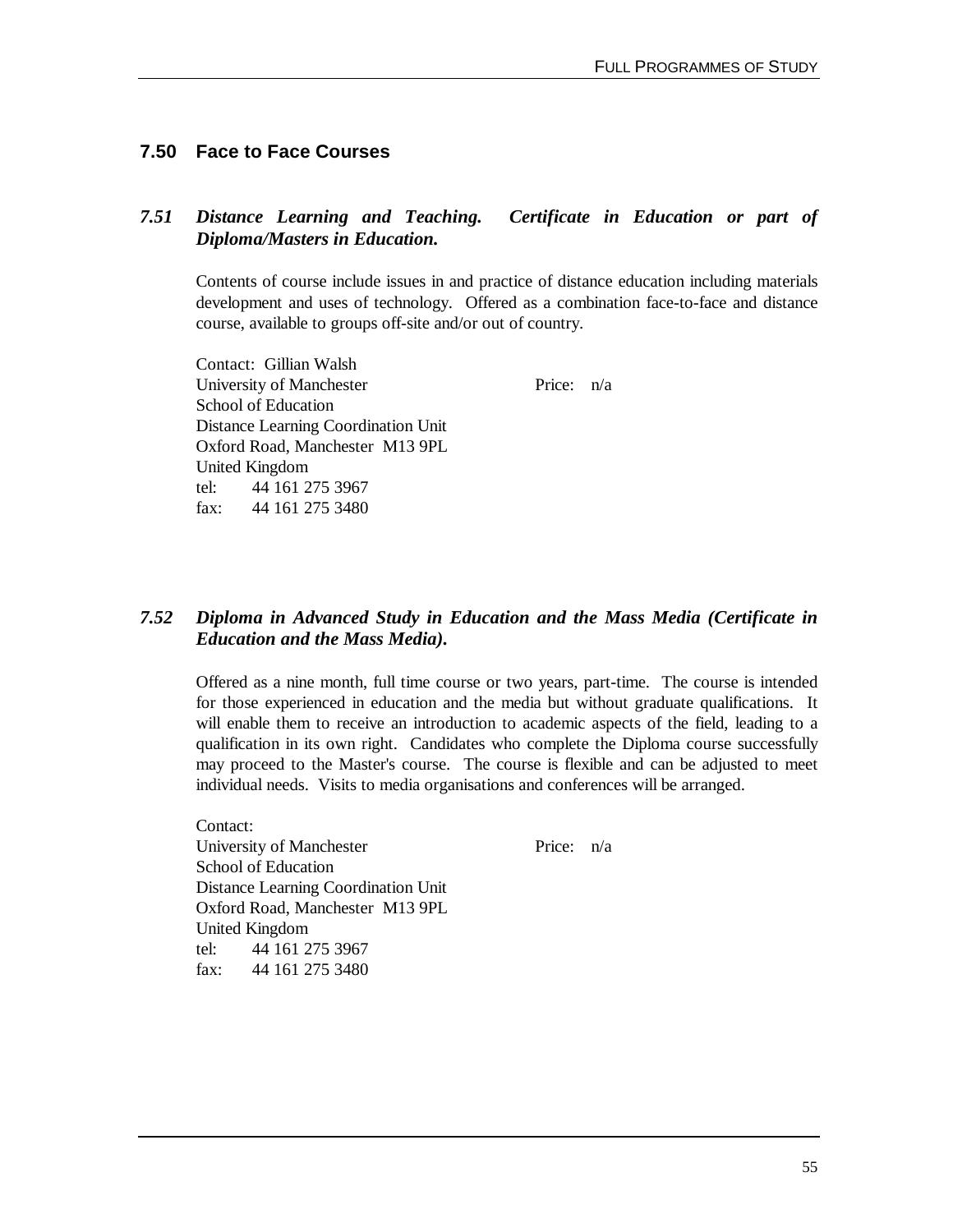### *7.53 MA in Education and Development.*

Co-sponsored by the University of London, Institute of Education, and International Extension College. This full-time residential one-year programme is designed for graduates who require a professional qualification in distance education, and comprises two courses: education and development, and distance education. Offered annually, this course runs from October to July.

Contact: International Extension College Price: *apply for further details* Distance Education 10 Woburn Square, 2nd Floor London WC1H 0NS United Kingdom tel: 44 171 580 4372 fax: 44 171 323 0325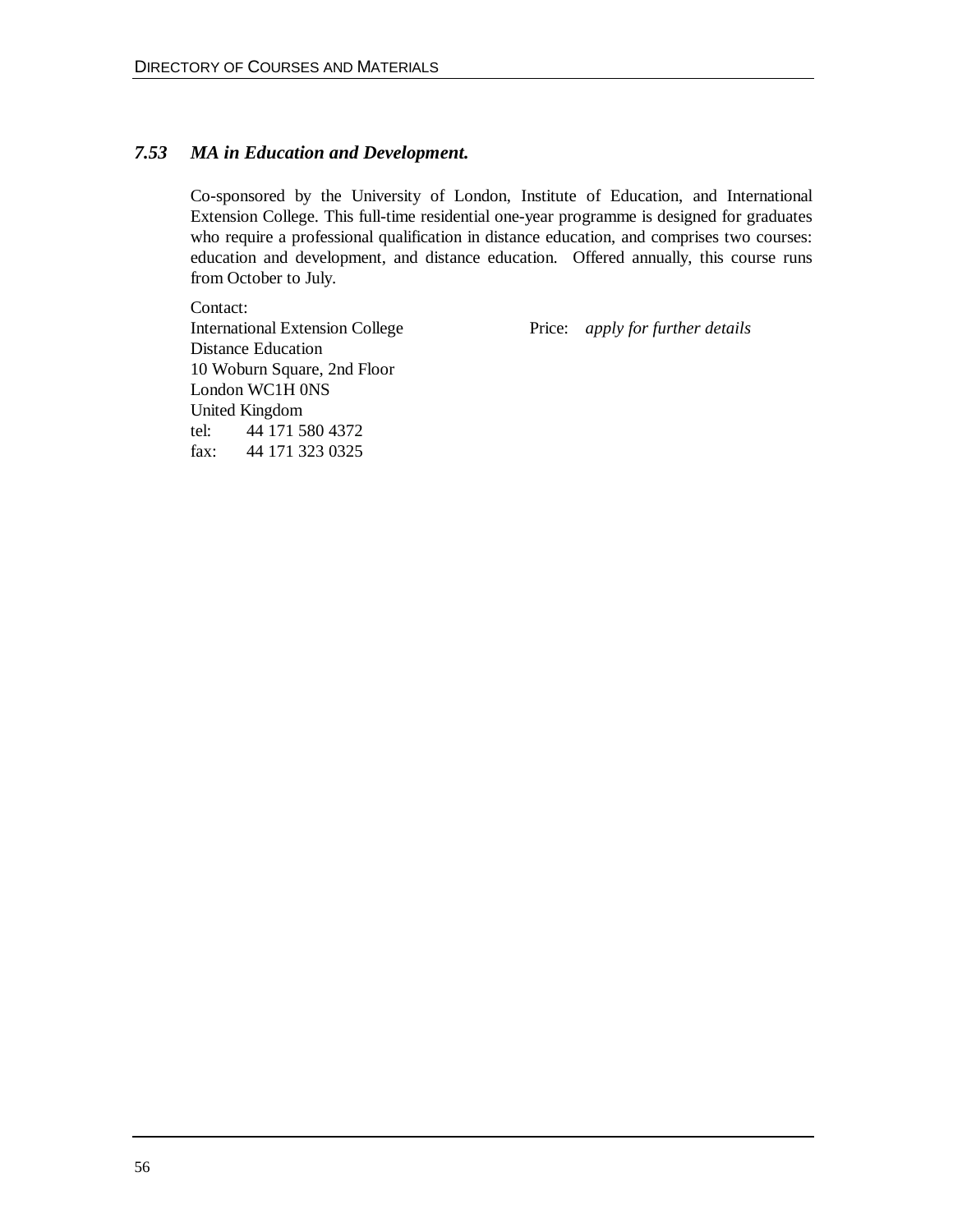## **8. OFFERINGS BY INSTITUTION**

### **AUSTRALIA**

| Adelaide Institute of<br><b>Vocational Education</b> | Open Learning and Flexible Delivery: National Staff<br>Development Program (p. 14)                                                                                                                                                                                                                                                                          |
|------------------------------------------------------|-------------------------------------------------------------------------------------------------------------------------------------------------------------------------------------------------------------------------------------------------------------------------------------------------------------------------------------------------------------|
| Central Queensland<br>University                     | Creating Materials for Flexible Learning (p. 22)<br>$\bullet$<br>Style Guide for Authors of Distance Education Materials<br>(p.<br>28)<br>Technology Options in Distance Education (p. 36)<br>٠                                                                                                                                                             |
| <b>Charles Sturt University</b>                      | Distance Education: The Design of Study Materials (p. 23)                                                                                                                                                                                                                                                                                                   |
| Open Training and<br><b>Education Network</b>        | Basic Methods of External Teaching (p. 39)<br>$\bullet$                                                                                                                                                                                                                                                                                                     |
| Deakin University                                    | Activity Costing in Mixed-mode Institutions: A Report based<br>٠<br>on a Study of Deakin University (p. 5)<br>Graduate Certificate of Distance Education (p. 50)<br>٠<br>Graduate Diploma of Distance Education (p. 51)<br>٠<br>Masters of Distance Education (p. 52)<br>٠<br>Doctor of Education (p. 54)<br>$\bullet$<br>Doctor of Philosophy (p. 54)<br>٠ |
| University of New England                            | Videoconferencing in Education and Business (p. 37)<br>٠<br>Graduate Certificate in Distance Education (p. 50)<br>٠                                                                                                                                                                                                                                         |
| Victoria TAFE Off-Campus<br>Network                  | Instructional Design (p. 26)<br>٠<br>Technologies for Flexible Learning: A Kit for Industry<br>٠<br>Trainers, TAFE Teachers and Further Education Providers (p.<br>36)<br>Open Learning Staff Development Program (p. 43)                                                                                                                                   |
| <b>CANADA</b>                                        |                                                                                                                                                                                                                                                                                                                                                             |
| Athabasca University                                 | Audio Conference Workbook (p. 33)<br>Tips and Strategies (p. 44)<br>٠<br>Masters of Distance Education Programme (p. 53)<br>٠                                                                                                                                                                                                                               |
| Department of Canadian<br>Heritage                   | Open Learning and Distance Education in Canada (p. 3)                                                                                                                                                                                                                                                                                                       |
| <b>Educational Technology</b><br>and Consulting      | Audio and Audio-Graphic Teleconferencing (p. 33)                                                                                                                                                                                                                                                                                                            |
| <b>Grant McEwen Community</b><br>College             | Course Developer's Manual (p. 20)                                                                                                                                                                                                                                                                                                                           |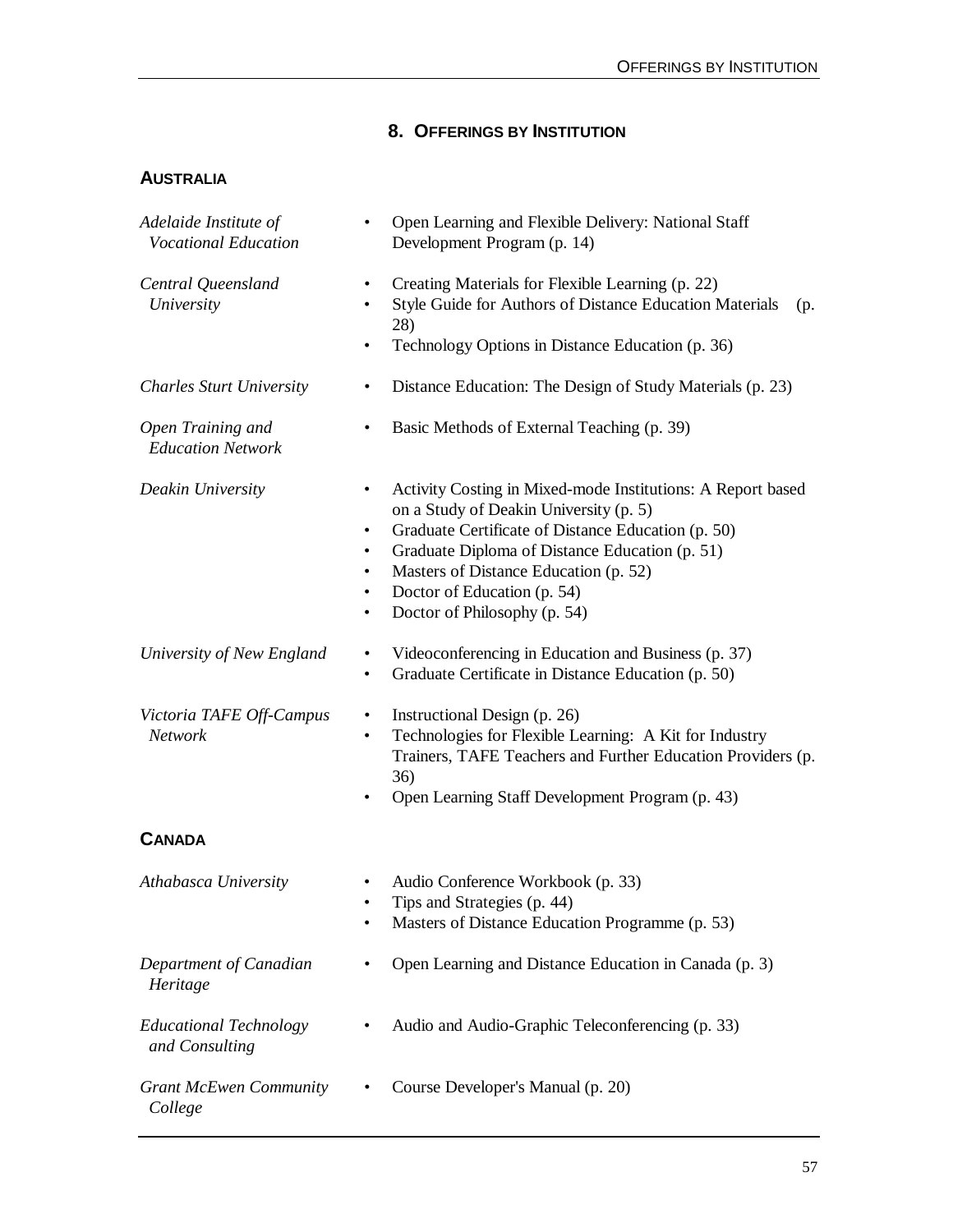| New Vision Media                                          | A Class Without a Classroom: Utilizing Teletutorials in<br>٠<br>Distance Education (p. 33)                                                                                                                                                                                                                                                                                   |
|-----------------------------------------------------------|------------------------------------------------------------------------------------------------------------------------------------------------------------------------------------------------------------------------------------------------------------------------------------------------------------------------------------------------------------------------------|
| The Ontario Institute<br>for Studies in Education         | Classrooms with a Difference: A Practical Guide to the Use<br>٠<br>of Conferencing Technologies (p. 34)                                                                                                                                                                                                                                                                      |
| <b>Open Learning Agency</b><br>of $B.C.$                  | Connections, Using Audio Teleconferencing (p. 34)<br>$\bullet$<br>Technology in Open Learning and Distance Education: A<br>$\bullet$<br>Guide for Decision Makers (p. 36)                                                                                                                                                                                                    |
| University of Waterloo                                    | Teaching at a Distance: A Guide for Course Instructors<br>٠<br>(p. 44)<br>Teaching at a Distance: Techniques for Tutors (p. 44)<br>$\bullet$                                                                                                                                                                                                                                 |
| University of Windsor                                     | Course Writer's Manual (p. 21)                                                                                                                                                                                                                                                                                                                                               |
| <b>FIJI</b>                                               |                                                                                                                                                                                                                                                                                                                                                                              |
| University of the South<br>Pacific                        | Choosing a Textbook for Extension Students (p. 19)<br>٠<br>Distance Learning Materials at USP: A Guide for Course<br>$\bullet$<br>Writers (p. 23)<br>Want to Make an Audiotape? A Handbook for Course Writers<br>٠<br>(p. 30)<br>How to Take Part in Satellite Tutorials: Student's Guide<br>٠<br>(p. 41)<br>USP-NET: A Tutor's Guide for Teaching by Satellite (p. 46)<br>٠ |
| <b>GERMANY</b>                                            |                                                                                                                                                                                                                                                                                                                                                                              |
| German Foundation for<br><b>International Development</b> | Join Us In A Participatory Approach to Training &<br>٠<br>Production (p. 12)<br>Handbook for Designing and Writing Distance Education<br>٠<br>Materials (p. 24)                                                                                                                                                                                                              |
| <b>HONG KONG</b>                                          |                                                                                                                                                                                                                                                                                                                                                                              |
| Open Learning Institute<br>of Hong Kong                   | Tutor Orientation and Training Course (p. 45)                                                                                                                                                                                                                                                                                                                                |
| <b>INDIA</b>                                              |                                                                                                                                                                                                                                                                                                                                                                              |
| Indira Gandhi National<br>Open University                 | Distance Education: Economic Perspective (p. 8)<br>٠<br>Growth and Philosophy of Distance Education (p. 11)<br>$\bullet$<br>Management of Distance Education (p. 13)<br>$\bullet$<br>Curriculum Development and Language Issues in Distance<br>$\bullet$<br>Education (p. 22)<br>Instructional Design (p. 25)<br>٠                                                           |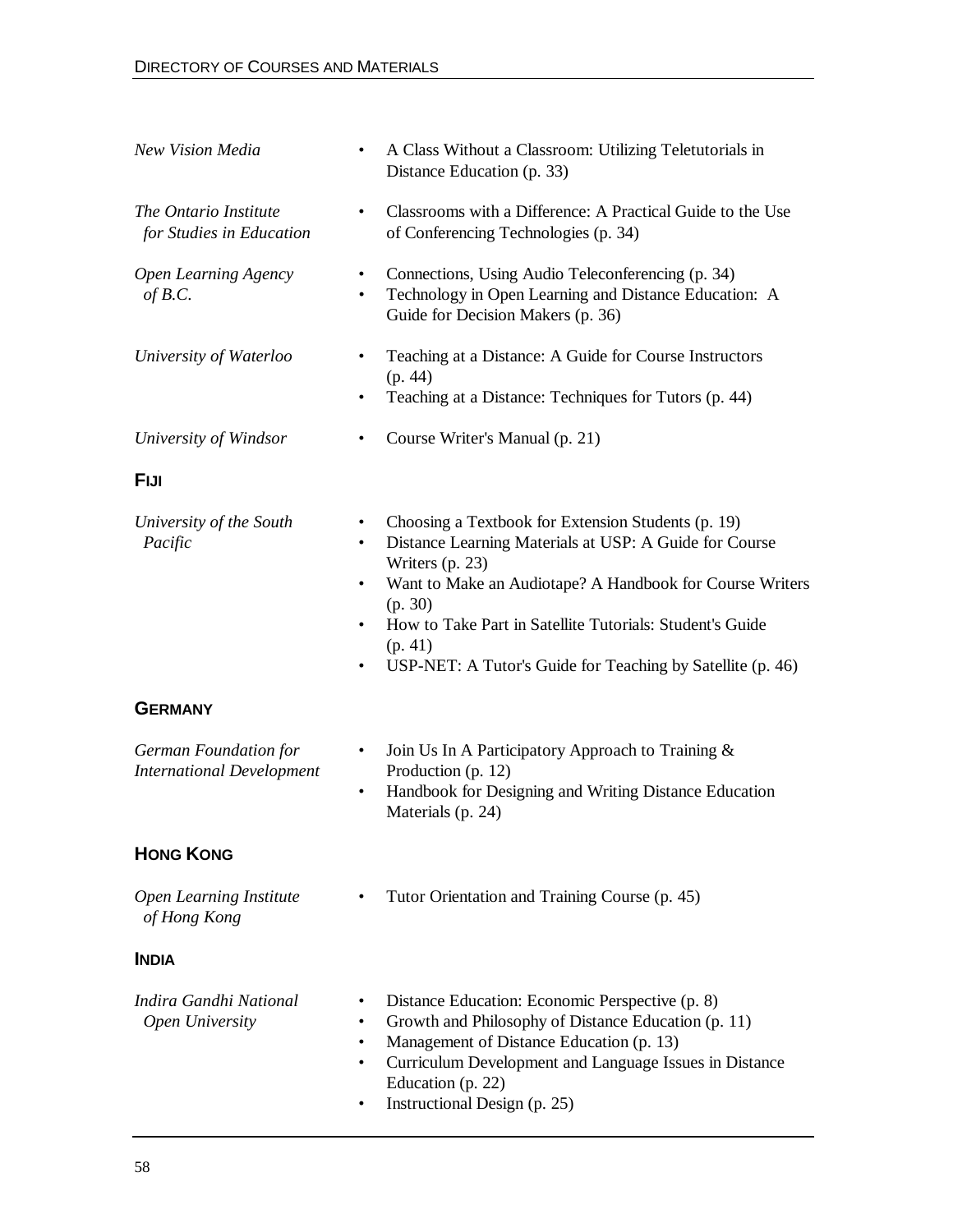|                                                   | Communication Technology for Distance Education (p. 34)<br>$\bullet$<br>Support Services (p. 43)<br>$\bullet$<br>Research for Distance Education (p. 47)<br>$\bullet$<br>Masters of Distance Education Programme (p. 53)<br>$\bullet$<br>Post-Graduate Diploma in Distance Education (p. 53)<br>$\bullet$                                                                                                                                                                                                                                                                                                                                                                                                                                                                                                                                                        |
|---------------------------------------------------|------------------------------------------------------------------------------------------------------------------------------------------------------------------------------------------------------------------------------------------------------------------------------------------------------------------------------------------------------------------------------------------------------------------------------------------------------------------------------------------------------------------------------------------------------------------------------------------------------------------------------------------------------------------------------------------------------------------------------------------------------------------------------------------------------------------------------------------------------------------|
| <b>SRI LANKA</b>                                  |                                                                                                                                                                                                                                                                                                                                                                                                                                                                                                                                                                                                                                                                                                                                                                                                                                                                  |
| Open University of Sri Lanka                      | Diploma in Distance Education (p. 50)<br>$\bullet$                                                                                                                                                                                                                                                                                                                                                                                                                                                                                                                                                                                                                                                                                                                                                                                                               |
| <b>UNITED KINGDOM</b>                             |                                                                                                                                                                                                                                                                                                                                                                                                                                                                                                                                                                                                                                                                                                                                                                                                                                                                  |
| Association of European<br>Correspondence Schools | Introduction to Distance Education (p. 2)<br>٠<br>Administration and Management (p. 5)<br>$\bullet$<br>Course on Marketing (p. 7)<br>$\bullet$<br>Essentials of Distance Education (p. 10)<br>$\bullet$<br>Course for Editors, Parts 1 and 2 (p. 21)<br>٠<br>Course for Writers, Parts 1 and 2 (p. 21)<br>$\bullet$<br>Course for Counsellors, Parts 1 and 2 (p. 40)<br>$\bullet$<br>Course for Tutors (p. 40)<br>$\bullet$<br>Diploma in Distance Education (p. 49)<br>$\bullet$                                                                                                                                                                                                                                                                                                                                                                                |
| Commonwealth Secretariat                          | Administrative Structures for Distance Education (p. 6)<br>٠<br>Costing Distance Education (p. 6)<br>$\bullet$                                                                                                                                                                                                                                                                                                                                                                                                                                                                                                                                                                                                                                                                                                                                                   |
| <b>Framework Press</b>                            | Open Learning in Further and Higher Education: A Staff<br>٠<br>Development Programme (p. 14)<br>Writing Open Learning Materials: Staff Development<br>$\bullet$<br>Activities for FE and HE (p. 31)                                                                                                                                                                                                                                                                                                                                                                                                                                                                                                                                                                                                                                                              |
| International Extension<br>College                | A Short Guide to Distance Education (p. 3)<br>٠<br>The Administration of Distance Teaching Institutions: A<br>$\bullet$<br>Manual $(p. 5)$<br>Adult Learning and Communication in Distance Education<br>(p. 6)<br>The Development of Distance Education (p. 8)<br>$\bullet$<br>Education and Development (p. 9)<br>٠<br>Electronic Media in Distance Education (p. 10)<br>$\bullet$<br>Distance Education for Development (p. 17)<br>$\bullet$<br>Course Development: A Manual for Editors of Distance-<br>$\bullet$<br>Teaching Materials (p. 20)<br>Module Production: A Manual for Writers, Editors and<br>٠<br>Typesetters (p. 26)<br>Writing for Distance Education (p. 30)<br>$\bullet$<br>Diploma in Distance Education for External Students (p. 49)<br>$\bullet$<br>Distance Teaching for Non-Formal Education. Masters<br>$\bullet$<br>Program (p. 51) |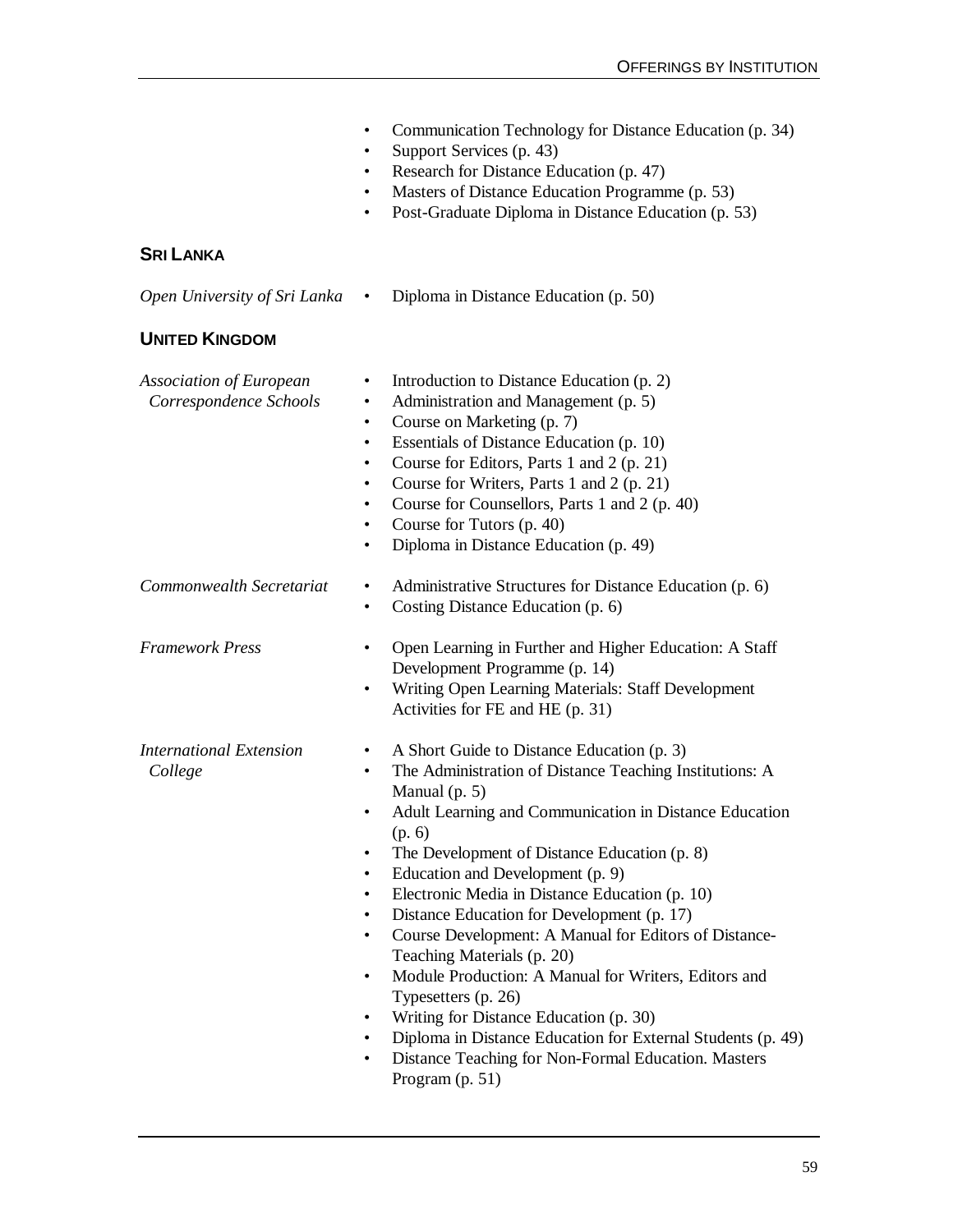|                                                       | MA and Diploma in Distance Education for External Students<br>(p. 52)                                                                                                                                                                                                                                                                                                                                                                                                                                                                                                                                                                                                                                                                                                                                                                                                                                                                                                                                                                                     |
|-------------------------------------------------------|-----------------------------------------------------------------------------------------------------------------------------------------------------------------------------------------------------------------------------------------------------------------------------------------------------------------------------------------------------------------------------------------------------------------------------------------------------------------------------------------------------------------------------------------------------------------------------------------------------------------------------------------------------------------------------------------------------------------------------------------------------------------------------------------------------------------------------------------------------------------------------------------------------------------------------------------------------------------------------------------------------------------------------------------------------------|
| Kogan Page Ltd.                                       | Exploring Open and Distance Learning (p. 2)<br>٠<br>Key Terms and Issues in Open and Distance Learning (p. 2)<br>$\bullet$<br>Activities in Self-Instructional Texts (p. 19)<br>$\bullet$<br>Improving your Students' Learning: Reflections on the<br>$\bullet$<br>Experience of Study (p. 25)<br>The Open Learning Handbook (p. 27)<br>$\bullet$<br>Preparing Materials for Open Distance and Flexible Learning:<br>$\bullet$<br>An Action Guide for Teachers and Trainers (p. 27)<br>Teaching through Projects (p. 28)<br>$\bullet$<br>Teaching through Self-Instruction: How to Develop Open<br>$\bullet$<br>Learning Materials (p. 29)<br>Teaching with Audio in Open and Distance Learning: An<br>$\bullet$<br>Audio-Print Package for Teachers and Trainers (p. 35)<br>Using Communications Media in Open and Flexible Learning<br>$\bullet$<br>(p. 37)<br>Improving your Students' Learning (p. 41)<br>$\bullet$<br>Understanding Learners in Open and Distance Education<br>$\bullet$<br>(p. 46)<br>Programme Evaluation and Quality (p. 47)<br>٠ |
| National Council for<br><b>Educational Technology</b> | What is Open Learning? An Introduction to the Series (p. 4)<br>٠<br>How to Manage the Production Process (p. 11)<br>$\bullet$<br>Open Learning in Action (p. 14)<br>$\bullet$<br>Copyright Clearance: A Practical Guide (p. 19)<br>٠<br>Copyright in Education (p. 20)<br>$\bullet$<br>How to Communicate with the Learner: Making the Package<br>$\bullet$<br>Easy to Use $(p. 24)$<br>How to Write Flexible Learning Materials (p. 25)<br>٠                                                                                                                                                                                                                                                                                                                                                                                                                                                                                                                                                                                                             |
| <b>National Extension College</b>                     | The A-Z of Open Learning (p. 1)<br>Distance Teaching in the Village: A case study of basic<br>$\bullet$<br>functional education for rural development, Allama Iqbal<br>Open University, Pakistan (p. 9)<br>Implementing Flexible Learning: a Resopurce Pack for<br>$\bullet$<br>Trainers, Managers and Tutors (p. 11)<br>The Open Learning Toolkit: A Development Aid for Managers<br>$\bullet$<br>of Learning Schemes (p. 15)<br>Essential Desktop Publishing (p. 24)<br>$\bullet$<br>Making, Using and Adapting Materials (p. 26)<br>$\bullet$<br>Preparing Resources for Flexible Learning (p. 28)<br>٠<br>Essential Editing (p. 35)<br>$\bullet$<br>Tutor's Toolkit (p. 46)<br>$\bullet$                                                                                                                                                                                                                                                                                                                                                              |
| The Open College                                      | The Blueprint Series (p. 1)<br>Delivering Training (p. 7)                                                                                                                                                                                                                                                                                                                                                                                                                                                                                                                                                                                                                                                                                                                                                                                                                                                                                                                                                                                                 |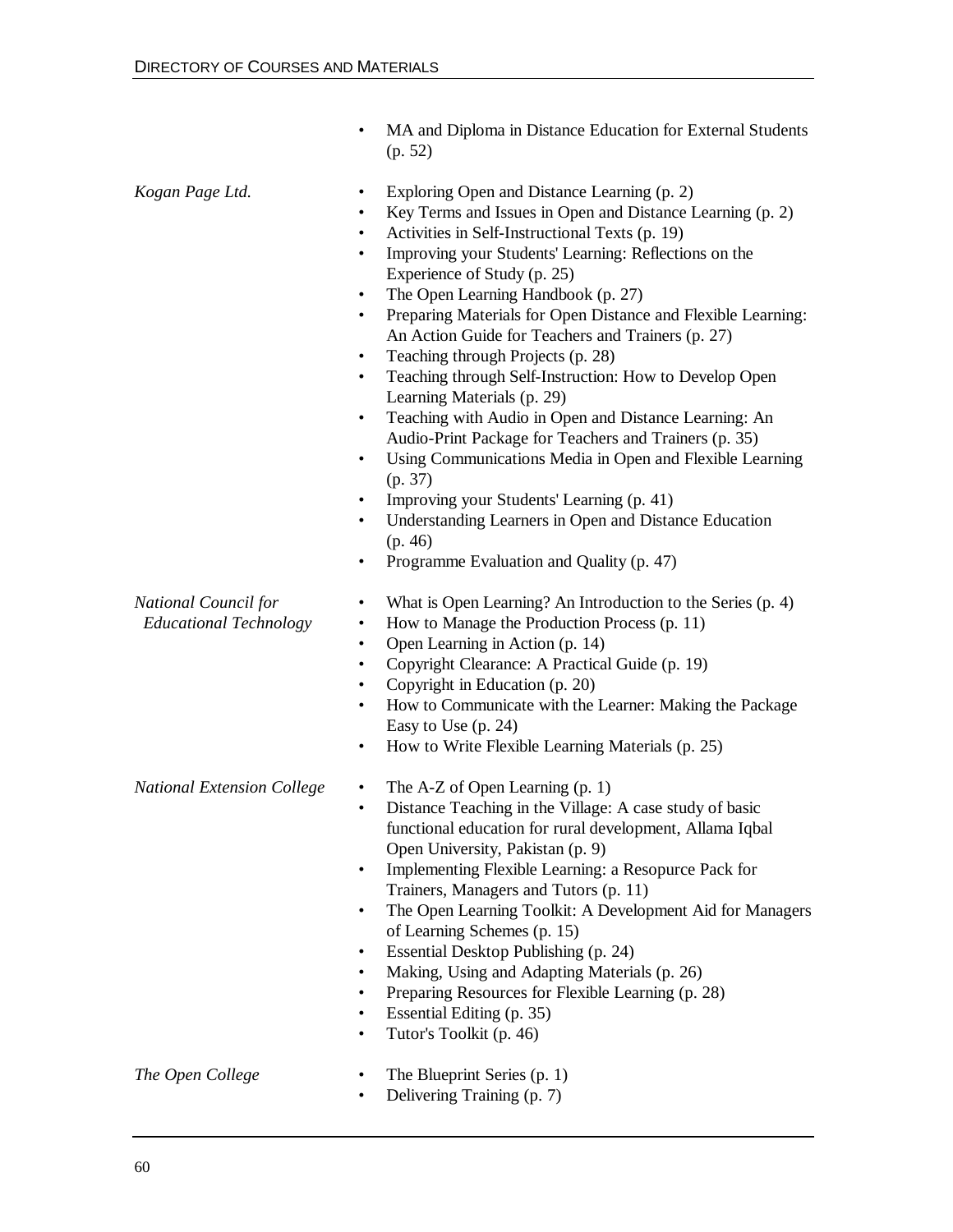|                                                             | Management of Quality (p. 13)<br>$\bullet$                                                                                                                                                                                                                                                                                                                                                                                                                                                                                                                                                                                                                                                                                                                                                                                                                                                                                                                                     |
|-------------------------------------------------------------|--------------------------------------------------------------------------------------------------------------------------------------------------------------------------------------------------------------------------------------------------------------------------------------------------------------------------------------------------------------------------------------------------------------------------------------------------------------------------------------------------------------------------------------------------------------------------------------------------------------------------------------------------------------------------------------------------------------------------------------------------------------------------------------------------------------------------------------------------------------------------------------------------------------------------------------------------------------------------------|
| The Open University                                         | Developing an Open Learning Package (p. 23)<br>$\bullet$<br>All Together: A Guide and Resource Pack for Group<br>$\bullet$<br>Counselling Activities at the Study Centre (p. 39)<br>Counselling Students in Open Learning (p. 40)<br>$\bullet$<br>On the Line: Counselling and Teaching by Telephone (p. 41)<br>$\bullet$<br>Open Teaching (p. 43)<br>$\bullet$<br>Tutor Counselling on Course (p. 45)<br>$\bullet$                                                                                                                                                                                                                                                                                                                                                                                                                                                                                                                                                            |
| The Open University, Institute<br>of Educational Technology | Distance Learning: Designing Systems and Materials (p. 17)<br>$\bullet$<br>Open and Distance Learning: Text Development and Design<br>$\bullet$<br>(p. 31)<br>Teaching and Learning Online (p. 38)<br>$\bullet$                                                                                                                                                                                                                                                                                                                                                                                                                                                                                                                                                                                                                                                                                                                                                                |
| <b>SCOTTSU</b> International Ltd.                           | The Case for Open Learning (p. 1)<br>$\bullet$<br>Open Learning by Open Learning (p. 3)<br>$\bullet$<br>A Taste of Open Learning (p. 4)<br>$\bullet$<br>Implementing Open Learning in Organisations (p. 12)<br>$\bullet$<br>Open Learning: Selecting your Staff (p. 15)<br>$\bullet$<br>Training Course in Delivery of Open Learning Schemes<br>$\bullet$<br>(p. 16)<br>Open Learning: Selecting and Adapting Materials (p. 27)<br>$\bullet$<br>Training Course in Adapting Materials for Open Learning<br>$\bullet$<br>(p. 29)<br>Training Course in Writing Open Learning Materials (p. 29)<br>$\bullet$<br>Designing and Using CBT (p. 35)<br>$\bullet$<br>Being an Open Learning Mentor (p. 39)<br>$\bullet$<br>Open Learning: Assessment (p. 42)<br>$\bullet$<br>Open Learning: Supporting Your Learners (p. 42)<br>$\bullet$<br>Training Course in Tutoring Open Learning Schemes (p. 45)<br>Training Course in Evaluating Open Learning Schemes<br>$\bullet$<br>(p. 48) |
| University of Manchester                                    | Distance Learning and Teaching. Certificate in Education or<br>$\bullet$<br>part of Diploma/Masters in Education (p. 55)                                                                                                                                                                                                                                                                                                                                                                                                                                                                                                                                                                                                                                                                                                                                                                                                                                                       |

• Diploma in Advanced Study in Education and the Mass Media (Certificate in Education and the Mass Media) (p. 55)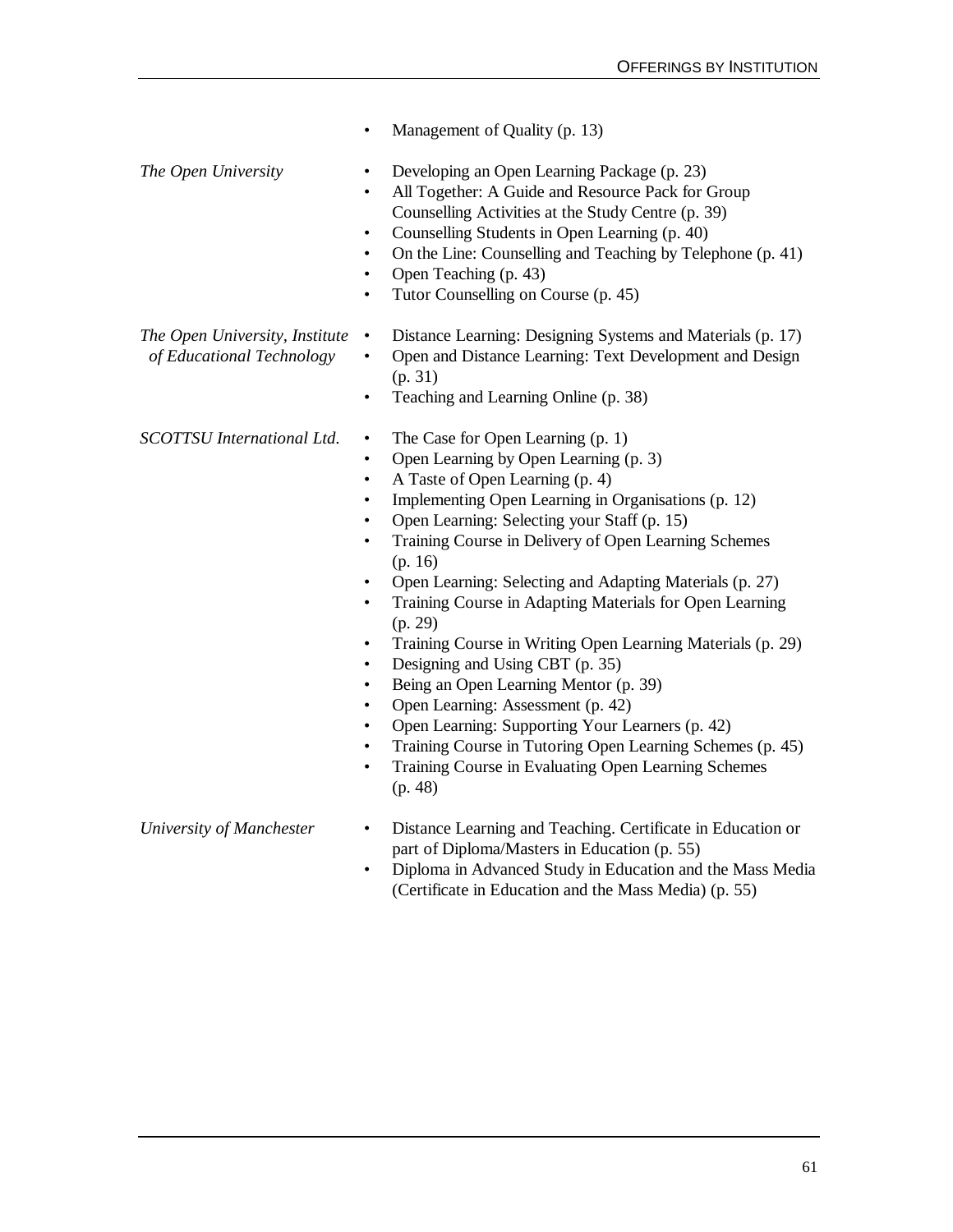### **DIRECTORY OF COURSES AND MATERIALS FOR TRAINING IN DISTANCE EDUCATION QUESTIONNAIRE FOR USERS**

Your comments will be valuable for updating this directory. Please complete this questionnaire and send it to The Commonwealth of Learning.

How have you used this directory?

To locate learning materials about distance education (e.g. books, learning packages)

For yourself for staff for colleagues

For others in organisation (please specify)

To locate training opportunities about distance education (e.g., face to face courses, workshops)

For yourself for staff for colleagues

For others in organisation (please specify)

Other uses (please specify)

Is information about learning materials: adequate \_\_\_\_\_\_\_ not adequate \_\_\_\_\_\_\_\_\_ for determining whether to acquire the materials?

Is information about training opportunities: adequate not adequate for determining whether it is appropriate to contact host organisation?

Are there other materials or training opportunities which should be listed in the directory?

Are there other categories of information which should be listed in the directory?

Other comments:

.......................Please complete user profile on reverse

 $\overline{a}$ 

 $\overline{a}$ 

 $\overline{a}$